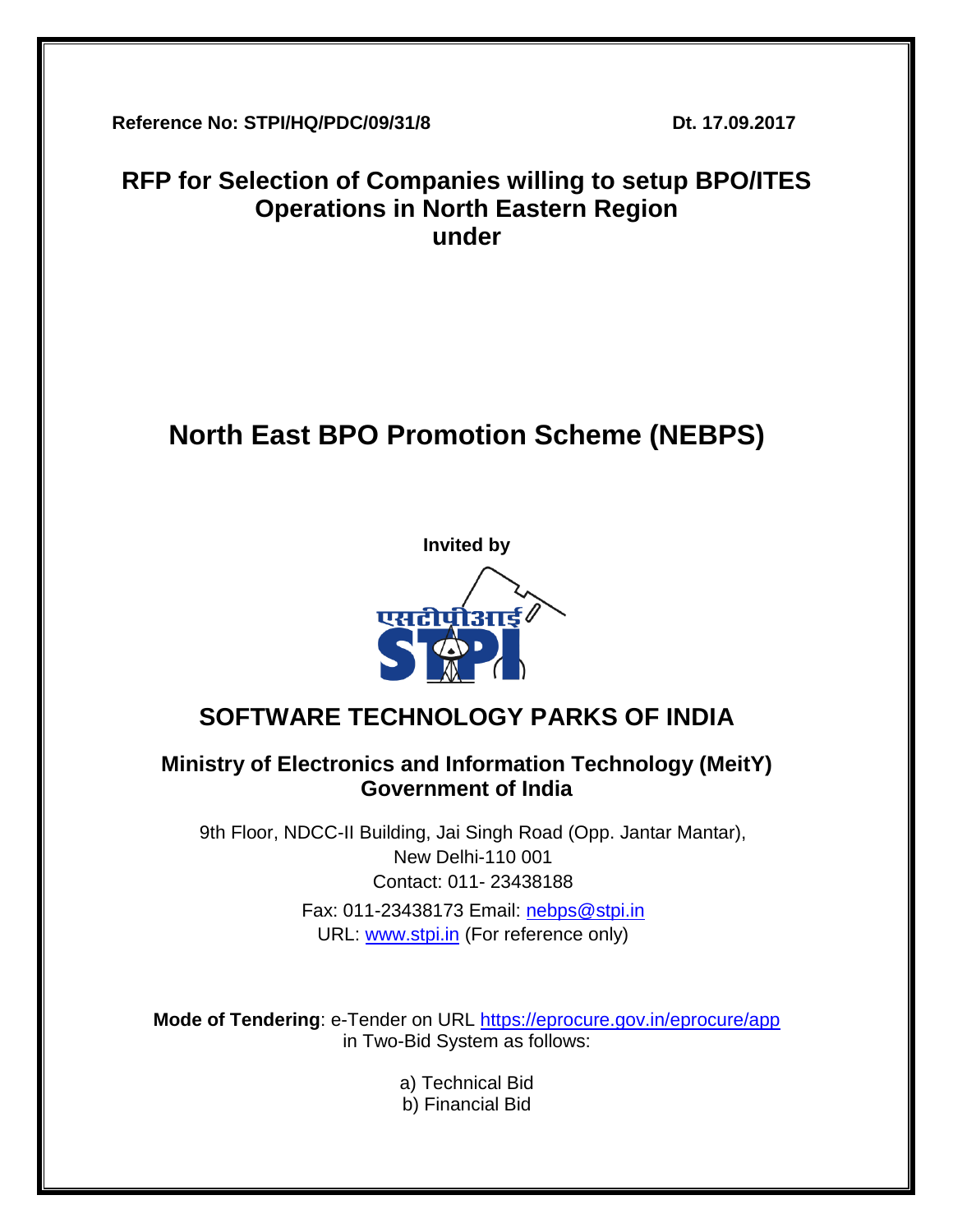# **CONTENTS**

| 1.  |                                                                             |  |  |  |
|-----|-----------------------------------------------------------------------------|--|--|--|
| 2.  |                                                                             |  |  |  |
| 3.  |                                                                             |  |  |  |
| 4.  |                                                                             |  |  |  |
| 5.  |                                                                             |  |  |  |
| 6.  |                                                                             |  |  |  |
| 7.  |                                                                             |  |  |  |
| 8.  | TERMS & CONDITIONS RELATING TO COMMENCEMENT OF BPO OPERATIONS, DISBURSEMENT |  |  |  |
| 9.  |                                                                             |  |  |  |
| 10. |                                                                             |  |  |  |
| 11. |                                                                             |  |  |  |
| 12. |                                                                             |  |  |  |
|     |                                                                             |  |  |  |
|     |                                                                             |  |  |  |
|     |                                                                             |  |  |  |
|     |                                                                             |  |  |  |
|     |                                                                             |  |  |  |
|     |                                                                             |  |  |  |
|     |                                                                             |  |  |  |
|     |                                                                             |  |  |  |
|     |                                                                             |  |  |  |
|     |                                                                             |  |  |  |
|     |                                                                             |  |  |  |
|     |                                                                             |  |  |  |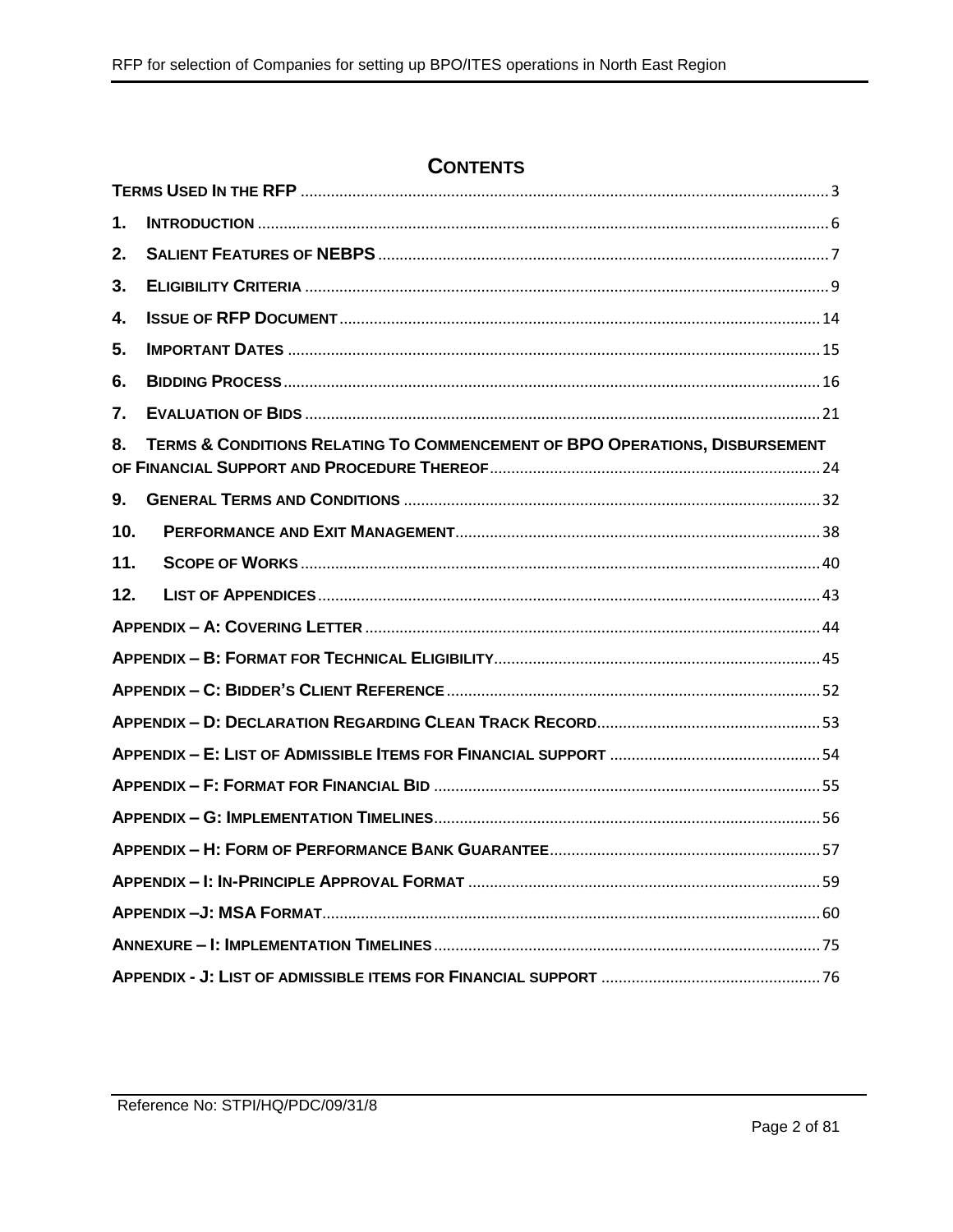#### **TERMS USED IN THE RFP**

- <span id="page-2-0"></span>**AMC** – Annual Maintenance Contract
- **Authorized Representative** shall mean any person authorized by either of the parties.
- $\ddot$  Bid shall mean complete set of documents submitted by a Bidder against the tender for "BPO Operations in North Eastern Region".
- **Bidder** means an entity/Company who has intention to participate in the tender invited by STPI.
- **BPO** Business Process Outsourcing (includes TES). BSD Bid Security Deposit
- **CAPEX Capital Expenditure**
- **CA** Chartered Accountant
- **↓ CCTV** Closed Circuit Television
- **Contract** is used synonymously with Master Service Agreement (MSA).
- **Corrupt Practice** means the offering, giving, receiving or soliciting anything of value or influencing the action of an official in the process of Contract execution.
- **↓ DCO** Document Control Officer
- **L** Default Notice shall mean the written notice of Default of the MSA issued by one Party to the other in terms hereof.
- **↓ DG** Diesel Generator
- **EPABX** Electronic Private Automatic Branch Exchange
- **Fraudulent Practice** means misrepresentation of facts in order to influence a procurement process or the execution of a Contract and includes collusive practice among Bidders (prior to or after submission of a Bid) designed to establish Bid prices at artificial non-competitive levels and to deprive the STPI of the benefits of free and open competition.
- **↓ GoI** shall mean the Government of India.
- **IPA** In-Principle Approval issued to successful bidder.
- **IF/ITES** Information Technology / Information Technology Enabled Services
- **IVRS** Interactive Voice Response System
- **LAN** Local Area Network
- **Law** shall mean any Act, notification, by law, rules and regulations, directive,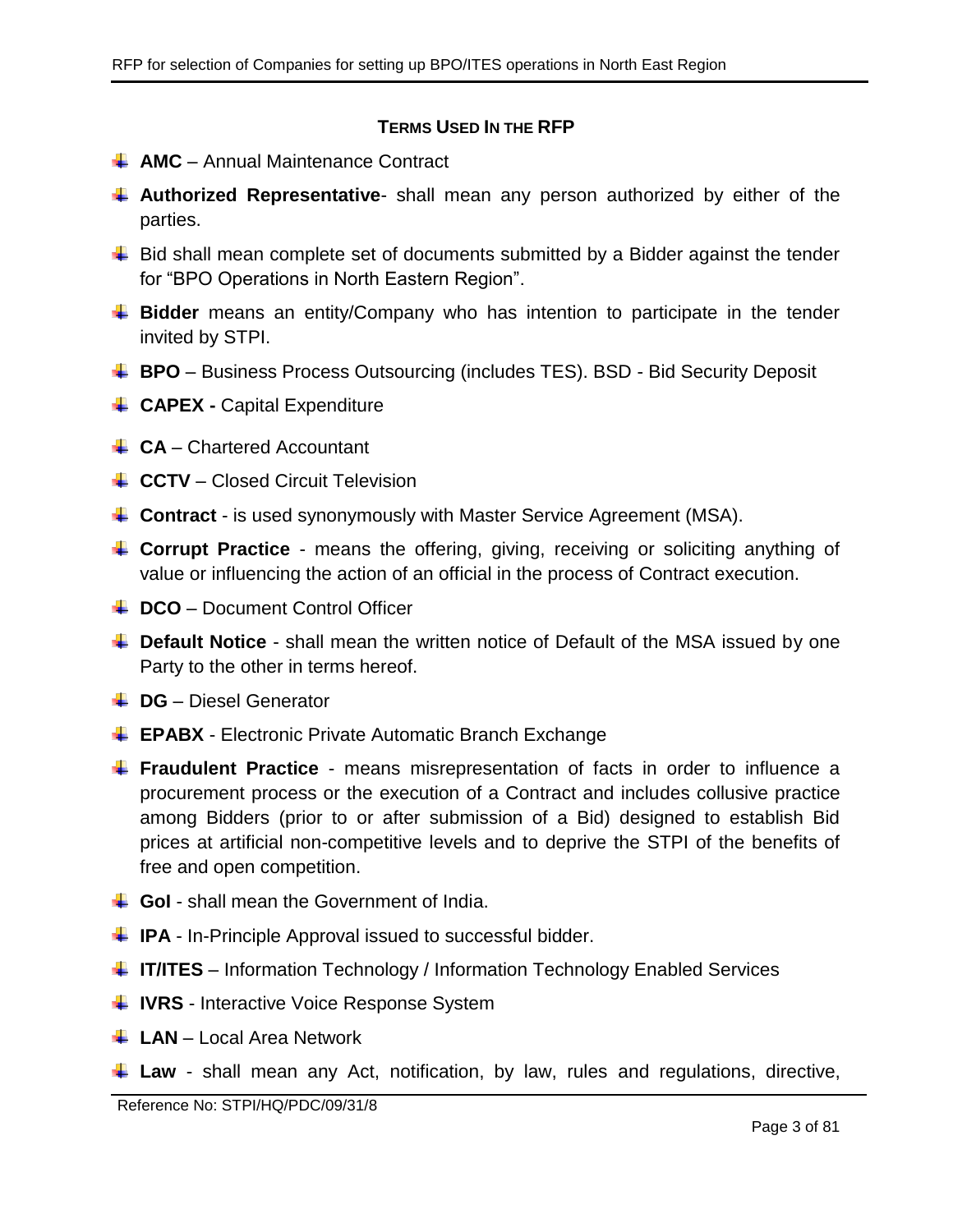ordinance, order or instruction having the force of law enacted or issued by the Central Government and/ or the Government of NER or any other Government or regulatory authority or political subdivision of government agency.

- **MeitY** Ministry of Electronics and Information Technology
- **MSA** Master Service Agreement is a joint agreement between STPI and selected bidder who has accepted the IPA.
- **NDA** Non-Disclosure Agreement
- **NEBPS** North East BPO Promotion Scheme
- $\downarrow$  **NMC** NEBPS Management Committee.
- **NER** North East Region
- $\downarrow$  **O&M** Operations and Maintenance.
- **↓ OPEX** Operational Expenditure
- **Party** means STPI or Bidder, individually and "Parties" mean STPI and Bidder, collectively.
- **↓ PBG** Performance Bank Guarantee
- **RFP** Request For Proposal
- **Site** shall mean the location(s) from where the service shall be offered to the industry as per MSA.
- **↓ STPI** Software Technology Parks of India.
- **Successful Bidder** means the Bidder whose Bid is evaluated and get selected as per the RFP.
- **UPS** Uninterrupted Power Supply
- **VGF** -Viability Gap Funding
- **Works** mean to execute the works specified under this RFP.
- **Figure 2** Year shall be with reference to date of commencement of BPO operations, if year is not defined at said place in the RFP.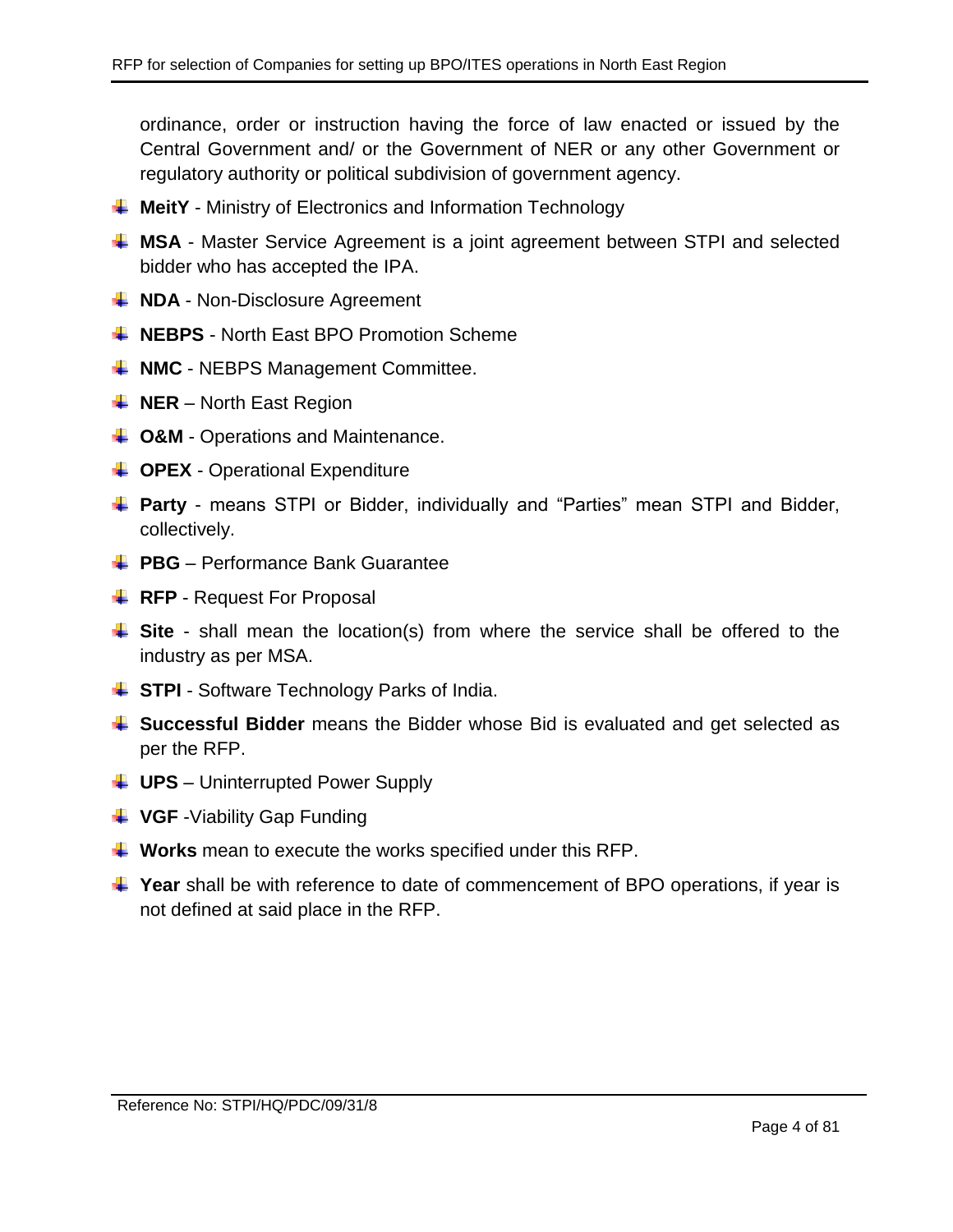#### **IMPORTANT NOTE:**

- 1) Tender documents may be downloaded from Central Public Procurement Portal **<https://eprocure.gov.in/eprocure/app>** . Aspiring Bidders/ Suppliers who have not enrolled/registered in e-procurement should enrol/register before participating through the website **<https://eprocure.gov.in/eprocure/app> .** The portal enrollment is free of cost. Bidders are advised to go through instructions provided at **[Appendix-](#page-76-0)[K](#page-76-0) regarding 'Instructions for online Bid Submission'.**
- 2) Bidder can access tender documents on the website, fill them with all relevant information and submit the completed tender document into electronic tender on the website **<https://eprocure.gov.in/eprocure/app>** .
- 3) Tenders and supporting documents should be uploaded through e-procurement. Hard copy of the tender documents will not be accepted. The successful bidder(s) would be required to produce original documents at the time of signing Master Service Agreement (MSA).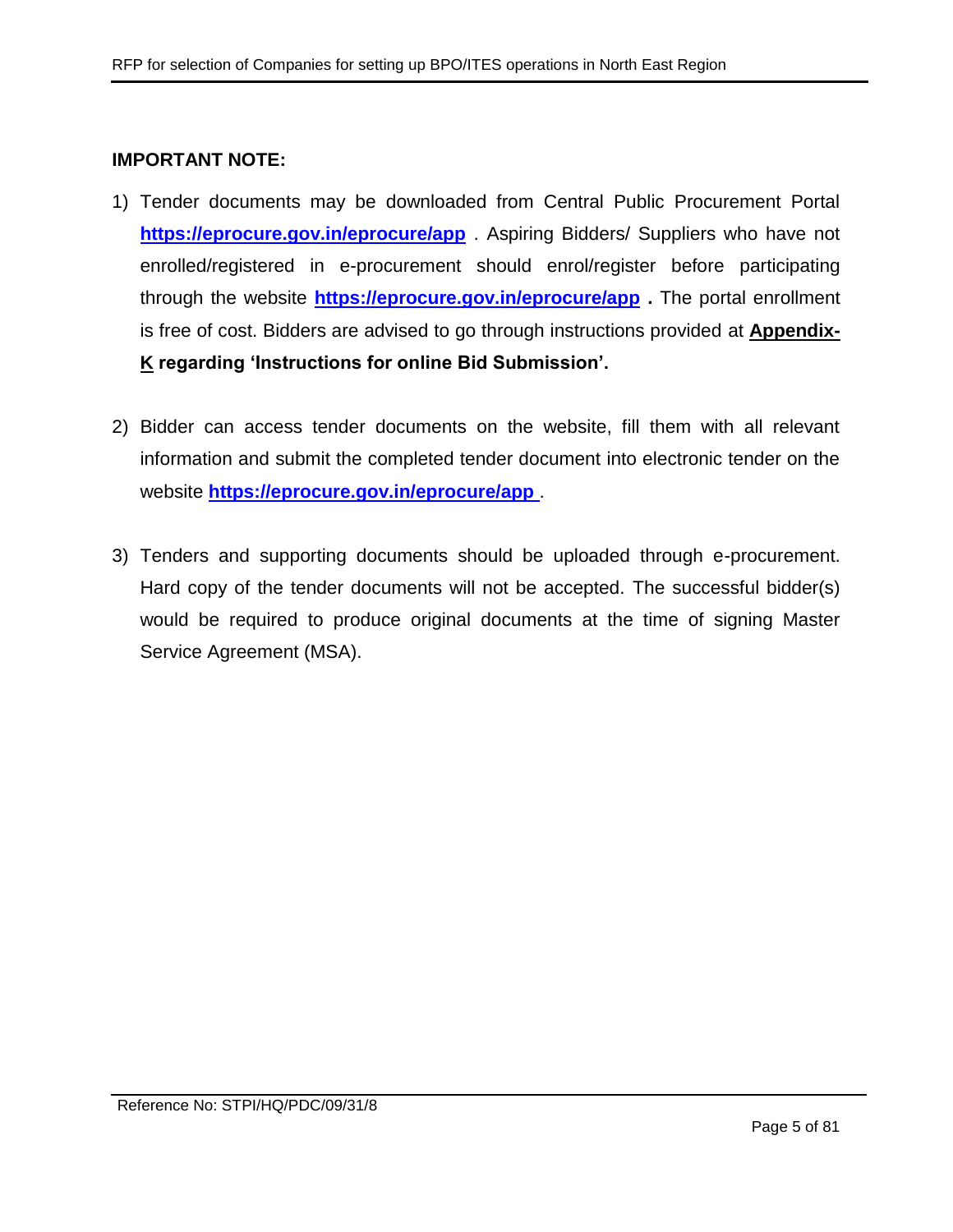#### <span id="page-5-0"></span>**1. INTRODUCTION**

- **1.1.**The Ministry of Electronics and Information Technology (MeitY), Government of India has notified the "North East BPO Promotion Scheme (NEBPS)" under Digital India Programme, which provides financial support in the form of Viability Gap Funding to eligible Companies, with the following objectives:
	- (i) Creation of employment opportunities for the local youth in the North Eastern Region (NER), by promoting the IT/ITES Industry particularly by setting up the BPO/ITES operations.
	- (ii) Promotion of investment in IT/ITES Sector in NER in order to expand the base of IT Industry and secure balanced regional development.
- **1.2.**The details of the scheme along with administrative approval are available at www.meity.gov.in/nebps.
- **1.3.**The Software Technology Parks of India (STPI), an autonomous society of MeitY has been designated as the Nodal Agency for implementation of the NEBPS.
- **1.4.**STPI, invites bids through Request For Proposal (RFP) from the eligible Companies, who are desirous of setting up BPO/ITES operations in N.E. Region, under the NEBPS.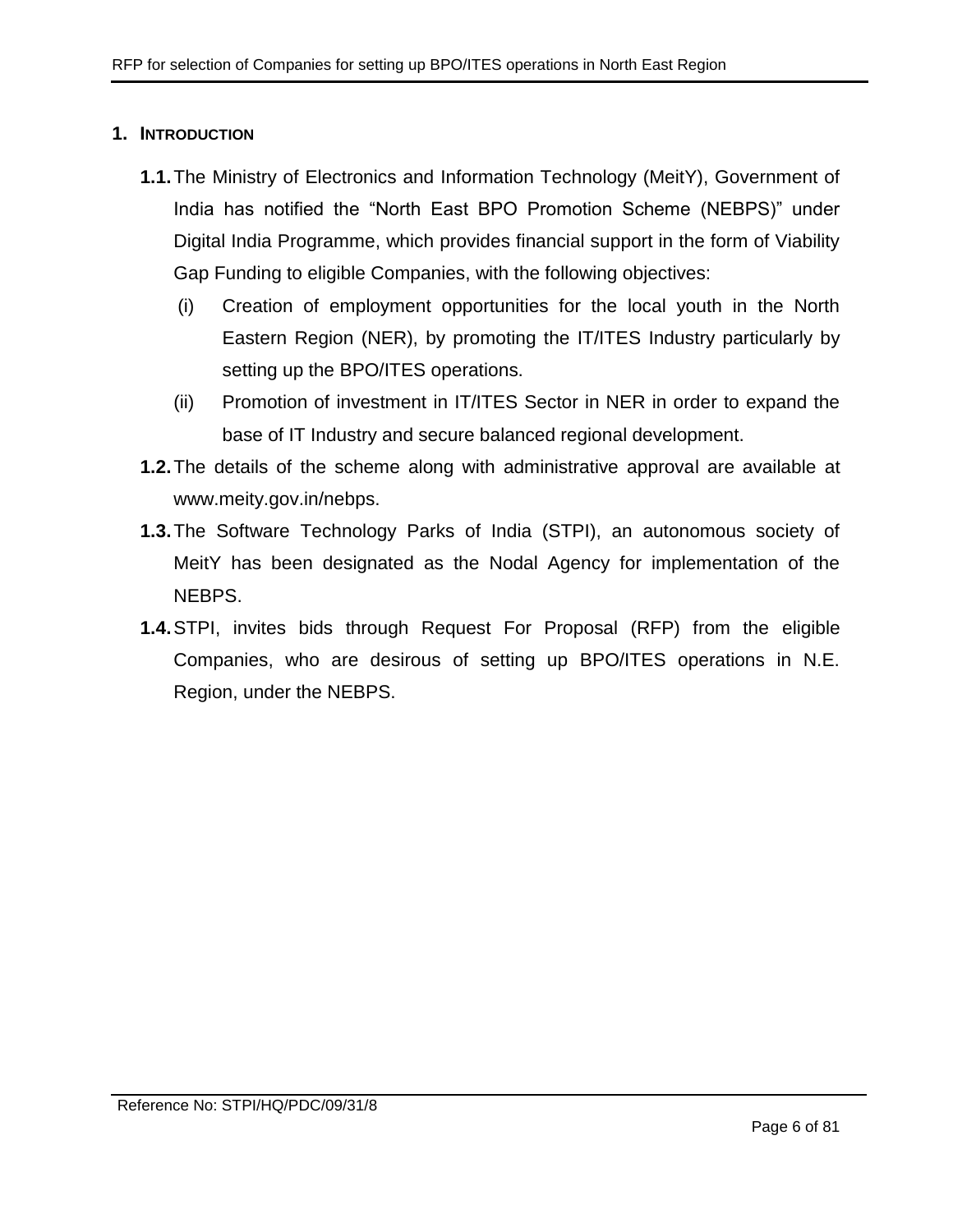#### <span id="page-6-0"></span>**2. SALIENT FEATURES OF NEBPS**

- **2.1.**The NEBPS aims to incentivize establishment of 5000 seats in respect of BPO/ITES operations in the States of Assam, Arunachal Pradesh, Manipur, Meghalaya, Mizoram, Nagaland, Sikkim and Tripura, through the following financial supports in the form of Viability Gap Funding (VGF) to eligible Companies:
- **2.2.Financial Support**: Up to 50% of expenditure incurred on BPO/ITES operations towards capital expenditure (CAPEX) and/or operational expenditure (ОРЕХ) on admissible items as per [Appendix-E,](#page-53-0) subject to an upper ceiling of Rs. 1 Lakh/Seat.
- <span id="page-6-1"></span>**2.3.Special Incentives**: The following special incentives will be provided within the ceiling of total financial support i.e. Rs. 1 Lakh/seat:
	- (i) **Training Incentive**: Upto 50% of training expenditure with cap of Rs. 6,000/employee for total regular employees up to the 1.5 times **(employment target**) the number of approved seats of BPO/ITES operation (e.g. For 100 seats BPO/ITES operation, training incentive can be availed for max. 150 regular employees)
	- (ii) **Incentive for diversity & inclusion**: Special incentive (% of eligible financial support) for Units providing employment to women and persons with disability will be provided as under:

| <b>Diversity &amp; Inclusion</b>             | <b>Special Incentive</b><br>(% of eligible financial<br>support) |
|----------------------------------------------|------------------------------------------------------------------|
| 50% women employment                         | 5%                                                               |
| 75% women employment                         | 7.5%                                                             |
| 4% employment for persons with<br>disability | 2%                                                               |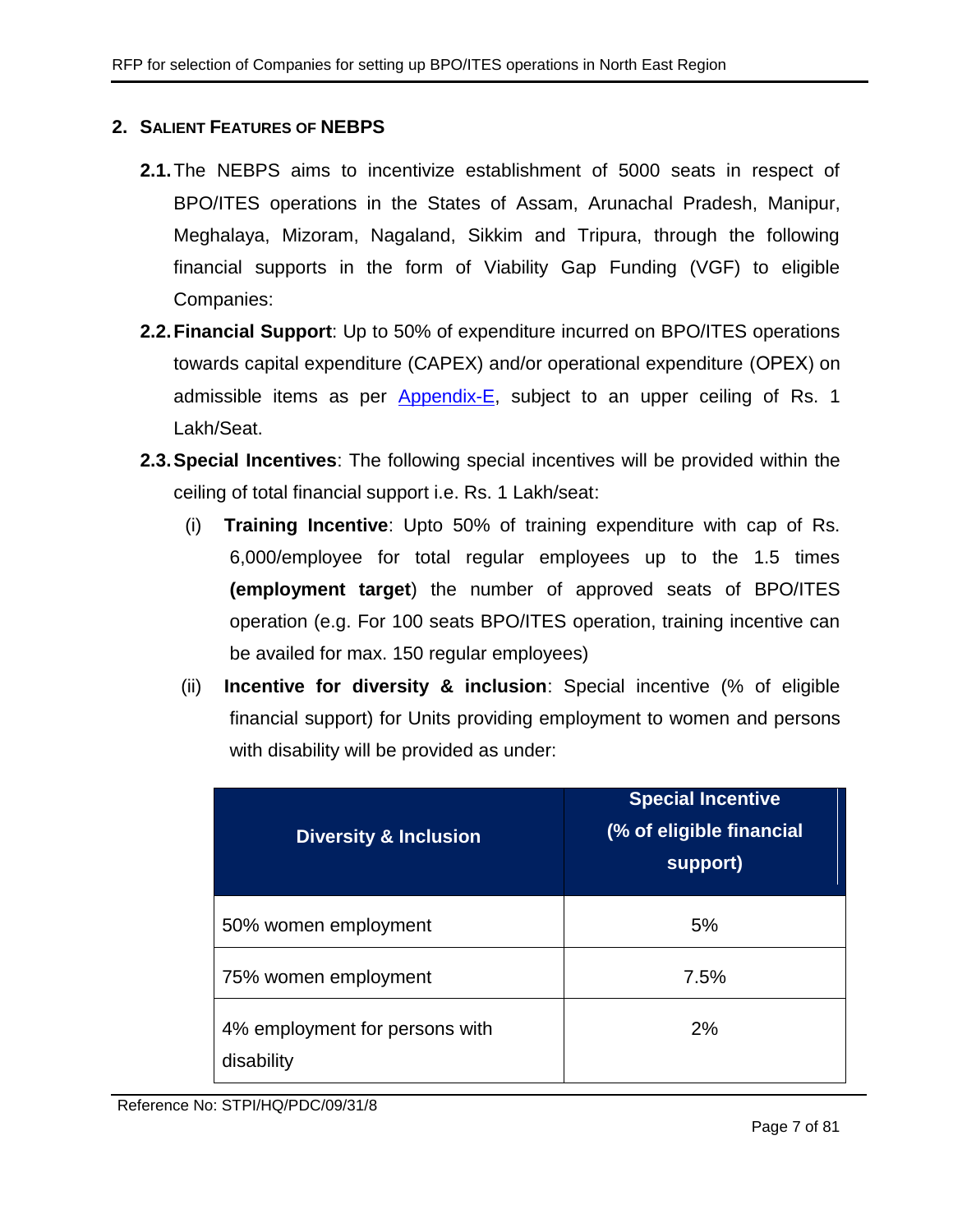(iii) **Incentive for providing employment beyond target**: Special incentive (% of eligible financial support) for units providing employment beyond employment target (1.5 times the number of seats) will be provided as under:

| <b>Employment Generation</b> | <b>Special Incentive</b><br>(% of eligible financial<br>support) |  |  |
|------------------------------|------------------------------------------------------------------|--|--|
| 2 X no. of seats             | 5%                                                               |  |  |
| 2.5 X no. of seats           | 7.5%                                                             |  |  |
| 3 X no. of seats             | 10%                                                              |  |  |

- (iv) **Incentive for promoting Local Entrepreneur**: Special Incentive (5% of eligible financial support) for units setting up BPO/ITES operations as a consortium with local entrepreneur (Domicile of the State where BPO/ITES operations are being established).
- **2.4.**The quantum of financial support shall be determined through an open bid system, subject to overall ceiling referred above. Accordingly, bids are being invited from eligible companies through this Request For Proposal (RFP), to determine the lowest amount of financial support to be provided as Viability Gap Funding in respect of each Seat-Slab [Ref. Para [6\(ii\)\]](#page-15-1) across NER.
- **2.5.**A Company, seeking to avail financial support under this scheme, shall be under obligation not to claim the similar financial support under any other Scheme of the Central/State Government concerned. However, other supports not claimed under NEBPS may be availed from other Schemes of Central/State Government.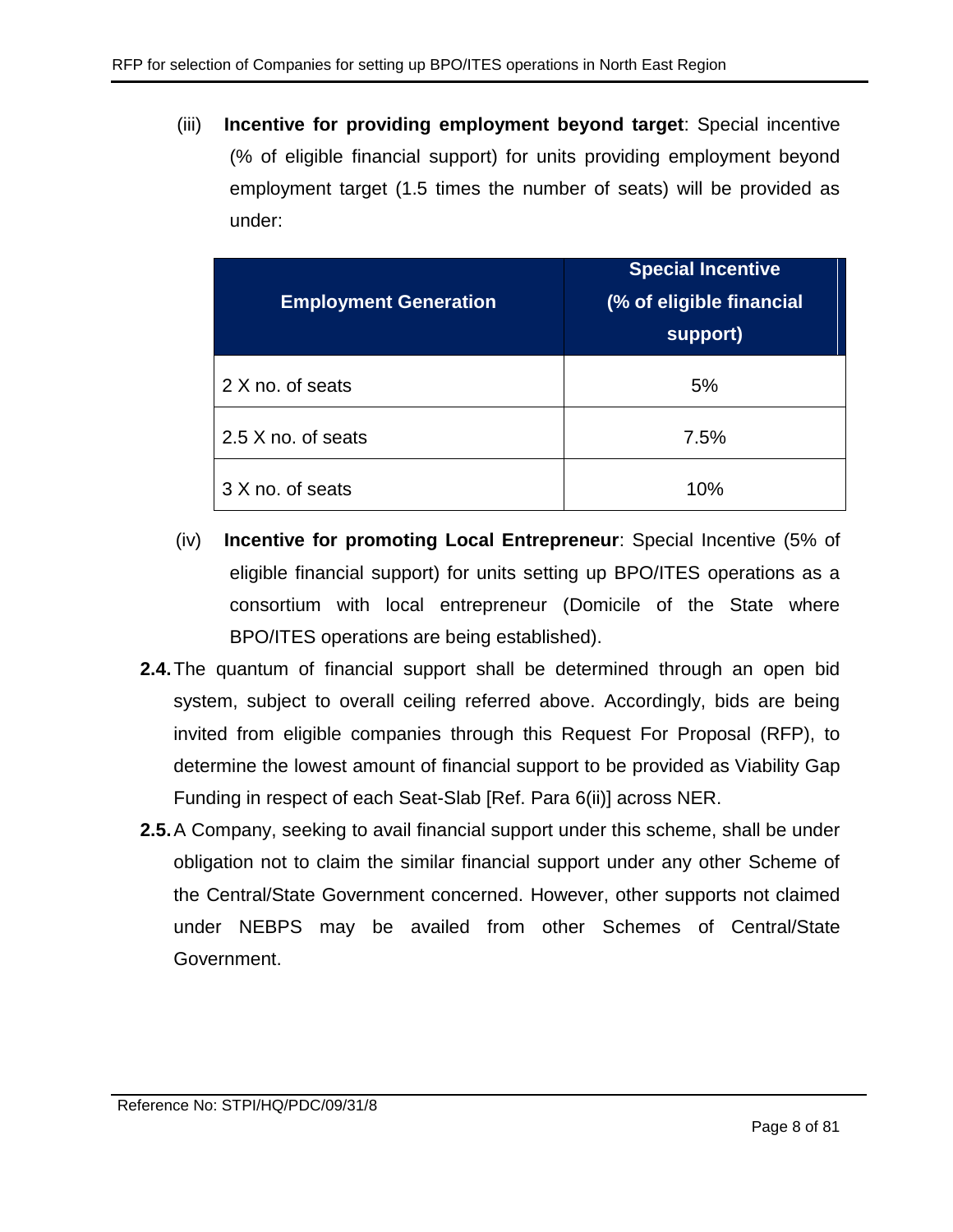# <span id="page-8-0"></span>**3. ELIGIBILITY CRITERIA**

The bidder would be required to meet the following conditions:

- **3.1.**The bidder should be registered in India under The Companies Act, 1956 or The Companies Act, 2013 (as amended till date), as applicable.
- **3.2.**The bidder must be willing to set up BPO/ITES operations, with a minimum of 50 seats capacity at one location (city/town). However, the bidder would be at liberty to quote for a maximum of 1500 seats including the seats already approved/allotted either (a) at one location (city/town) or (b) at multiple locations (city/town) in the NER.
- **3.3.**The bidder must commit to operate for a minimum period of 3 years.
- **3.4.**The bidder must furnish an undertaking to take either appropriate premises on lease for at least 3 years or produce the proof of ownership of the premises for setting up BPO/ITES operations at the location referred at 3.2 above. [Minimum 2000 Sq. Ft. super area including utilities etc. for 50 seats or @ 40 Sq. Ft. per seat].
- **3.5.**The bidder should have achieved a minimum average annual turnover during the last 3 financial years, as per total number of seats applied under NEBPS, detailed as follows:

| S.<br>No. | <b>Number of Seats/Applicant</b> | Minimum average annual<br>turnover of last 3 FYs (Rs. in<br>Crore)* |
|-----------|----------------------------------|---------------------------------------------------------------------|
| (i)       | 50                               |                                                                     |
| (iii)     | 51-100                           | 2                                                                   |
| (iii)     | 101-500                          | 5                                                                   |
| (iv)      | 501-1000                         | 10                                                                  |
| (V)       | 1001-1500                        | 15                                                                  |

*\*In case bidder is not meeting the average turnover for last 3 years, turnover of last one completed audited financial year will be considered for eligibility to participate in respective seat category, subject to furnishing 100% Bank*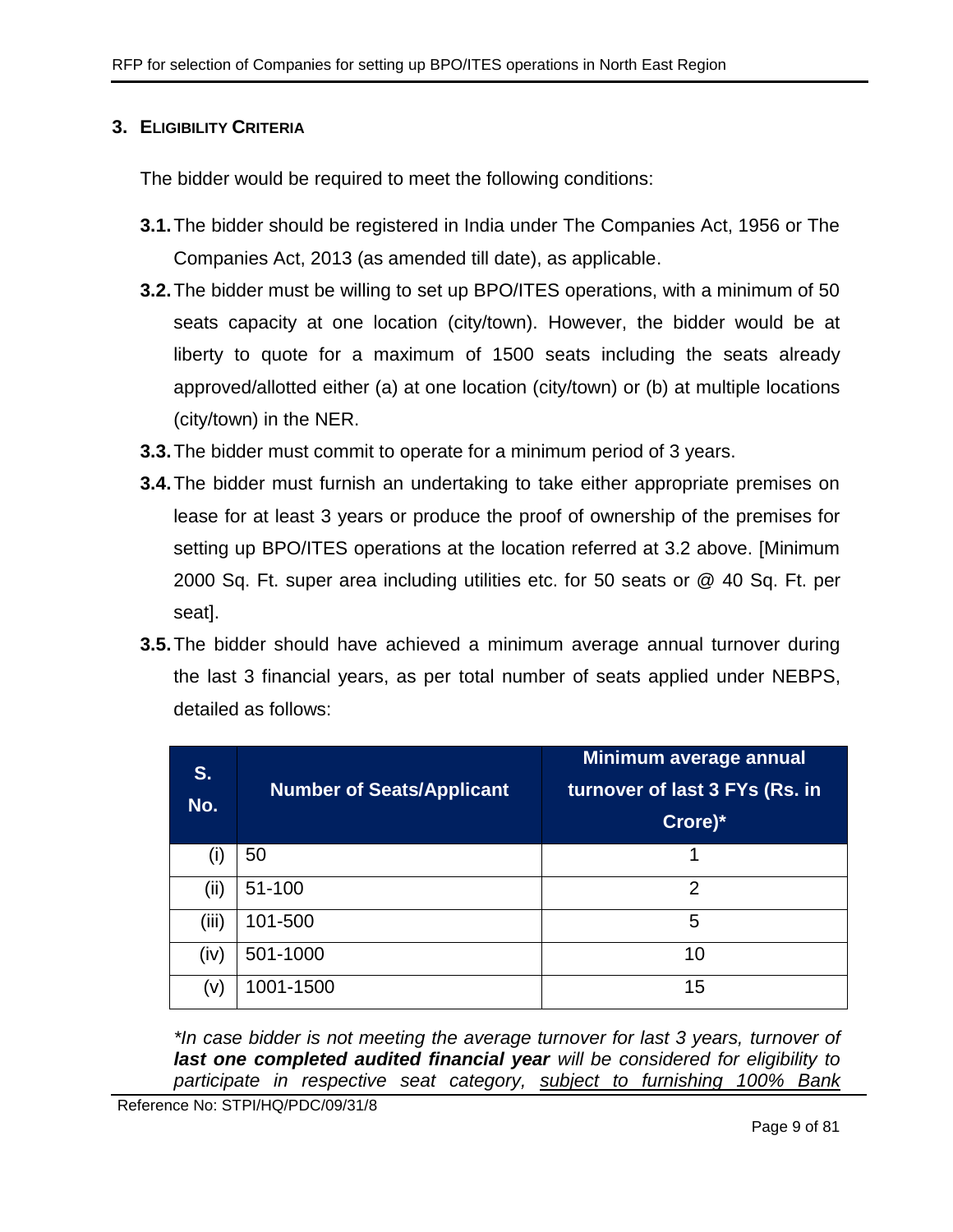*Guarantee against the disbursement of financial support.*

#### OR

An Entity registered under Companies Act but not able to meet above financial criteria, can form a Consortium with an Indian Company which is able to fulfil above financial eligibility criteria and other conditions. The eligible Indian Company must have at least 26 % equity shareholder in the Consortium and commit to maintain minimum equity shareholding (26%) for at least three years from date of commencement of BPO/ITES operations. The eligible Indian company of the consortium will be considered as bidder and fulfil all the eligibility conditions including turnover criteria and positive net worth.

#### OR

An entrepreneur or a Society (registered under Societies Registration Act, 1860) can form a Consortium with an Indian Company which is able to fulfil above financial eligibility criteria and other conditions. The eligible Indian Company must have at least 26 % equity shareholder in the Consortium and shall commit to maintain minimum equity shareholding (26%) for at least three years from date of commencement of BPO/ITES operations. The eligible Indian Company able to meet above financial criteria shall be the lead member of the Consortium or the bidder. (Criteria of Turnover and positive net worth of the eligible Indian company will be considered.)

# OR

An Entrepreneur or a Proprietary firm or an Entity registered under Companies Act but not able to meet above financial criteria or a Society (registered under Societies Registration Act, 1860) can form a Consortium with an Indian Company registered under Companies Act 1956/2013 fulfilling the above financial eligibility criteria together, subject to furnishing 100% Bank Guarantee. However, registered company under Companies Act 1956/2013 will be the prime bidder fulfilling all other terms & conditions. The registered Indian Company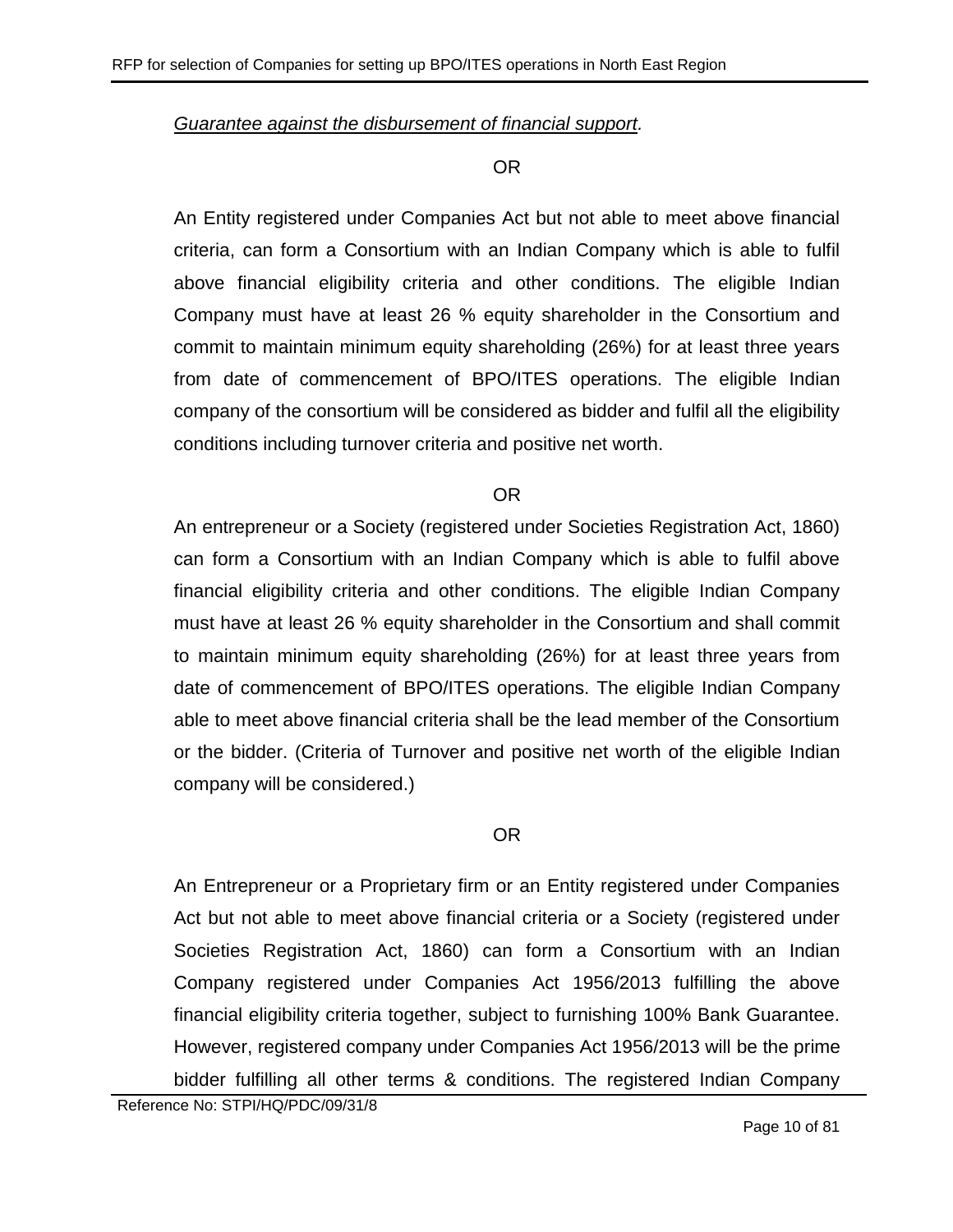must have at least 26% equity shareholder in the Consortium and commit to maintain minimum equity shareholding (26%) for at least three years from date of commencement of BPO/ITES operations. This criteria is **limited to seat slab SS0 (50 Seats) and SS1 (51-100 Seats) only**.

**Note:** In case of consortium, the eligible company will be considered as the "bidder" (it means all policy criteria under North East BPO Promotion Scheme (NEBPS) shall be applicable with this company name). After winning the bid, successful bidder along with the consortium partners may form Special Purpose Vehicle (SPV) registered under Companies Act 2013 for the purpose inter-alia including implementation of NEBPS. In such case, the successful bidder would pass Rights and Obligations coming out of bid to SPV. Accordingly, a legal undertaking must be furnished by the successful bidder to STPI regarding fulfilment of all terms and conditions of Master Service Agreement (MSA) by SPV. However, successful bidder must have at least 26 % equity shareholder in the SPV registered under Companies Act 2013, and commit to maintain minimum equity shareholding (26%) for at least three years from date of commencement of BPO/ITES operations. The Article of Association (AoA) of the SPV should clearly define Rights and Obligations between shareholders of the SPV. In case such SPV is formed, another Master Service Agreement would be signed with SPV to fulfil the terms & conditions of the bidder including fulfilment of employment target, claiming financial support, special incentives etc.

# **Note:-In case of single bidder, SPV formation is not allowed**.

- **3.6.**The bidder must commit to employ at least 1.5 times the number of seats **(Employment Target)**, for a period of 3 years, for which the bid is submitted and claim for financial support is to be subsequently made, after the commencement of BPO/ITES operations.
- **3.7.**The bidder should have positive net worth as on 31-03-2017 or last audited financial year, duly certified by a Chartered Accountant.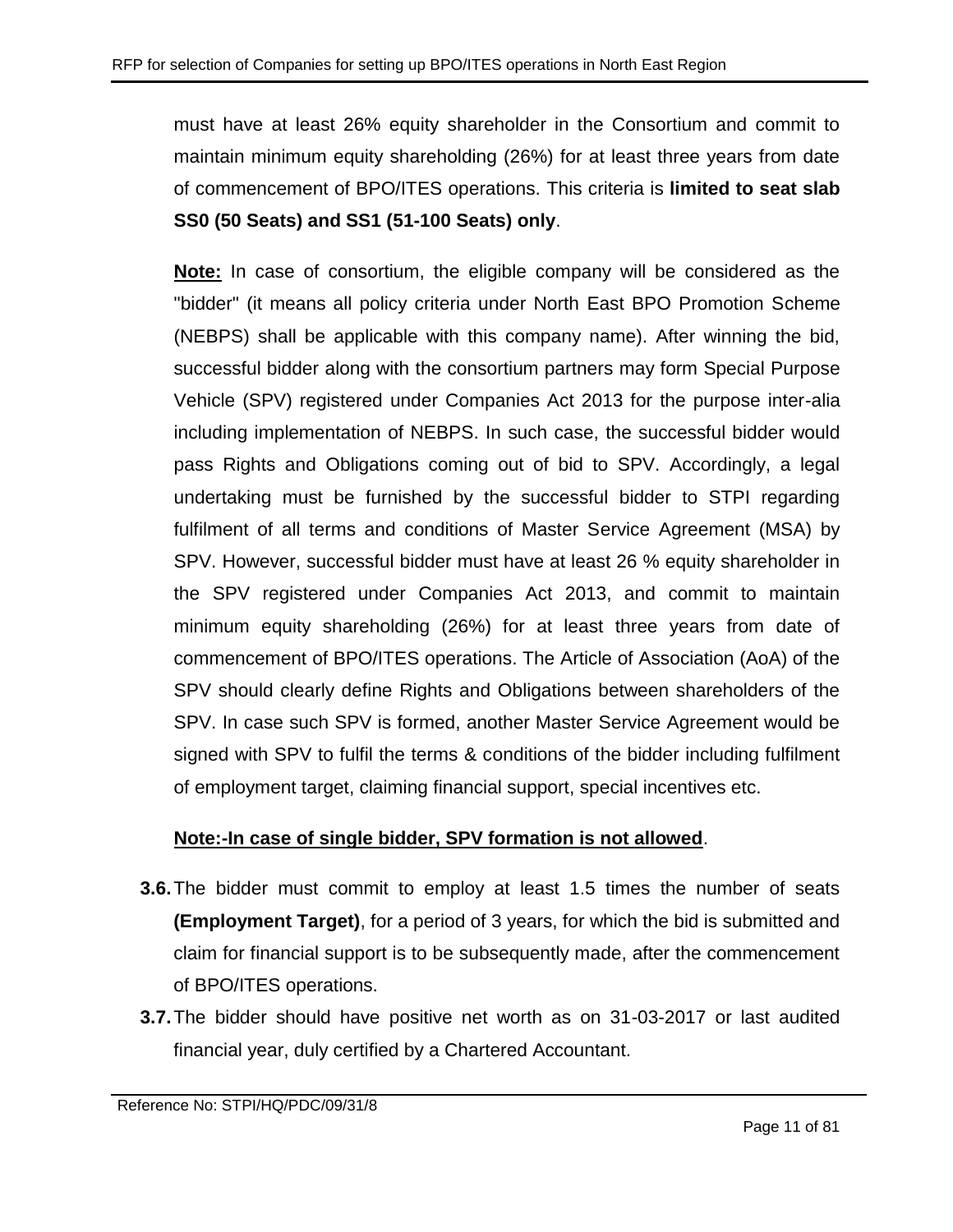- **3.8.**The bidder should not be under a Declaration of Ineligibility for corrupt or fraudulent practices or blacklisted by any of the Government agencies. Self-Declaration should be given by an Authorized Signatory.
- **3.9.**Bidders who have existing units (not established under NEBPS) are neither allowed to expand BPO/ITES operations at the same city/district nor shifting of operations of any kind. However, an established BPO/ITES Company at one city may establish it's operation at another city under the NEBPS.
- <span id="page-11-0"></span>**3.10.** NEBPS is an investment promotion and employment generation scheme. In order to select eligible entities, it follows transparent bidding mechanism. There is usually a time lag between successive rounds of bidding. A provision has been made to enable entities, which are making investment during the period in which NEBPS bidding is closed, to bid in the immediate next round of bidding. However, such successful bidder(s) would need to fulfill following conditions:
	- (a) Bidder needs to provide detail of the proposed BPO/ITES unit(s) as per prescribed format in Technical Bid.
	- (b) Successful Bidder after issue of IPA, needs to provide sufficient proof to STPI during verification of commencement of operation, in support of the investment made towards capital expenditure.
	- (c) Successful bidder after issue of IPA, will follow all terms and conditions of RFP and timelines defined therein, including reporting commencement of operation date to STPI.
	- (d) Eligible capital expenditures after the bid closing of previous round (bid closing of previous round of RFP was *20 March 2017*) will be considered for financial support in such case. Employees joined in this period will also be considered eligible to be reported under the scheme, however effective employment and operational expenditures will be considered after the reported (and verified by STPI) date of commencement of operation.
- **3.11.** The Bidders who have applied in previous rounds of NEBPS are allowed to expand their setup (established or approved under NEBPS) at the same location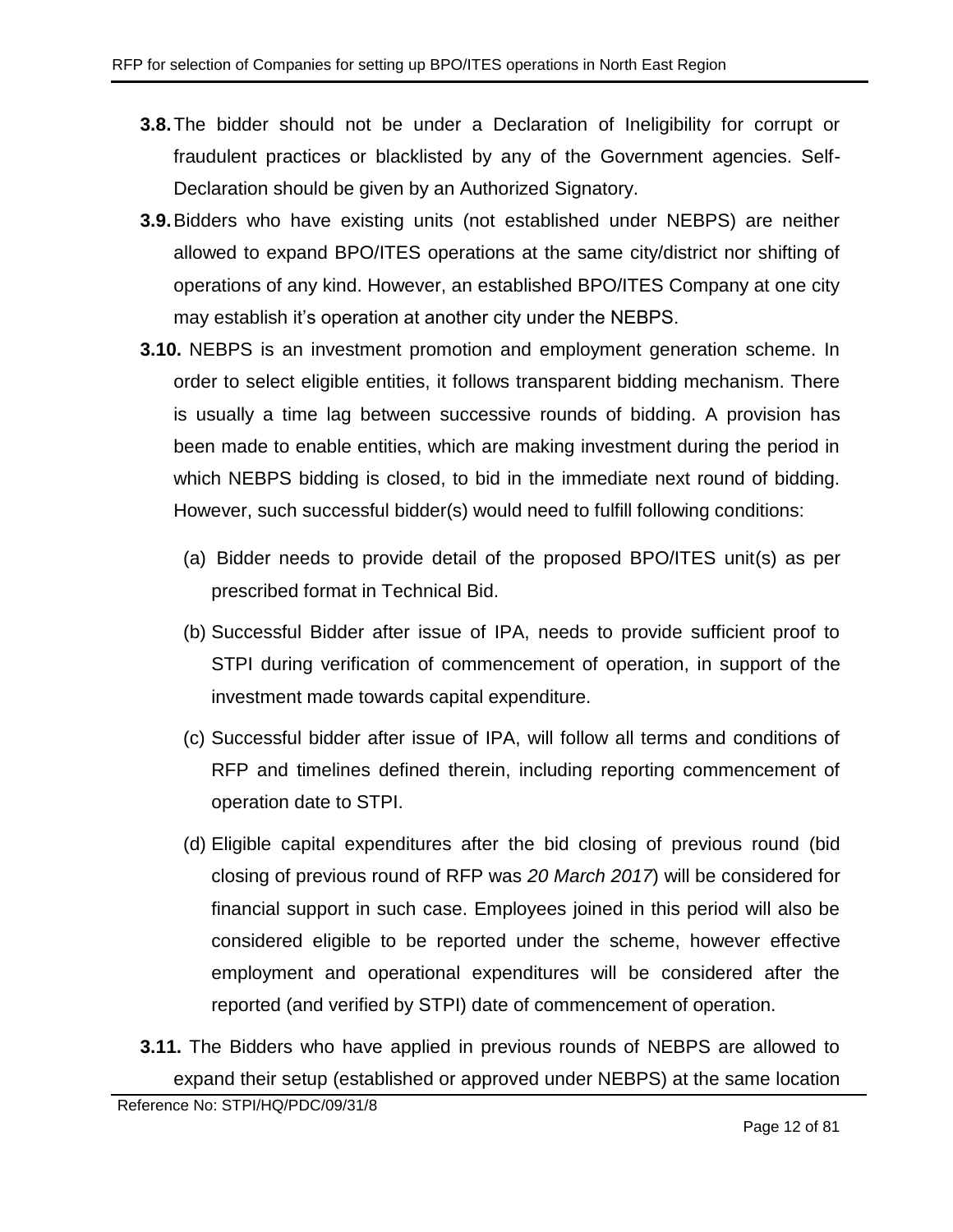by participating in fresh round of bidding. The bidders needs to meet the financial turnover criteria for the overall number of seats. **Maximum number of seats to one bidder will be limited to 1500 including the seats already approved/allotted.**

*Note: For meeting the employment target, bidder is not allowed to share employees among seats allocated in different rounds of NEBPS bidding. Seats allocated in each round will have different employment targets (of that respective*  round), which should be separately met. Successful bidder will have to adhere to *the implementation timelines (refer [Appendix-G\)](#page-55-0) of the respective round as mentioned in RFP.*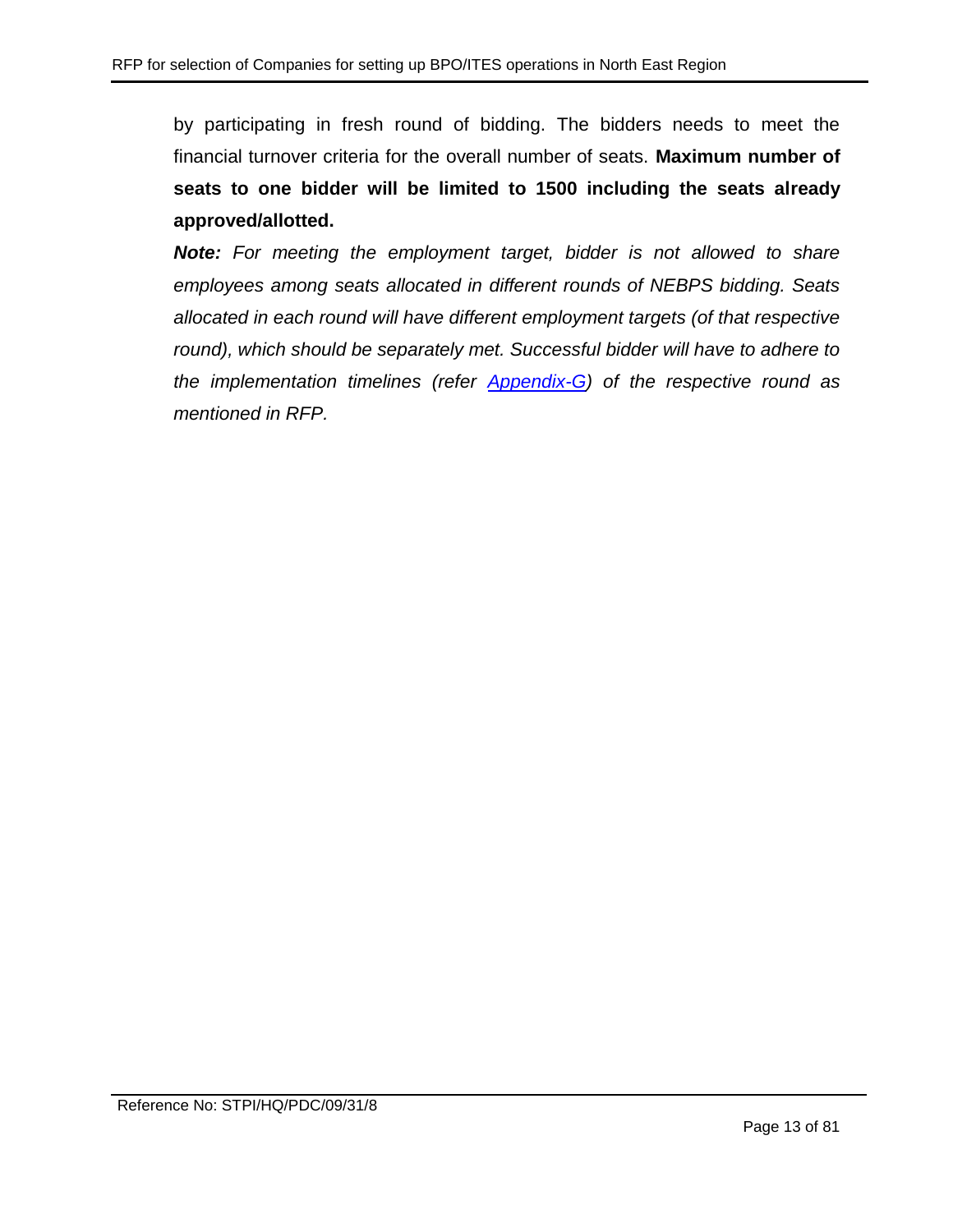#### <span id="page-13-0"></span>**4. ISSUE OF RFP DOCUMENT**

This RFP document is available at www.meity.gov.in/nebps, [http://eprocure.gov.in,](http://eprocure.gov.in/) [www.stpi.in](http://www.stpi.in/) and [www.guwahati.stpi.in.](http://www.guwahati.stpi.in/) The bidders would be required to submit their bids, along with the tender fee of Rs. 5000/- (Five thousand only). Bidders would be required to submit the tender fee online, and proof of online transfer of tender fee should be submitted along with Technical Bid. The Account details for making online transfer of tender fee/bid security are provided below:

Details of RTGS / NEFT of Canara Bank

| <b>Name of Account Holder</b> | <b>Software Technology Parks of India</b> |
|-------------------------------|-------------------------------------------|
| <b>Account No.</b>            | 1098101101244                             |
| <b>Bank</b>                   | Canara Bank                               |
| <b>IFSC Code</b>              | CNRB0001098                               |
| <b>Address</b>                | Parliament Street, New Delhi - 110001     |
| <b>Location / Station</b>     | New Delhi                                 |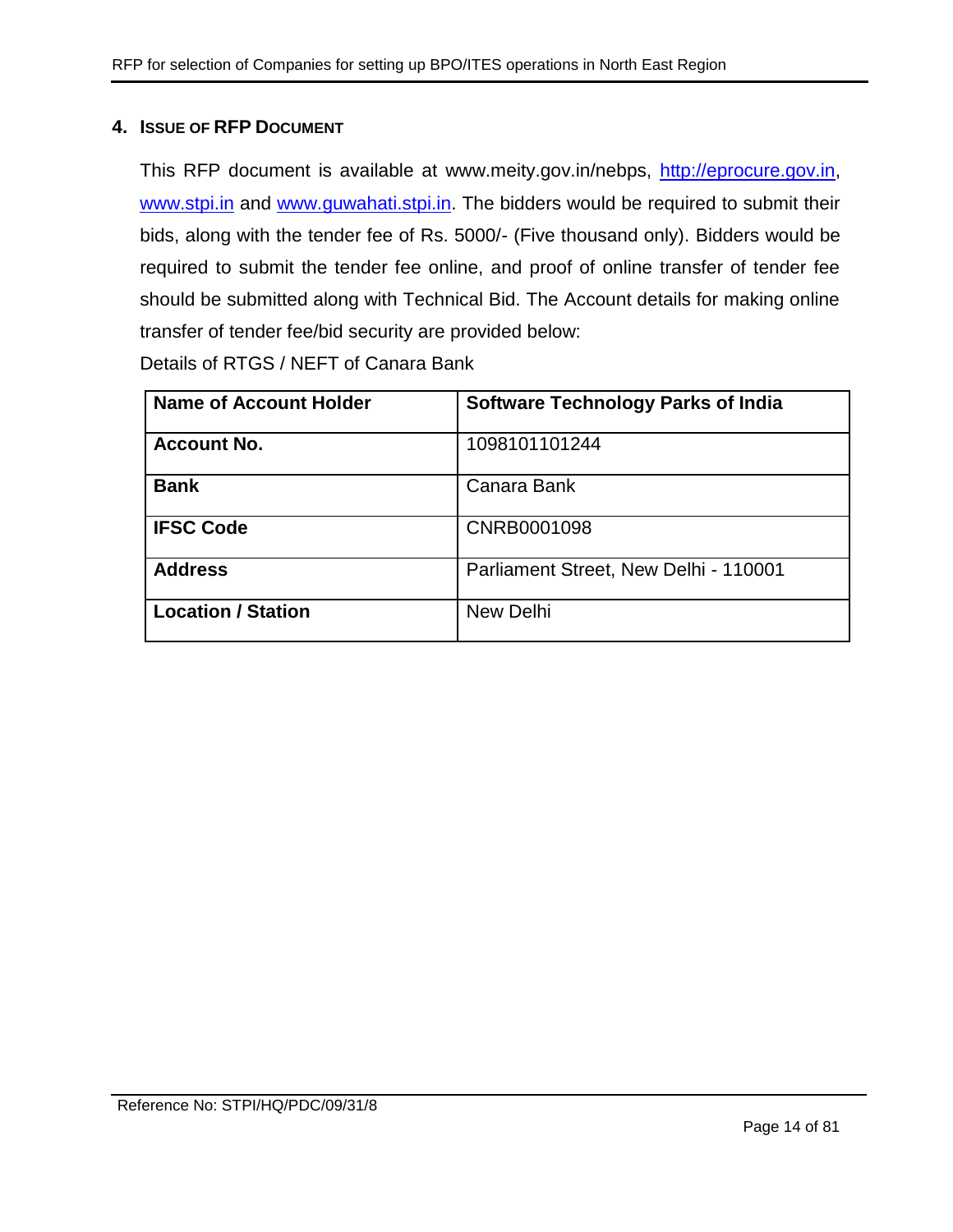# <span id="page-14-0"></span>**5. IMPORTANT DATES**

| Date of publication, sale of RFP        | 17-09-2017 (09:00 AM)              |  |
|-----------------------------------------|------------------------------------|--|
| document/Download                       |                                    |  |
| Last date for submission of written     | 29-09-2017                         |  |
| queries for clarifications              | e-mail: nebps@stpi.in              |  |
|                                         | 05-10-2017 (11.00 a.m.) STPI HQs,  |  |
| <b>Pre-bid meeting</b>                  | 9th Floor, NDCC - Il Building, Jai |  |
|                                         | Singh Road, New Delhi - 110001.    |  |
| <b>Bid Submission Start Date</b>        | 17-10-2017 (10:00 AM)              |  |
| <b>Bid Submission End Date</b>          | 26-10-2017 (05:00 PM)              |  |
| <b>Online Payment (Tender Fee &amp;</b> | 26-10-2017 (05:00 PM)              |  |
| <b>EMD/BSD) Submission End Date</b>     |                                    |  |
| <b>Bid Opening Date</b>                 | 30-10-2017 (11:00 AM) or any other |  |
|                                         | subsequent date/time               |  |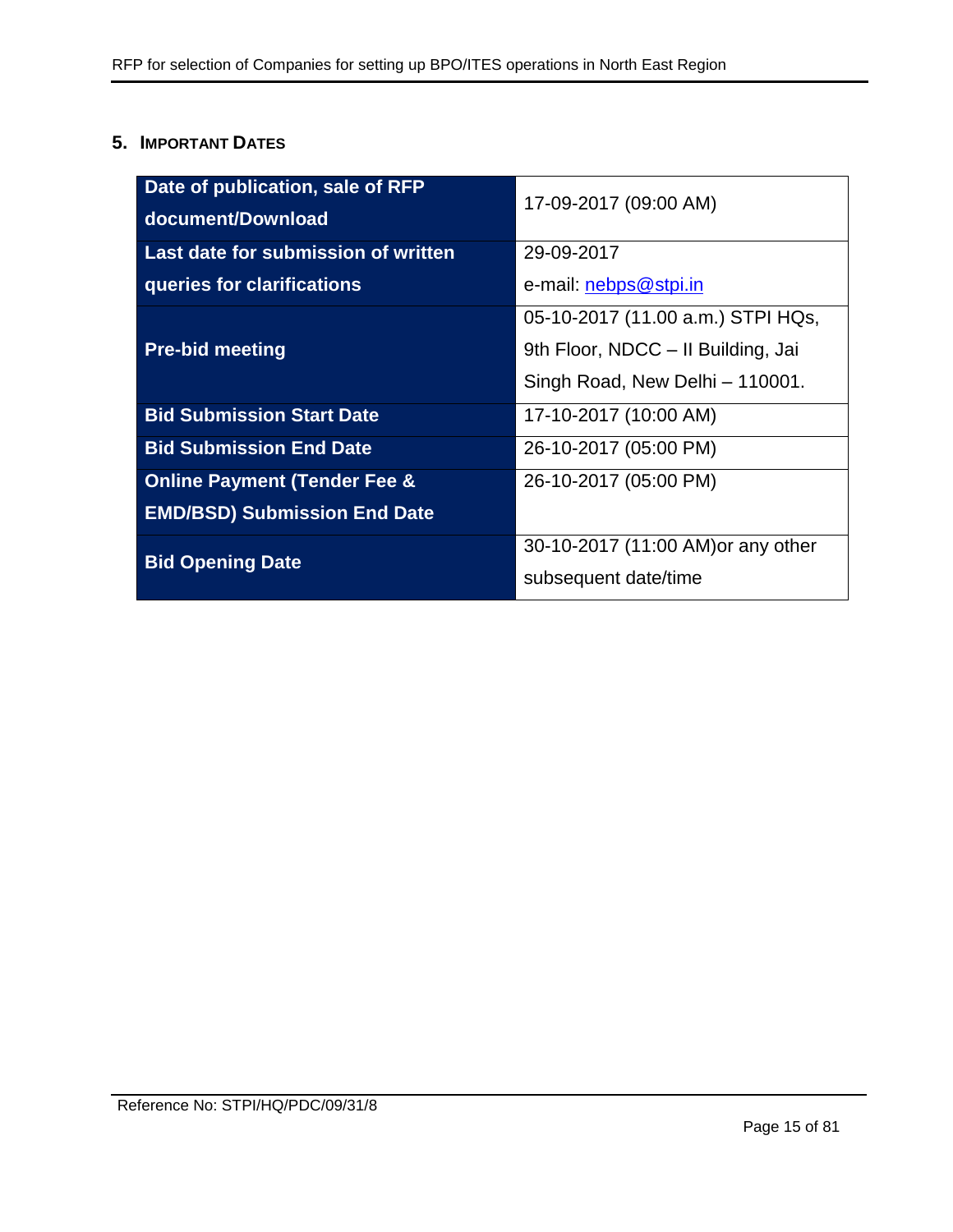#### <span id="page-15-0"></span>**6. BIDDING PROCESS**

#### **6.1.Language of the Bid**

The bid must be submitted online at CPP eProcurement Portal [\(https://eprocure.gov.in/eprocure/app\)](https://eprocure.gov.in/eprocure/app) using English Language and international numerals. In the event of the enclosed documents being in a language other than English, the same should be got translated in English/International numerals, and duly certified by the Authorized Signatory of the Bidder.

#### **6.2.Correspondence Address**

All correspondence, if any, should be made at the following address:

**Chief Administrative Officer,**

**Software Technology Parks of India (STPI),**

**9th Floor, NDCC-II Building,** 

**Jai Singh Road (Opp. Jantar Mantar),**

**New Delhi-110 001**

**e-Mail: [nebps@stpi.in](mailto:nebps@stpi.in)**

**Phone: 011-23438188**

**Fax: 011-23438173**

Note: Please mention the following things on the envelope:

- 1. Kind attention: NEBPS Documents
- 2. Name, Phone no., Company Name and address details of the bidding company

#### **6.3.Submission Of Bids**

- (i) The Bidders interested in setting BPO/ITES Operations would be required to submit its bid online in Two-Bid Format, viz. Technical and Financial Bids along with Bid Security [Bid Security would be Rs. 5,000 per seat].
- <span id="page-15-1"></span>(ii) .The Bidder need to submit bid in one of the following seat-slab across NER: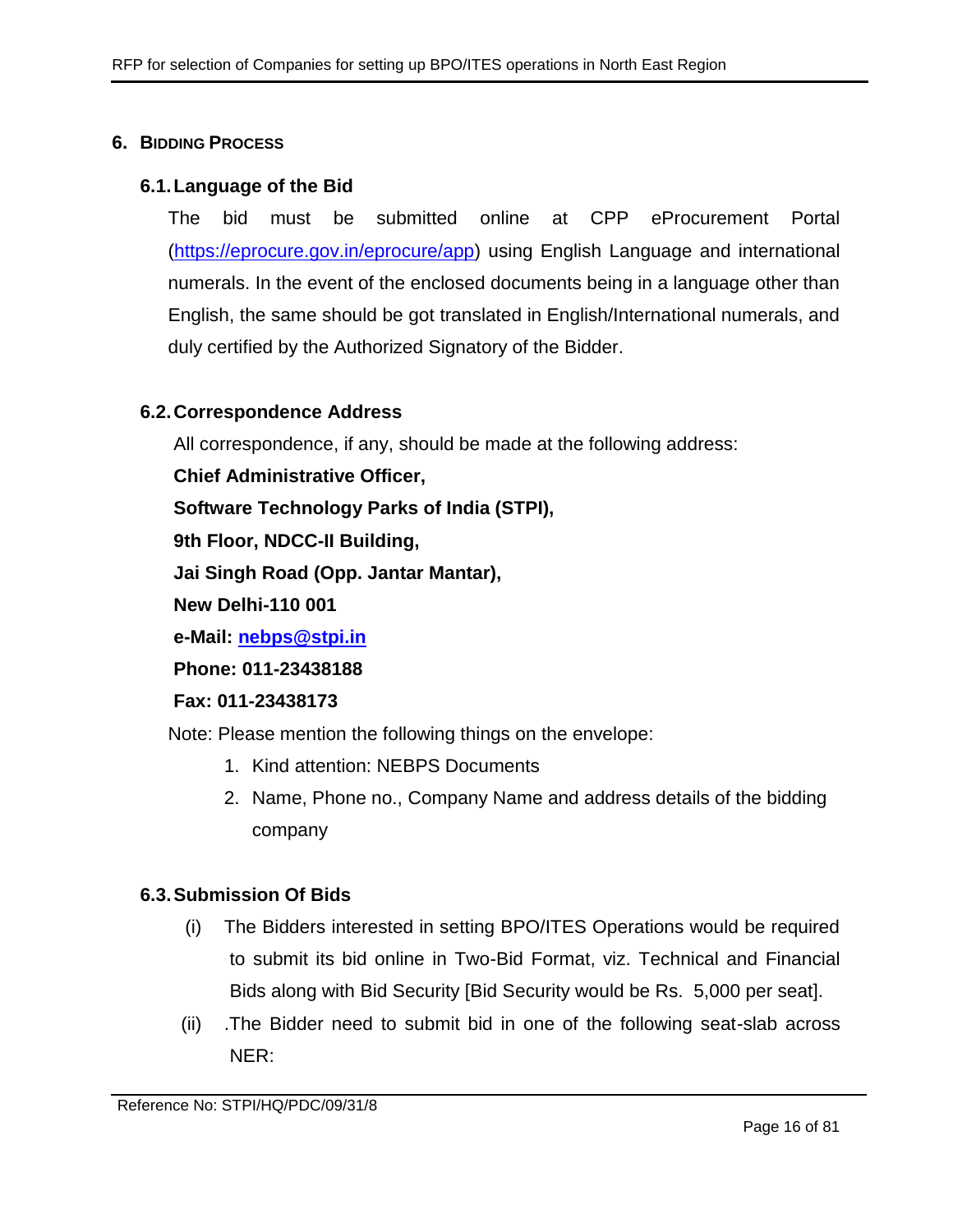| Seats Slab (SS) in<br><b>NER</b> | <b>Number of Seats in a</b><br>$Slab^{\ast\sharp}$ | <b>Minimum Average</b><br><b>Annual Turnover of</b><br>last 3 FYs (Rs. in<br>Crore) |
|----------------------------------|----------------------------------------------------|-------------------------------------------------------------------------------------|
| SS <sub>0</sub>                  | 50                                                 |                                                                                     |
| SS <sub>1</sub>                  | 51-100                                             | $\overline{2}$                                                                      |
| SS <sub>2</sub>                  | 101-200                                            | 5                                                                                   |
| SS <sub>3</sub>                  | 201-400                                            | 5                                                                                   |
| SS <sub>4</sub>                  | 401-500                                            | 5                                                                                   |
| SS <sub>5</sub>                  | 501-1000                                           | 10                                                                                  |
| SS <sub>6</sub>                  | 1001-1500                                          | 15                                                                                  |

*\* A bidder with higher turnover can always apply for lower numbers of seats e.g. a bidder having average annual turnover during last 3 financial years as Rs.10 crore can apply for minimum 50 seats (In Seat Slab SS0) to maximum 1,000 seats (In Seat Slab SS5) across NER States.*

*# The total number of seats permitted to a bidder based on its Average Annual turnover, which shall also include the number of seats already approved/allotted in the previous round(s) of bidding of NEBPS. Bidder should only bid for remaining qualifying number of seats*.

*Note: The number of seats available for bidding is approximately 3590 which may vary subject to utilization of seats allocated in previous rounds of bidding*

(iii) Bidder will give single bid in single Seat-Slab only for whole NER. However, bidder may choose to setup BPO/ITES operations at a particular location or multiple locations within a State (minimum 50 seats at one location) or in other States. e.g. if a bidder applies in SS4 seat-slab then bidder will be at liberty to setup BPO/ITES operation of 500 seats at one location or multiple locations in different States with minimum 50 seats at one location.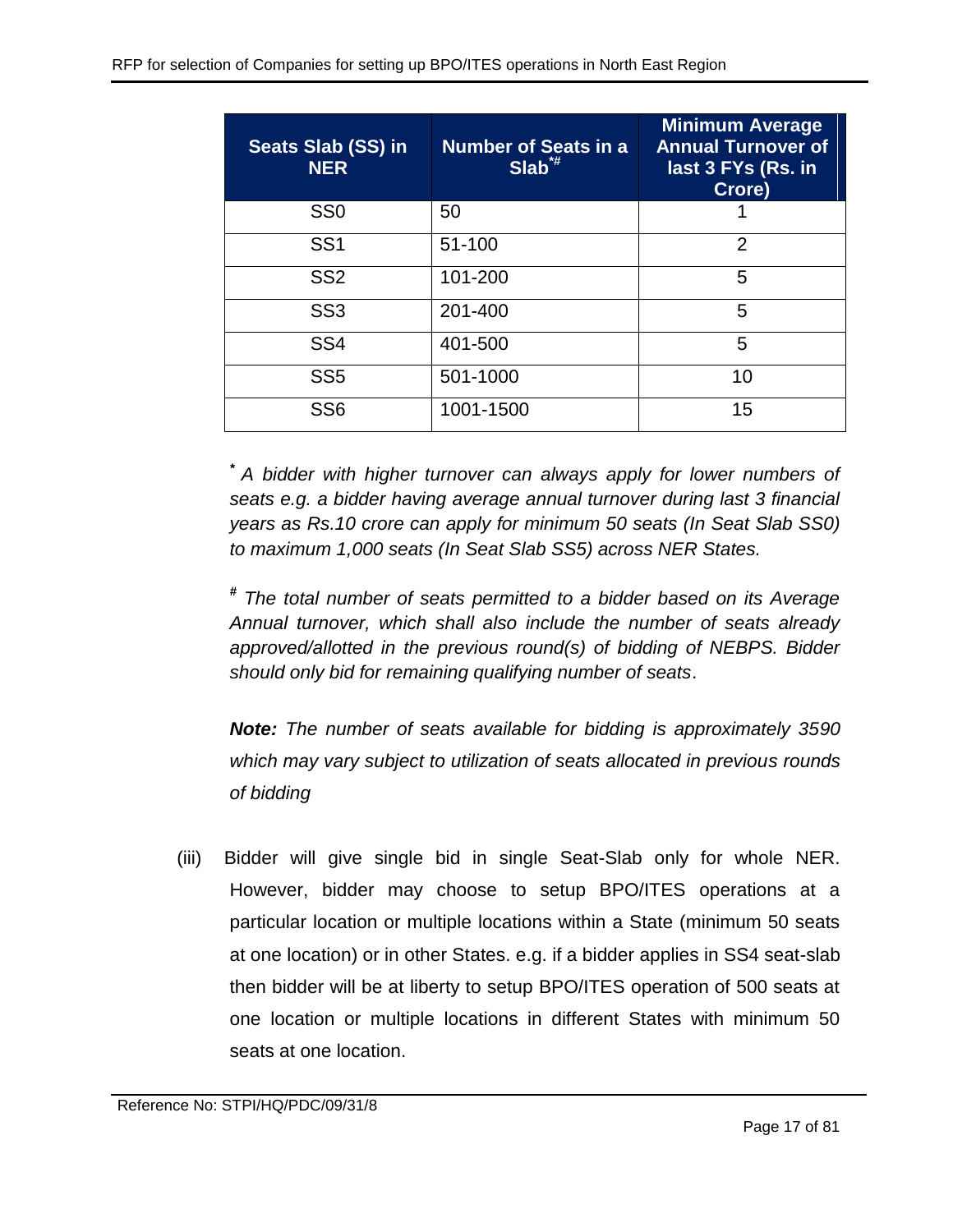(iv) The bid should be signed and sealed by an authorized signatory (possessing power of attorney) on each page of the bid document including enclosures and prescribed formats. Full name and designation of the authorized signatory should be clearly mentioned.

# **6.4.Validity Of The Bids**

The Bid should be valid for a minimum period of 180 days from the Bid Submission End Date.

# **6.5.Documents and Information to be submitted along with the Bids**

# I.**TECHNICAL BID**

The following documents should be part of the Technical Bid:

- (a) Scanned copy of Tender Acceptance Letter [\(Appendix-A\)](#page-43-0)
- (b) Proof of tender fee and BSD/EMD along with UTR number (separate slips).
- (c) Scanned copy of [Appendix-B](#page-44-0) along with all supporting documents
- (d) Scanned copy of [Appendix-C](#page-51-0) along with supporting documents if any

# **II.FINANCIAL BID**

**6.6.**The bidders may participate for setting up BPO/ITES operations with a minimum of 50 capacity seats at one location (City/Town) or maximum of 1500 seats (including the seats already approved/allotted) either at one location or multiple locations in the NER. To submit financial bid, bidder needs to download **BOQ\_XXXX.xls** provided as a part of tender documents, fill respective cells and upload the file to portal without changing the name or format. It's advised to go through the detail instructions for online bid submission given at [Appendix -](#page-76-0) K in this RFP. The bidders may please note that there would be a uniform amount of financial support for a given Seat-slab in a State, determined through this bidding process. Therefore, the Bidder is advised to quote single bid in one seatslab across NER. **Bid Security Deposit**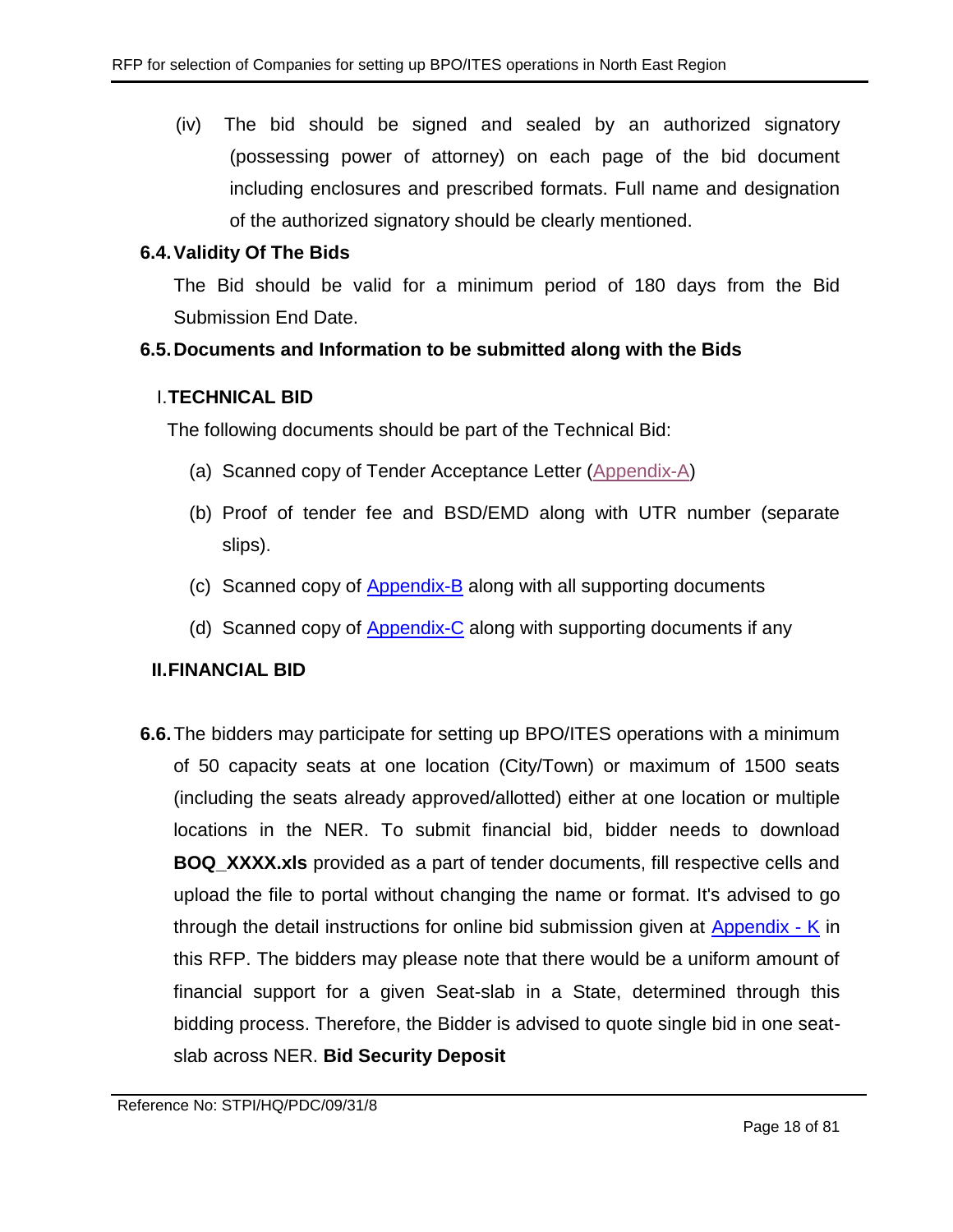- (i) The Bidder needs to submit the Bid Security Deposit (BSD), as flat Rs. 5000 (Five thousand) per seat. There will be no exemption from submitting BSD.
- (ii) BSD should be submitted by making online transfer. Copy of the proof of online transfer of BSD should be uploaded along with Technical Bid. The Account details for making online transfer are provided below:

| Name of Account Holder    | <b>Software Technology Parks of India</b> |
|---------------------------|-------------------------------------------|
| <b>Account No.</b>        | 1098101101244                             |
| <b>Bank</b>               | Canara Bank                               |
| <b>IFSC Code</b>          | CNRB0001098                               |
| <b>Address</b>            | Parliament Street, New Delhi - 110001     |
| <b>Location / Station</b> | <b>New Delhi</b>                          |

Details of RTGS / NEFT of Canara Bank

Bids without the BSD will be summarily rejected. The Bid Security shall be refunded without interest to the Successful Bidder as per timeline defined in **Appendix-G**. The Bid Security shall be forfeited in case of non-acceptance of IPA. The Bid Security will be refunded to the unsuccessful bidders without any interest within 4 weeks after issue of IPA to the Successful Bidders.

# **6.7.Clarifications Regarding RFP Document**

(i) Should a prospective Bidder need any clarification on any specific aspect of this RFP Document, the same may be forwarded to the Chief Administrative Officer, STPI, New Delhi by post, facsimile or email (nebps@stpi.in), on or before the last date for submission of written queries for clarifications in the following format: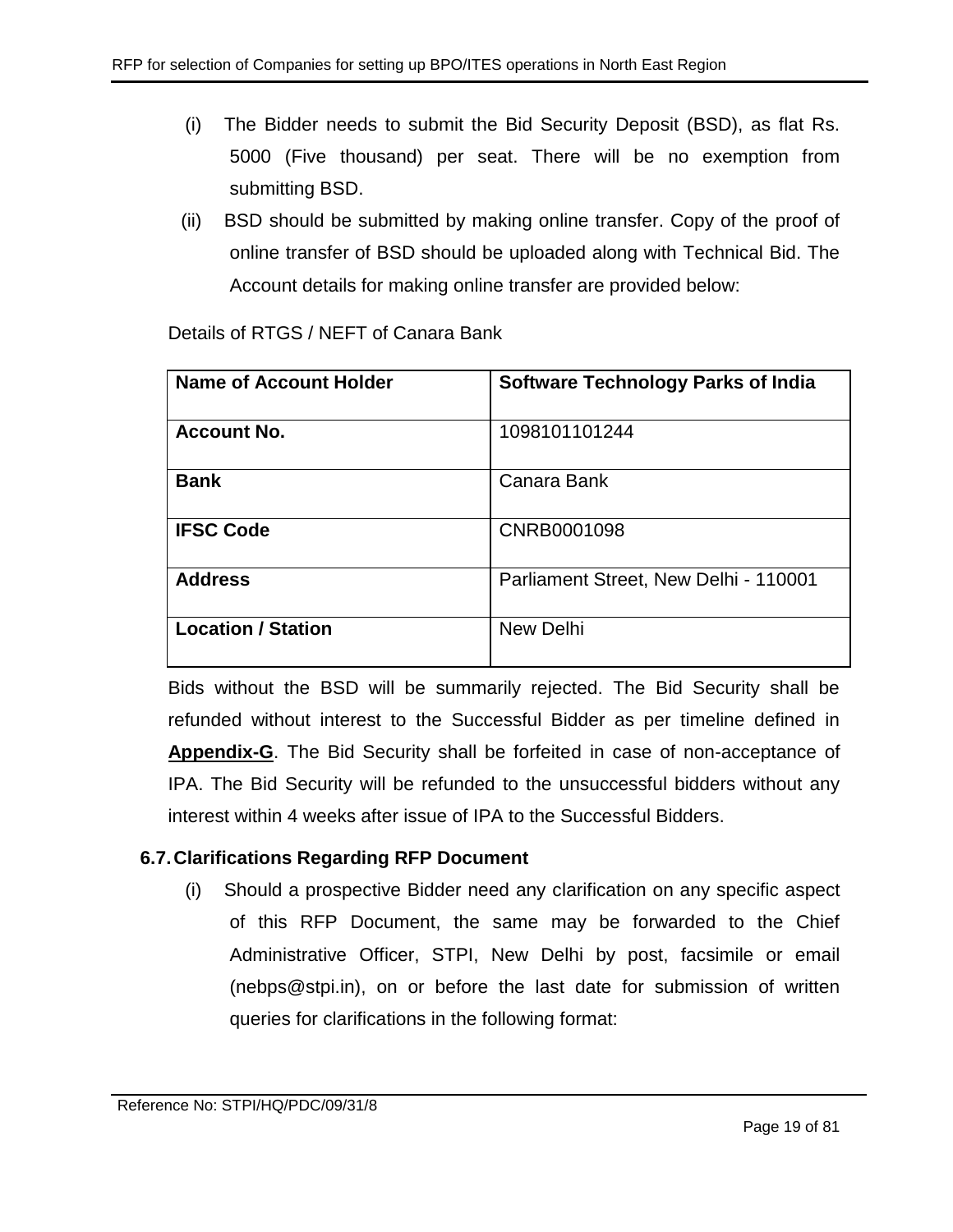| SI. No | <b>Clause No</b> | <b>Details of</b><br><b>query(ies)</b> | <b>Suggestions, if</b><br>any |
|--------|------------------|----------------------------------------|-------------------------------|
|        |                  |                                        |                               |

(ii) STPI may, for any reason, carry out amendment(s) in the RFP document, which shall be hosted on all the aforesaid websites.

#### **6.8.PRE-BID MEETING**

The pre-bid meeting will be convened at New Delhi as indicated at Clause 5. This meeting may be attended by the authorized representatives of the Prospective Bidders.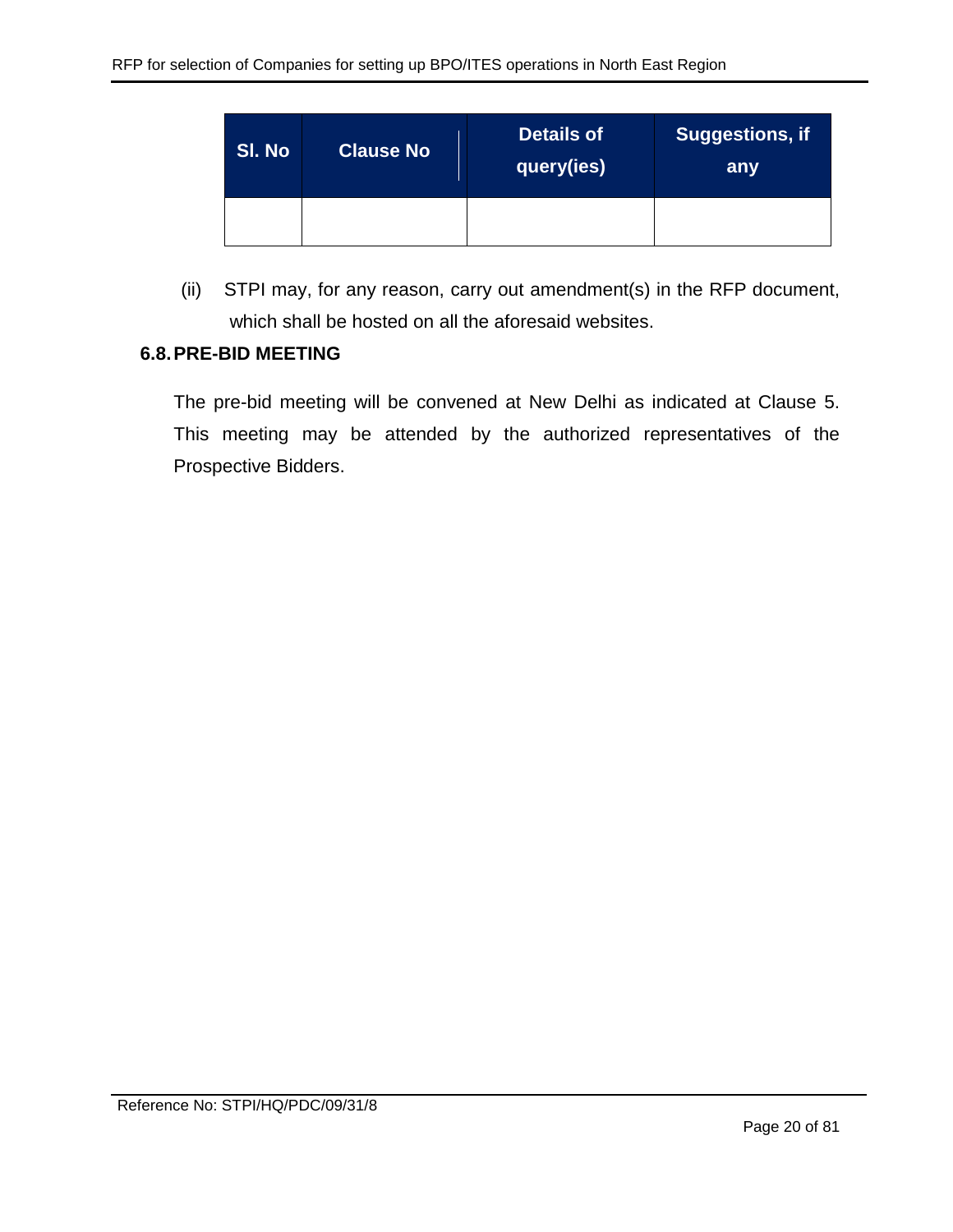# <span id="page-20-0"></span>**7. EVALUATION OF BIDS**

- (i) The bids received by the Bid Submission End Date shall be opened online by a duly Constituted Committee. The bidder will be at liberty to be present either in person or through an authorized representative at the time of opening of the Technical Bid with the Bid Acknowledgement Receipt or they can view the bid opening status online at their remote end.
- (ii) Consequently, a duly constituted Technical Evaluation Committee will proceed to evaluate the technical bids. Based on this evaluation, technically qualified bidders would be invited to the opening of Financial Bids on a subsequent date & time. The technically qualified bidder will be at liberty to be present either in person or through an authorized representative at the time of opening of the Financial Bids with the Bid Acknowledgement Receipt or they can view the bid opening status online at their remote end. The Financial Bids will be opened online by a duly constituted Committee.
- (iii) The bidder is expected to examine all instructions, formats, terms & conditions, and scope of work in the bid document. Failure to furnish complete information or false information/ documents which is not substantially responsive to the bid document in all respect shall result in rejection of bid.
- (iv) In respect of interpretation/clarification of this bid document and in respect of any matter relating to this bid document, the decision of Director General, STPI shall be final.
- (v) It needs to be noted that the bids would be rejected on one of the following grounds:
	- If any of the eligibility criteria is not met.
	- Tender fee not submitted.
	- Bid Security not submitted.
	- If tender terms and condition are not met.
	- If the Bidder gives wrong information in the Bid.
	- Canvassing in any form in connection with the Bids.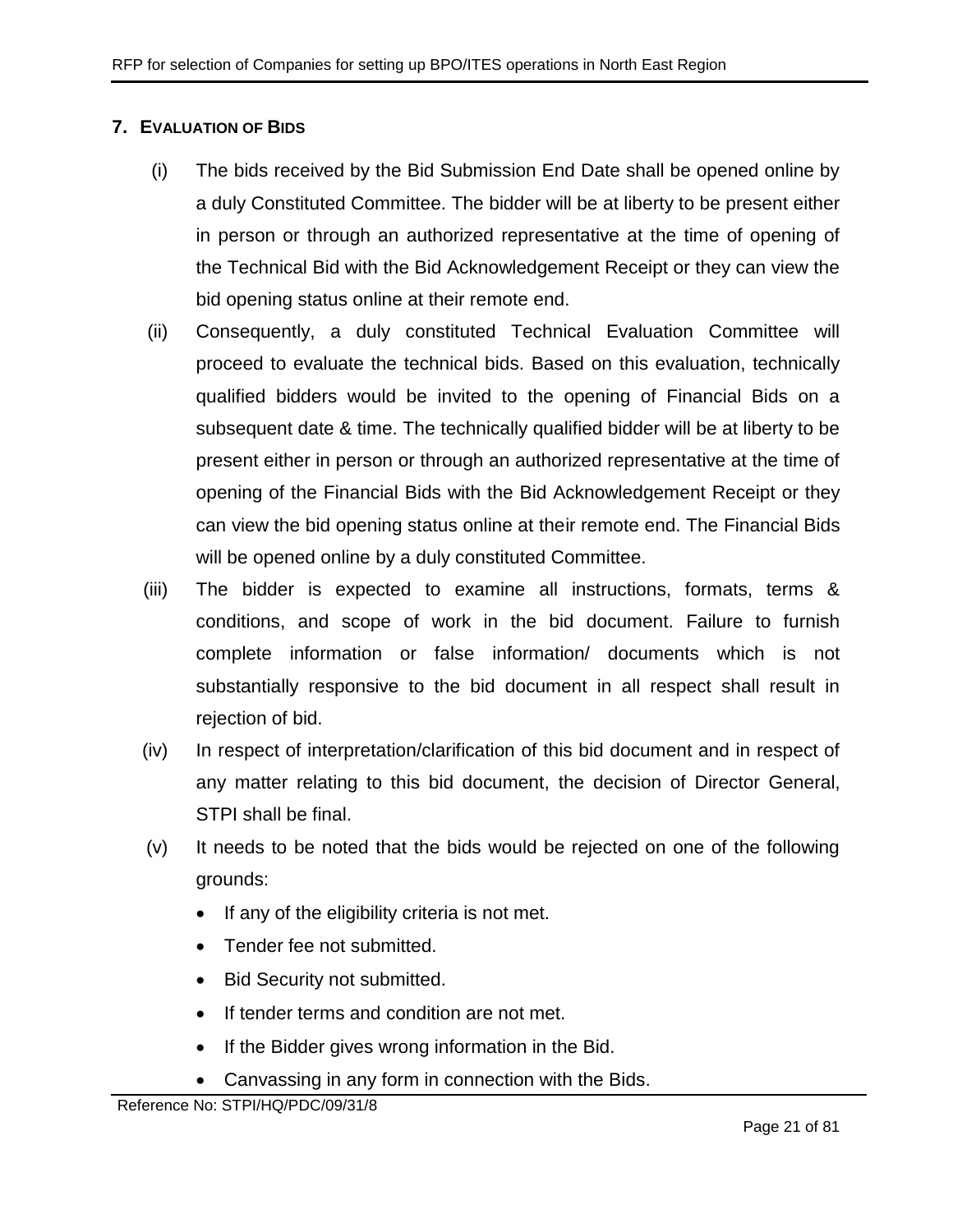- Conditional bids.
- Incomplete bid in any form.
- Bids submitted after due date and time shall be summarily rejected.
- Bids submitted by Telex/Telegram/Fax/e-mail shall be rejected.
- Erasure and/or over writing is/are NOT permissible.
- Bids not signed by authorized signatory.
- Submission of Financial bid in the technical bid envelop.
- If the Bid is submitted for more than 1500 seats including the seats already approved/allotted across NER.
- If the bid is submitted for more than the cap of financial support i.e. Rs.1 Lakh/seat.
- Submission of bid in multiple Seat-Slabs.
- Submission of bid in a Seat-Slab which is not in-line with minimum average annual turnover of last 3 FYs.
- (vi) The financial bids of the eligible bidders shall be evaluated as per the following approach:
	- The bids under NEBPS will be evaluated in a Round Robin manner as per Seat Slabs.
	- Bidder will give one bid in one Seat-Slab only, subject to fulfilling turnover criteria as per Section 3.5 and other terms and conditions. However, bidder may choose to setup BPO/ITES operations at a particular location or multiple locations within the NER (minimum 50 seats at one location). e. g., for 300 seats bid @ Rs. 80,000/Seat the bidder may set up either 300 Seats BPO unit at one location or 100 Seats BPO unit in 3 different locations. The agreement and subsequent disbursement will be made separately for each location.
	- The lowest bidders (L1) for all Seat Slabs will be determined. Then the bidder claiming the lowest among all Seat Slabs will be declared successful first. Subsequently, the lowest bidder in ascending order from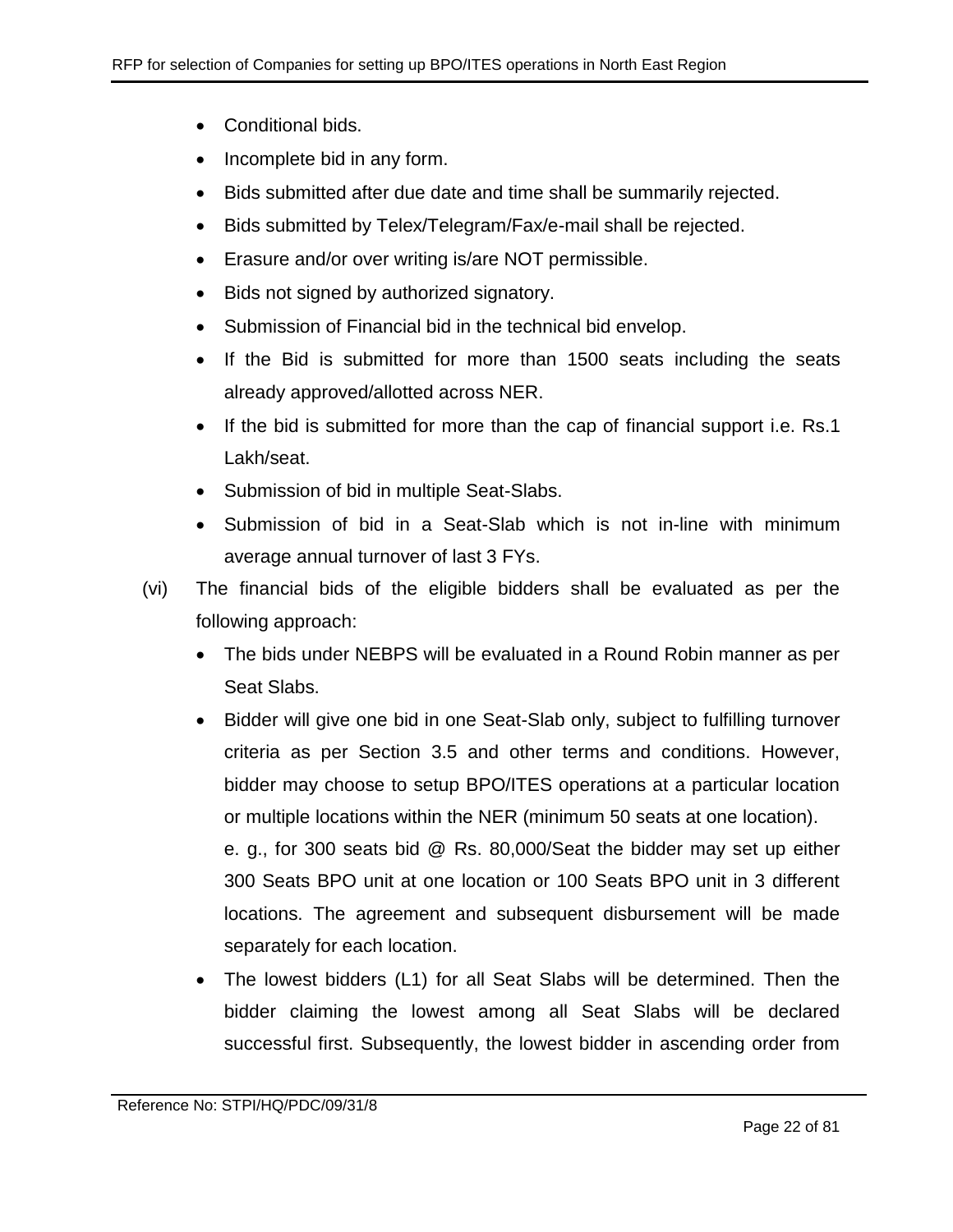the other Seat Slab in NER will be declared successful in a Round Robin manner.

e.g.,

| <b>Seat-Slab</b>         | <b>Bid amount in ascending order</b>                          | <b>Winner</b><br>(L1)       |                             |                             |
|--------------------------|---------------------------------------------------------------|-----------------------------|-----------------------------|-----------------------------|
| SS1(100 seats)           | S <sub>11</sub><br>(Rs.80K)                                   | S <sub>12</sub><br>(Rs.82K) | S <sub>13</sub><br>(Rs.84K) | S <sub>11</sub><br>(Rs.80K) |
| SS2(200 seats)           | S <sub>22</sub><br>S <sub>21</sub><br>(Rs.75K)<br>(Rs.78K)    |                             | S <sub>23</sub><br>(Rs.80K) | S <sub>21</sub><br>(Rs.75K) |
| SS3(300 seats)<br>$\sim$ | S <sub>31</sub><br>(Rs.70K)<br>$\sim$<br><b></b><br><b>AA</b> | S31<br>(Rs.70K)             |                             |                             |

(Order of winning: S31, S21, S11 even if S22 < S11)

- If two or more bidders in a Seat Slab (L1 & L2 or L2 & L3 and so on) bid the same amount, then bidder quoting lesser number of seats will be considered first for ensuring wider dispersal. In case numbers of seats are also same for two or more bidders in a Seat Slab, then the bidder with higher net worth will be considered first.
- After completion of one round across Seat Slabs, the second lowest bidder(s) and other bidders of each Seat Slab in the same sequence as determined in first round would be asked to match the lowest bid for financial support for the respective seat-slab and on its acceptance such bids would be treated as successful bids, subject to availability of seats.
- (vii) Issue of In-Principle Approval (IPA)/Signing of Master Service Agreement (MSA)
	- STPI shall convey IPA to the Successful bidders.
	- The Successful Bidder would be required to furnish its acceptance of the IPA and sign the MSA [separately for each of the location (city/town] with STPI, within a period of 2 weeks from the date of issue of the IPA.
- (viii) In the event of non-utilization of the projected seats or failure of bidding process for whatever reasons in previous round(s) of bidding or for any other bonafide reasons, STPI would be at liberty to go for fresh round of bidding.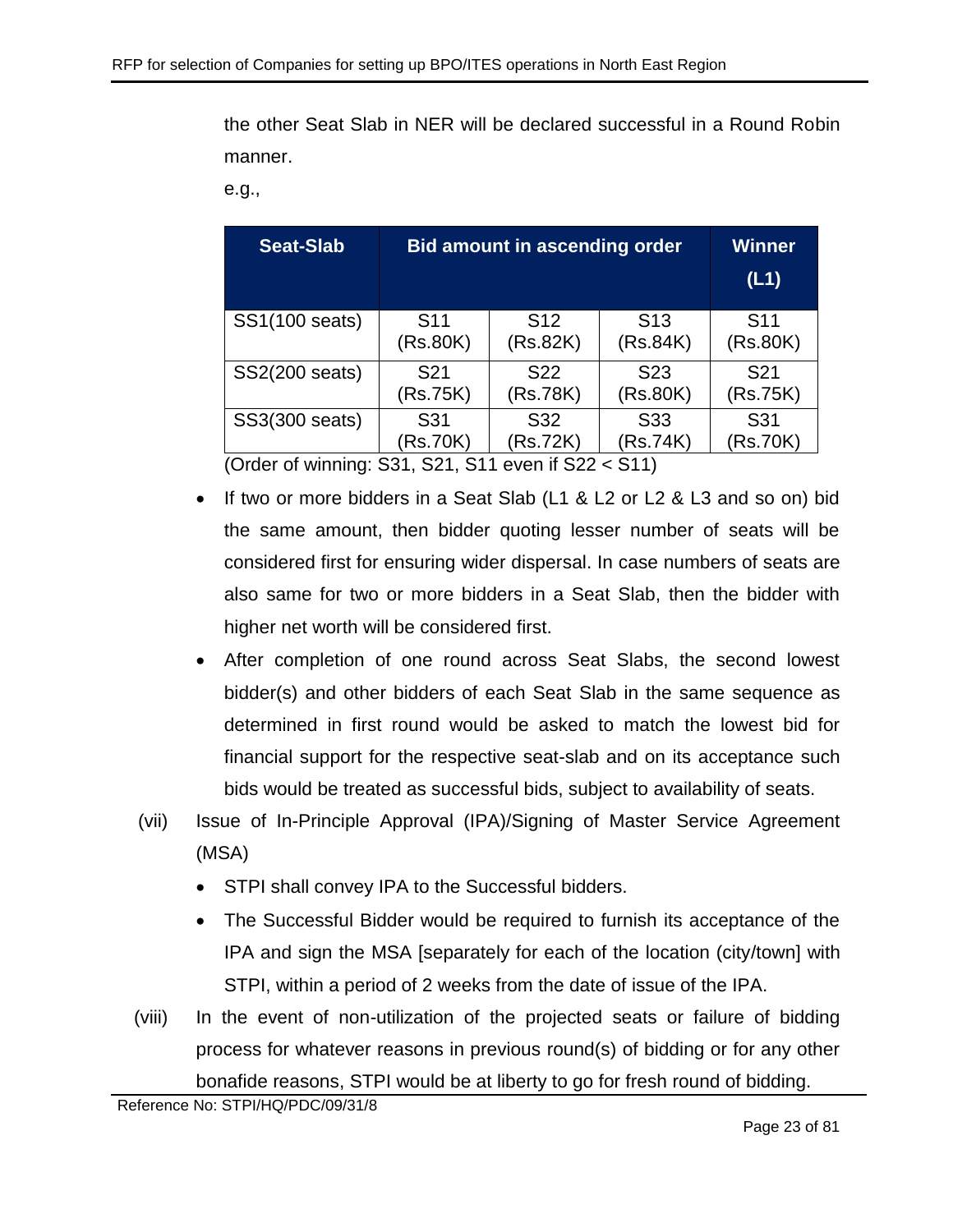# <span id="page-23-0"></span>**8. TERMS & CONDITIONS RELATING TO COMMENCEMENT OF BPO OPERATIONS, DISBURSEMENT OF FINANCIAL SUPPORT AND PROCEDURE THEREOF**

- <span id="page-23-2"></span>(i) The Successful bidder (BPO Unit) shall be under obligation to commence its BPO/ITES operations within 6 months, from the date of issue of In-Principle Approval (IPA) referred above. If the BPO Unit is not able to commence its BPO/ITES operations within the 6 months from issuance of IPA, it can request for an extension of not more than 3 months with penalty of 2% per month (for each completed month) of eligible financial support (on pro-rata basis for both installments) after expiry of 6 months duration. Within the extended period, the unit must commence its operation. Failure to do so shall automatically result in cancellation/termination of IPA/Agreement and Bid Security Deposit (BSD)/Earnest Money Deposit (EMD) will be forfeited.
- (ii) The disbursement will be made based on performance, i.e. generation of new employment and new economic activity in IT/ITES sector. To support overall objectives of the Scheme, successful bidder(s) may outsource the operations (Civil and IT infrastructure, employees) from other service provider(s), subject to conditions:
	- a) The service provider must be a registered company under The Companies Act, 1956/2013.
	- b) All the obligations and liabilities of the RFP will remain with the prime bidder. Prime bidder will ensure to meet all the objectives like employment target, new economic activity in IT/ITES sector for that location and timelines of the scheme.
	- c) Detailed service/facilities agreement with the service provider needs to be submitted to STPI by the prime bidder at the time of reporting Commencement of Operation (COO).
- <span id="page-23-1"></span>(iii) Soon after the commencement of BPO/ITES Operations, the BPO unit shall report the fact of commencement of its operations to STPI within a period of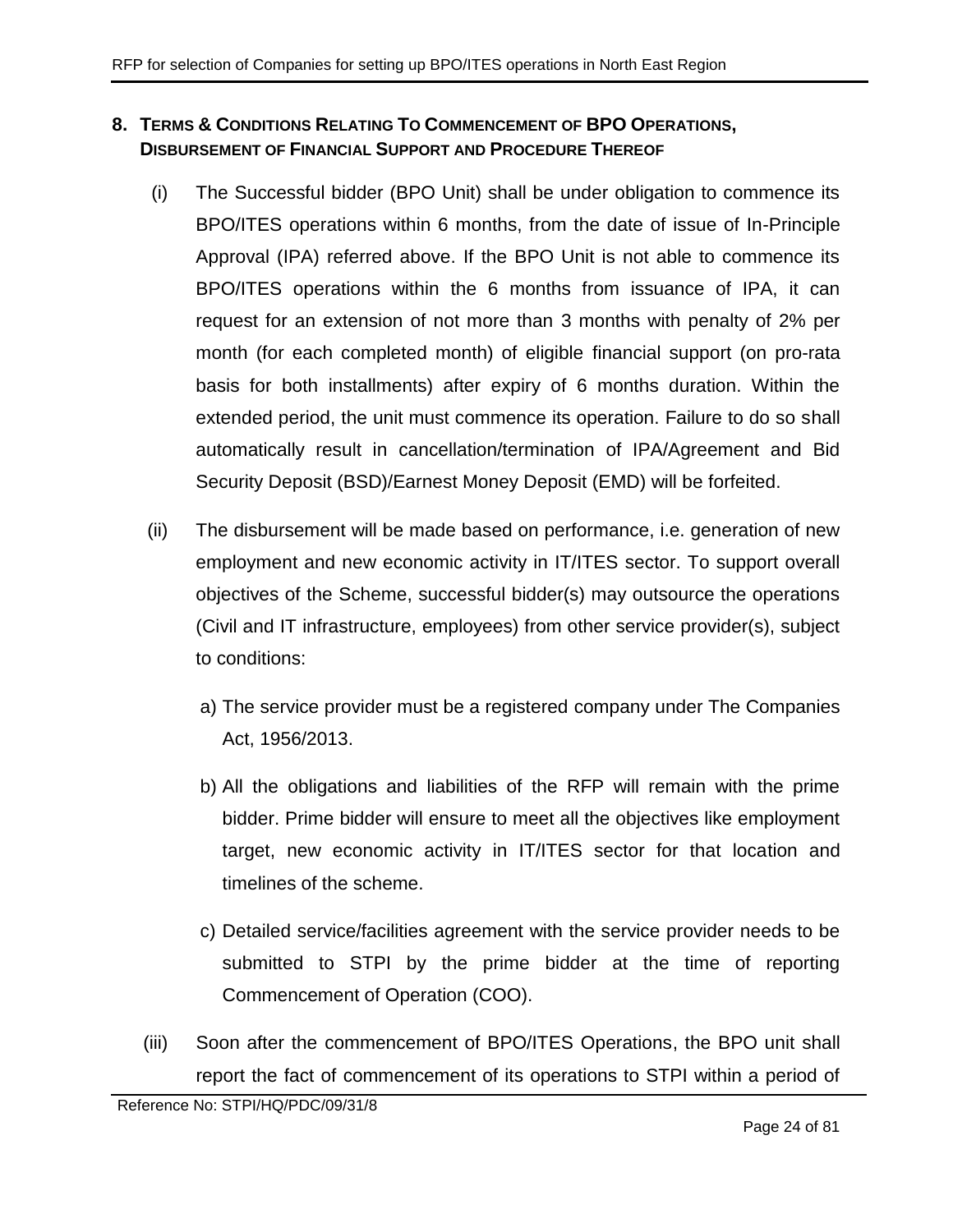two weeks. The BPO Unit can request for release of advance of 10% of approved financial support as per IPA, after verification of COO by STPI, subject to furnishing Bank Guarantee of 10 *%* of approved financial support as per IPA valid for 3 years from commencement of operation and its verification by STPI. The eligible support as per the agreed amount shall be released in 3 yearly installments, subject to fulfillment of all formalities and compliance with various conditions laid down in RFP and submission of following documents:

- a) Aadhaar number of regular employees recruited/joined the unit after the issuance of In Principle Approval (IPA).
- b) PAN of regular employees recruited/joined the unit after the issuance of In-Principle Approval (IPA).
- (iv) Provident fund account number and Aadhaar linked Universal Account Number (UAN) for the regular employees recruited/joined the unit after the issuance of In Principle Approval (IPA).
	- a) Proof of Employee State Insurance (ESI) contribution for the regular employees eligible under this scheme and recruited/joined the unit after the issuance of IPA.
	- b) Proof of State Professional Tax, as applicable.
	- c) Certificate of disability issued by a medical authority (Notified by State Govt), if applicable.

d) Any other relevant documents.

*\* For consideration in employment target technical and management staff should be atleast 85% of total employees while support staff can be upto 15% of total employment provided.*

(v) **Disbursement of Financial support:** The successful bidder needs to submit proof of expenditure at the time of claiming VGF. The approved amount of financial support will be disbursed in three installments as under::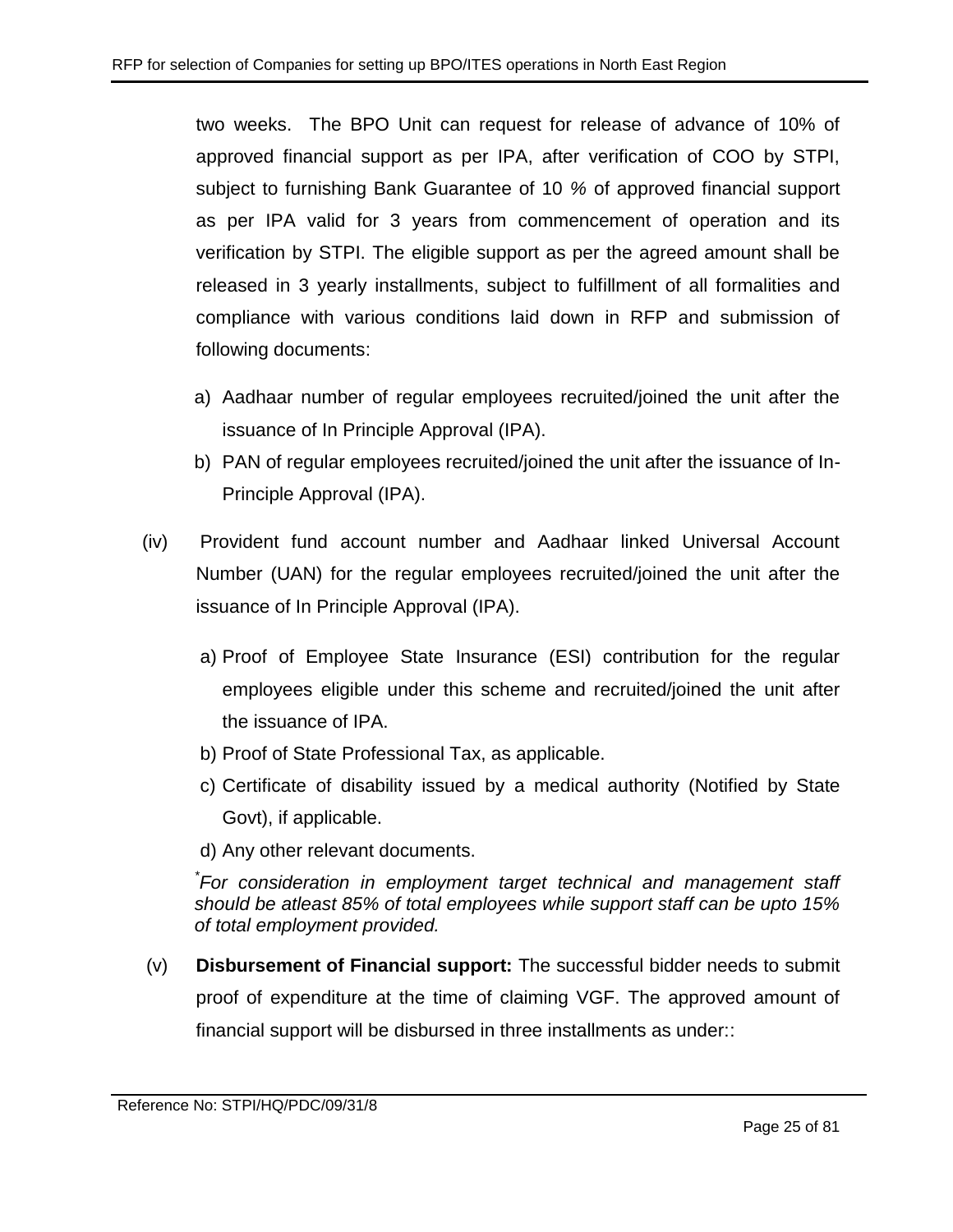- a) **The first installment** shall be upto 40% of the total eligible VGF, to be calculated on pro-rata basis, subject to at least 50% of employment target from commencement of operation and further subject to verification of required proofs/documents and site inspection by STPI. This installment shall be claimed anytime after one year from commencement of operation but not later than fifteen months from commencement of operation.
- b) **The Second installment** shall be upto 70% of total eligible VGF, to be calculated on pro-rata basis, subject to meeting at least 50% of employment target from commencement of operation and further subject to verification of required proofs/documents and site inspection by STPI. This installment shall be claimed anytime after twenty four months from commencement of operation, but not later than twenty seven months from commencement of operation.
- c) **The Third installment** shall be upto 100% of total eligible VGF, to be calculated on pro-rata basis, subject to meeting at least 50% of employment target from commencement of operation and further subject to verification of required proofs/documents and site inspection by STPI. This installment shall be claimed anytime after thirty six months from commencement of operation, but not later than thirty seven months from commencement of operation
- (vi) **Procedure to calculate employment target for disbursement of financial support**: Average monthly employment for the duration from commencement of operation till the time of request for release of financial support will be considered to calculate the eligible financial support for each installment.

*e.g. Assuming the estimated per seat expenditure for setting up BPO/ITES operations is Rs. 1,60,000/seat then the bid amount of the Unit shall be Rs. 80,000/seat. If the unit wins the bid for 100 seats BPO/ITES operation @ Rs. 80,000/seat and the actual expenditure hy the unit is Rs. 1,60,000/seat or more, then the disbursement of financial support in different scenarios will be as under:*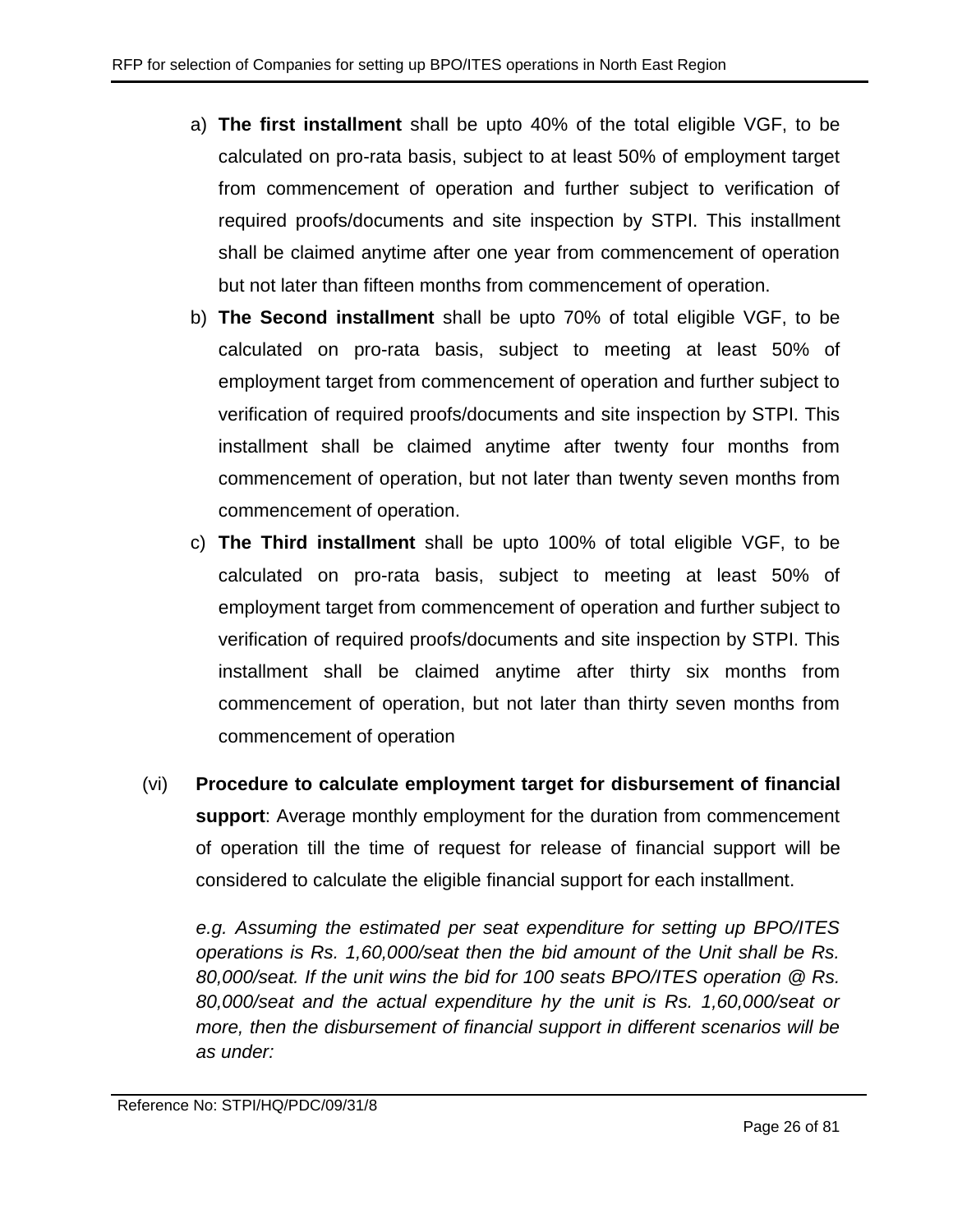| S.<br>N<br>$\mathbf{o}$ | <b>Achieved</b><br>average<br>monthly<br><b>Employment</b><br>Target (E.T.) at<br>the time of<br>claiming 1 <sup>st</sup><br>installment<br>from<br>commenceme<br>nt t of<br>operation | <b>Disbursed</b><br>amount of<br>financial<br>support in<br>1 <sup>st</sup><br>installmen<br>$t$ (X% of<br>E.T.<br>$\ast$<br>40% of<br><b>Total</b><br>financial<br>support -<br>advance<br>amount) | <b>Achieved</b><br>average<br>monthly<br><b>Employment</b><br>Target (E.T.)<br>at the time<br>of claiming<br>2 <sup>nd</sup><br>installment<br>from<br>commencem<br>ent t of<br>operation | <b>Disbursed</b><br>amount of<br>financial<br>support in<br>2 <sup>n</sup> d<br>installment<br>(remarks)<br>$[(X\%$ of<br>E.T. * 70% of<br><b>Total</b><br>financial<br>support) -<br>disbursed<br>amount till<br>1 <sup>st</sup><br>installment | <b>Achieved</b><br>average<br>monthly<br><b>Employment</b><br>Target (E.T.)<br>at the time of<br>claiming 3rd<br>installment<br>from<br>commencem<br>ent t of<br>operation | <b>Disbursed</b><br>amount of<br>financial<br>support in<br>3 <sup>rd</sup><br>installment<br>(remarks)<br>[(X%<br>of<br>E.T.<br><b>Total</b><br>financial<br>support) -<br>(disbursed<br>amount till<br>2 <sup>nd</sup><br><b>installment</b> |
|-------------------------|----------------------------------------------------------------------------------------------------------------------------------------------------------------------------------------|-----------------------------------------------------------------------------------------------------------------------------------------------------------------------------------------------------|-------------------------------------------------------------------------------------------------------------------------------------------------------------------------------------------|--------------------------------------------------------------------------------------------------------------------------------------------------------------------------------------------------------------------------------------------------|----------------------------------------------------------------------------------------------------------------------------------------------------------------------------|------------------------------------------------------------------------------------------------------------------------------------------------------------------------------------------------------------------------------------------------|
| ı                       | (135)<br>90%<br>persons against<br>E.T. of 150)                                                                                                                                        | Rs. 20.8<br>Lakh [Rs.<br>28.8Lakh -<br><b>Rs. 8</b><br>Lakh]                                                                                                                                        | 80%<br>(120)<br>persons<br>E.T.<br>against<br>of 150)                                                                                                                                     | Rs. 16 Lakh<br>[Rs.<br>44.8Lakh<br>$\blacksquare$<br>Rs.<br>28.8<br>Lakh]                                                                                                                                                                        | 70%<br>(105)<br>persons<br>against<br>the<br>target of 150)                                                                                                                | 11.2<br>Rs.<br>Lakh<br>[Rs.<br>56Lakh<br>(Rs.<br>28.8<br>Lakh+Rs.<br>16 Lakh)]                                                                                                                                                                 |
| $\mathbf{I}$            | (135)<br>90%<br>persons against<br>E.T. of 150)                                                                                                                                        | Rs. 20.8<br>Lakh [Rs.<br>28.8Lakh -<br>* 8 Lakh]                                                                                                                                                    | (135)<br>90%<br>persons<br>against E.T.<br>of 150)                                                                                                                                        | Rs. 21.6<br>Lakh<br>50.4Lakh -<br>Rs. 28.8<br>Lakh]                                                                                                                                                                                              | 90%<br>(135)<br>persons<br>against E.T. of<br>150)                                                                                                                         | Rs.<br>21.6<br>[Rs.<br>Lakh<br>72Lakh<br>(Rs.<br>28.8<br>Lakh+Rs.<br>21.6 Lakh)]                                                                                                                                                               |
| $\mathbf{III}$          | 60%<br>(90)<br>persons against<br>E.T. of 150)                                                                                                                                         | Rs. 11.2<br>Lakh [Rs.<br>19.2Lakh -<br><b>Rs. 8</b><br>Lakh]                                                                                                                                        | (135)<br>90%<br>persons<br>against E.T.<br>of 150)                                                                                                                                        | Rs. 31.2Lakh<br>50.4<br>[Rs.<br>lakh - Rs.<br>19.2<br>Lakh)                                                                                                                                                                                      | 80%<br>(120)<br>persons<br>against E.T. of<br>150)                                                                                                                         | Rs.13.6<br>Lakh<br>[Rs.<br>lakh<br>64<br>(Rs. 19.2)<br>Lakh + $(Rs.$<br>31.2 Lakh)                                                                                                                                                             |
| IV                      | 60%<br>(90)<br>persons against<br>E.T. of 150)                                                                                                                                         | Rs. 11.2<br>Lakh [Rs.<br>19.2Lakh -<br>8 Lakh]                                                                                                                                                      | (135)<br>90%<br>persons<br>against E.T.<br>of 150)                                                                                                                                        | Rs. 31.2Lakh<br>[Rs.<br>50.4<br>lakh - Rs.<br>19.2<br>Lakh)                                                                                                                                                                                      | 100%<br>(150)<br>persons<br>against E.T. of<br>150)                                                                                                                        | 29.6<br>Rs.<br>[Rs.<br>Lakh<br>80<br>lakh -<br>(Rs. 19.2)<br>Lakh + $(Rs.$<br>31.2 Lakh)                                                                                                                                                       |

(vii) **Disbursement of Special Incentives:** The special incentives as mentioned in Para [2.3](#page-6-1) are subject to meeting at least 50% of employment target from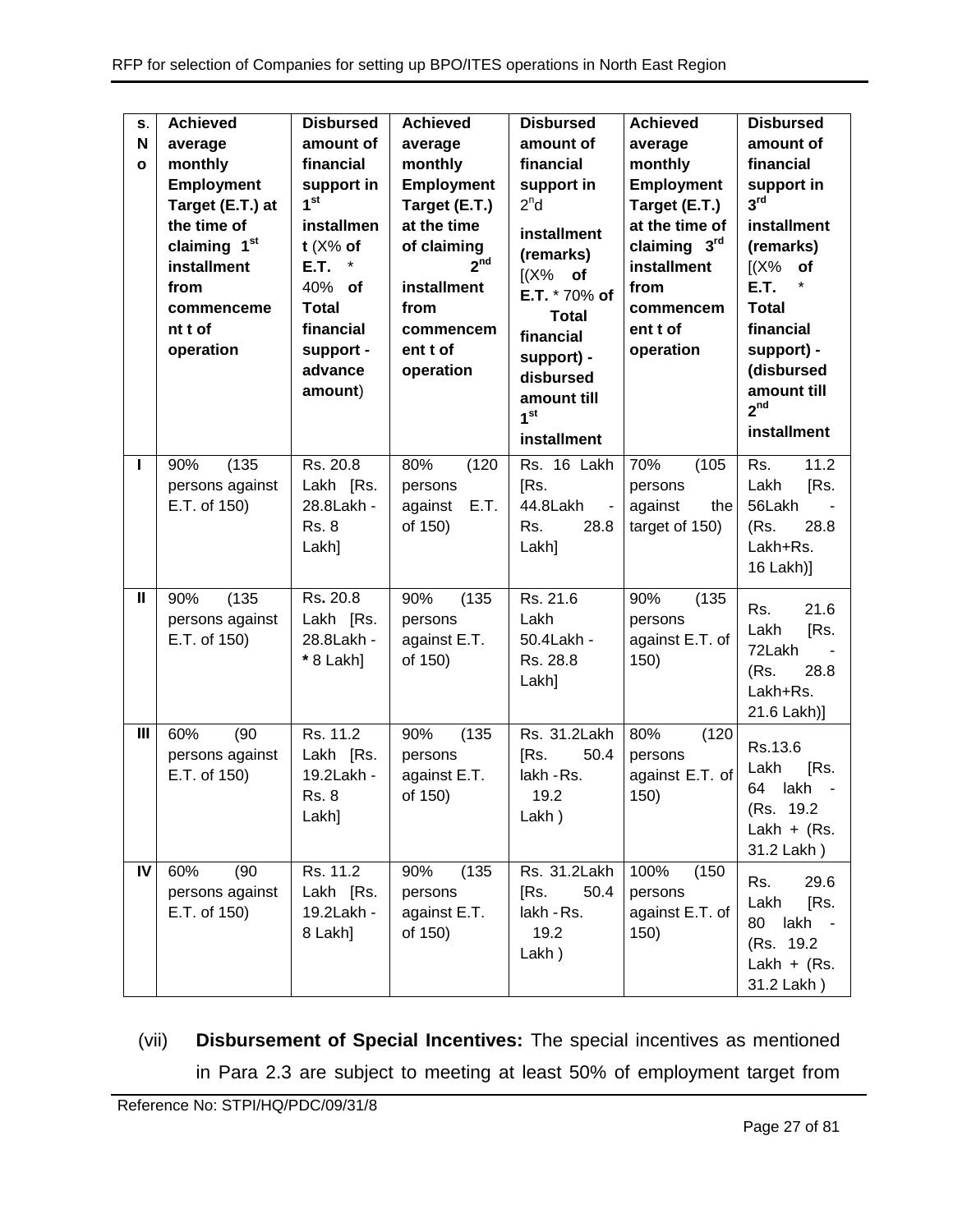commencement of operation. These incentives are to be provided on claim with/after the disbursement of 1<sup>st</sup> installment of VGF on production of documentary proofs of employment as per Para 8[.\(iii\)](#page-23-1) above and further subject to fulfillment of following conditions:

- a. **Training Incentive**: As per condition mentioned in Para [2.3.](#page-6-1)**Incentive for diversity & inclusion**: As per condition mentioned in Para [2.3.](#page-6-1)
- b. **Incentive for providing employment beyond target**: This incentive will be provided to the units providing employment beyond employment target i.e. 1.5 times the number of seats as stated above.
- c. **Incentive for promoting local entrepreneur**: As per condition mentioned in Para [2.3.](#page-6-1)

*Note: The special incentive(s) may be claimed/disbursed on pro-rata basis along with each VGF disbursement (if applicable). However, disbursements towards these special incentive(s) would be adjusted in final VGF disbursement, if the overall eligibility condition changes from the condition at which the special incentive(s) were disbursed.*

- (viii) The procurements of admissible items [\(Appendix-E\)](#page-53-0) done after issue date of IPA will be considered, except for those bidders who would bid under the condition mentioned at Para [3.10.](#page-11-0)
- (ix) The BPO Unit would be required to furnish a Bank Guarantee of 10% of the approved financial support as per IPA from a Public Sector bank or Scheduled Commercial Bank, valid for a period of 3 years before the release of 10% advance of the approved financial support as per IPA (excluding period of claim). **If the unit doesn't claim the 10% advance, then the Bid Security deposited by the unit will be retained as Performance Security and will be released after completion of 3 years from commencement of operation (excluding the period of VGF claim and disbursement)**.
- (x) STPI Hqs shall timely recommend to the MeitY, the release of BPO Unit wise financial Support, in respect of each installment, after completion of verification and other formalities, which shall be arranged to be released by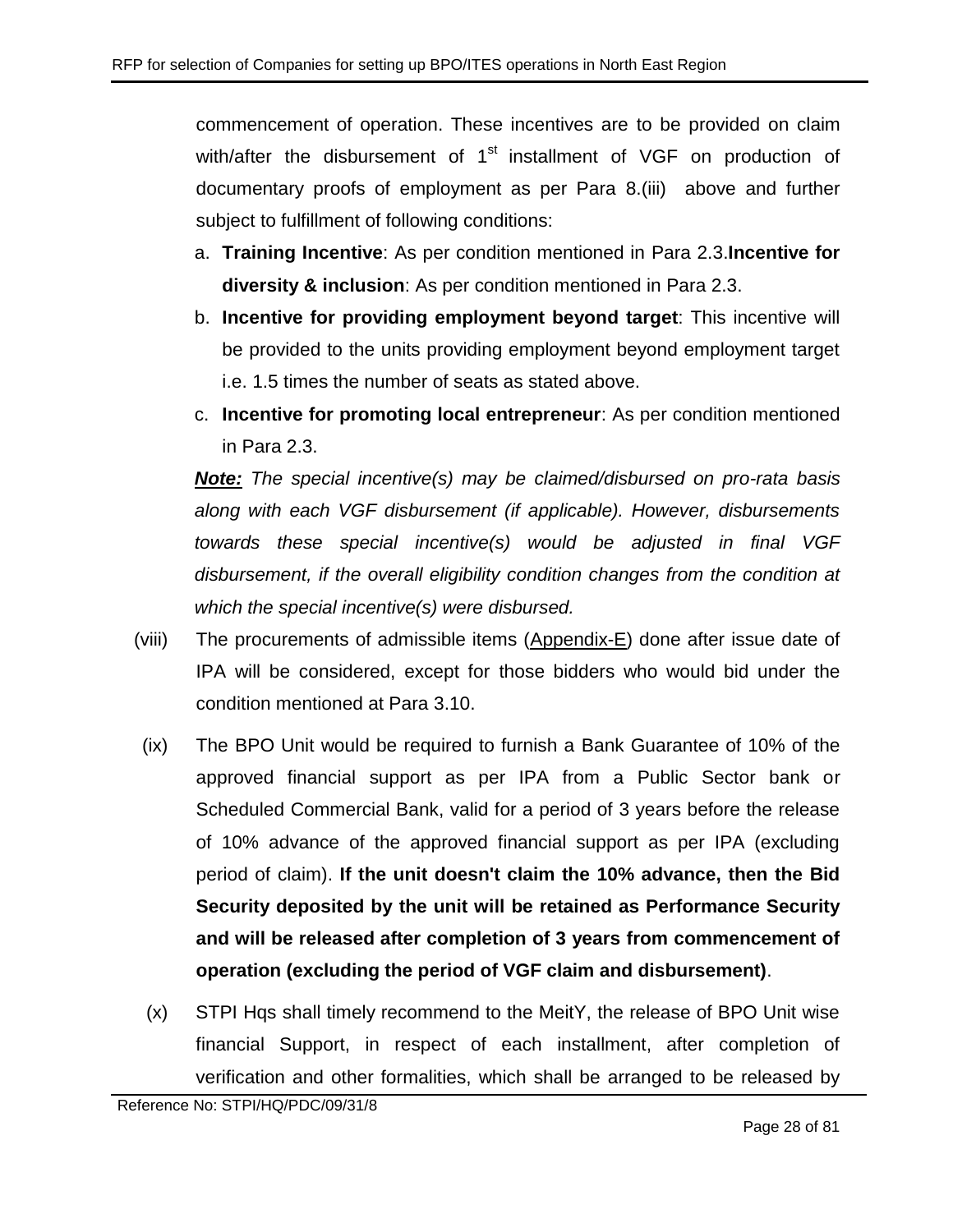IP: Software and ITS Division, MeitY, after securing the approval of the Competent Authority.

#### (xi) **Project Timelines**

The estimated timeline shall be as **[Appendix-G](#page-55-0)**. The start date of the project shall be from the date of issue of IPA. No extension in the schedule whatsoever shall be requested by the selected bidder except relaxation under para 8[.\(i\)](#page-23-2) above.

# (xii) **Delay and non-conformance**

The Successful Bidders (BPO Unit) shall be under obligation to commence its BPO operations within 6 months, from the date of issue of In-Principle Approval (IPA) except relaxation under para 8[.\(i\)](#page-23-2) above. Failure to do so shall automatically result in forfeiture of the Bid Security and cancellation/termination of IPA/Agreement.

# (xiii) **Liquidated damages (penalty)**

If the successful Bidder fails to meet the Employment Target i.e. average employment of the last **three years** (Based on which the financial support was released), STPI may invoke the **Bank Guarantee/Performance Security** as per the performance and exit management criteria.

# (xiv) **Force Majeure**

STPI may grant an extension of time limit set for the completion of the work, in case the timely completion of the work is delayed by Force Majeure conditions, beyond the Successful Bidder's control, subject to what is stated in the following sub paragraphs and the procedures detailed there is being followed. Force Majeure is defined as an event of effect that cannot reasonably be anticipated such as Acts of God (like earthquakes, floods, storms etc.), acts of States, the direct and indirect consequences of wars (declared or undeclared), hostilities, national emergencies, civil commotion and strikes (only those which exceed a duration of ten continuous days) at successful Bidder's premises. The successful Bidder's right to an extension of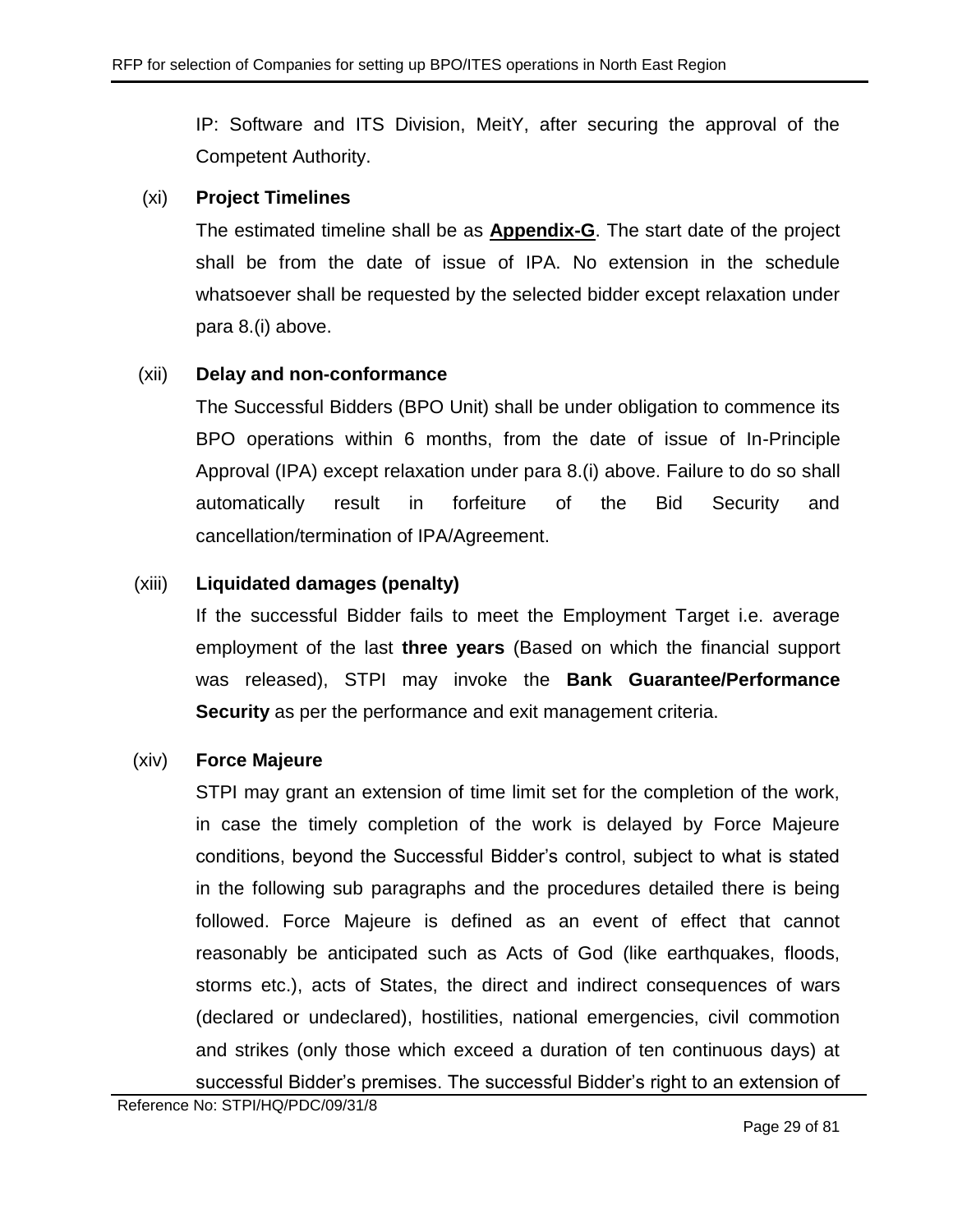the time limit for completion of the work in above mentioned cases is subject to the below mentioned procedures:

- That within 15 days after the occurrence of a case of Force Majeure but before the expiry of the stipulated date of completion, the Bidder informs the STPI in writing that the Bidder considers himself entitled to an extension of the time limit.
- That the successful bidder produces evidence of the date of occurrence and the duration of the Force Majeure in an adequate manner by means of documents drawn up by the responsible authorities.
- That the successful bidder proves that the said conditions have actually interfered with the performance of the Contract.

# (xv) **Arbitration**

All disputes, differences, claims and demands arising under this contract shall be referred to the arbitration of a Sole Arbitrator to be appointed by the Director General, STPI.

The provisions of the Arbitration and Conciliation Act, 1996 shall be applicable and the award made there under shall be final and binding upon the parties hereto, subject to legal remedies available under the law.

# (xvi) **Jurisdiction**

The Courts at New Delhi shall have the jurisdiction in case of litigation between the parties.

# (xvii) **Third Party Claims**

The bidder (the "Indemnifying Party") undertakes to indemnify MeitY/ STPI (the "Indemnified Party") from all losses, claims for damages on account of bodily injury, death and damage to real property, tangible/ intangible personal property.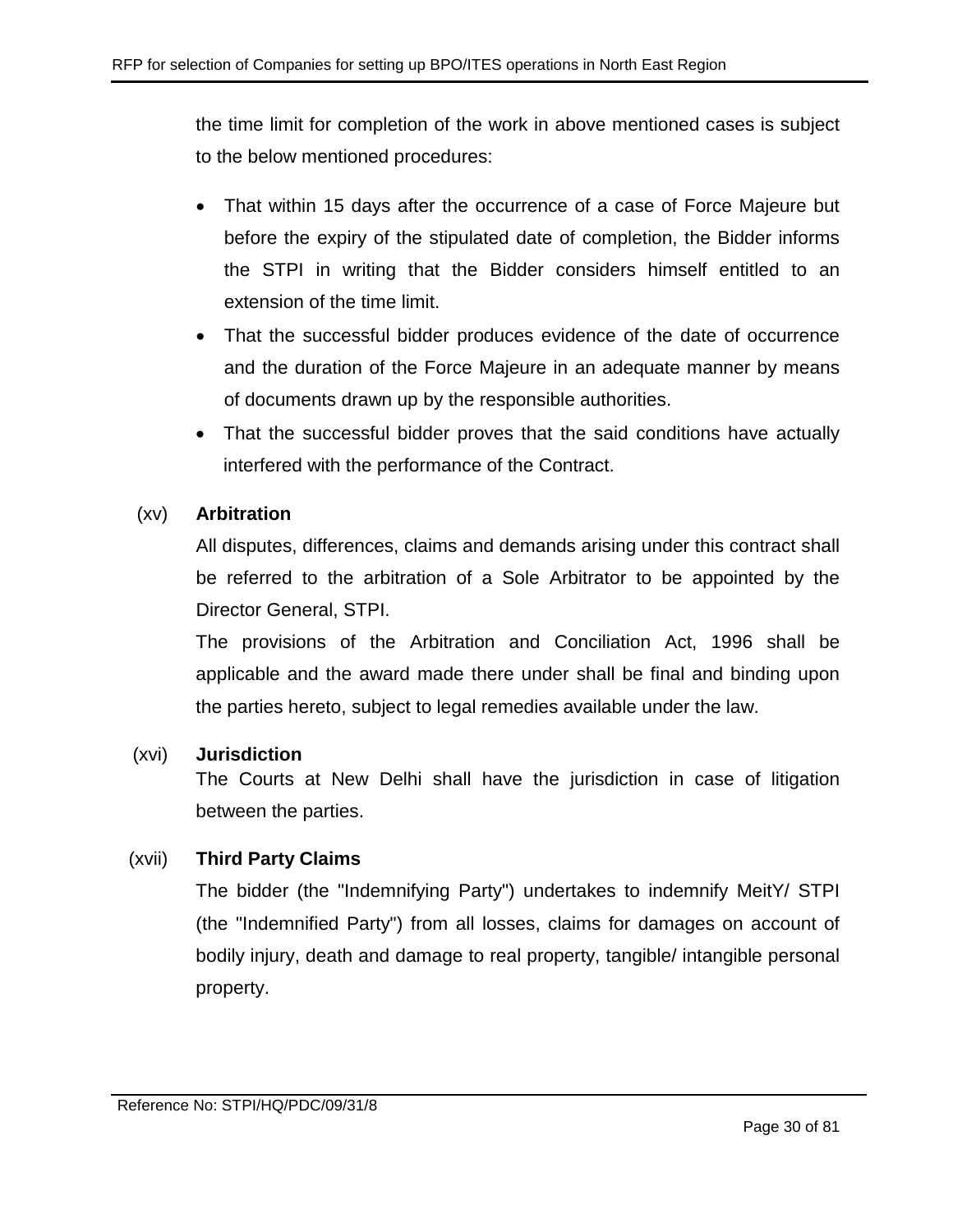#### (xviii) **Limitations of Liability**

Notwithstanding any other term contained in this Agreement, the total cumulative liability of each party under the terms of this Agreement shall not exceed the total fees actually received by SUCCESSFUL BIDDER from the STPI for the services Service that gives rise to such liability during the twelve month period immediately preceding such claim and in no event shall each party be liable to the other party for any indirect, incidental, consequential, special or exemplary damages, nor for any damages as to lost profit, data, goodwill or business, nor for any reliance or cover damages arising out of this Agreement, even if that party was advised about the possibility of the same.

SUCCESSFUL BIDDER shall not be liable or responsible for any delay or failure to perform or failure of the services or the Deliverable under this Agreement to the extent that such delay or failure has arisen as a result of any delay or failure by STPI or its employees or agents to perform any of its duties and obligations as set out in this Agreement. In the event that SUCCESSFUL BIDDER is delayed or prevented from performing its obligations due to such failure or delay on the part of STPI, SUCCESSFUL BIDDER shall be allowed an additional period of time to perform its obligations and unless otherwise agreed the additional period shall be equal to the amount of time for which SUCCESSFUL BIDDER is delayed or prevented from performing its obligations due to such failure or delay on the part of STPI.

# (xix) **Non Waiver**

Waiver of any breach of the provision of, or any default under the contract must be in writing and signed by the Party granting the waiver. No failure or delay on the part of either Party in exercising or any omission to exercise any right or remedy accusing to either Party under the contract shall be a waiver thereof, nor will any partial exercise of any right or remedy particular be a waiver of further exercise of that right or remedy.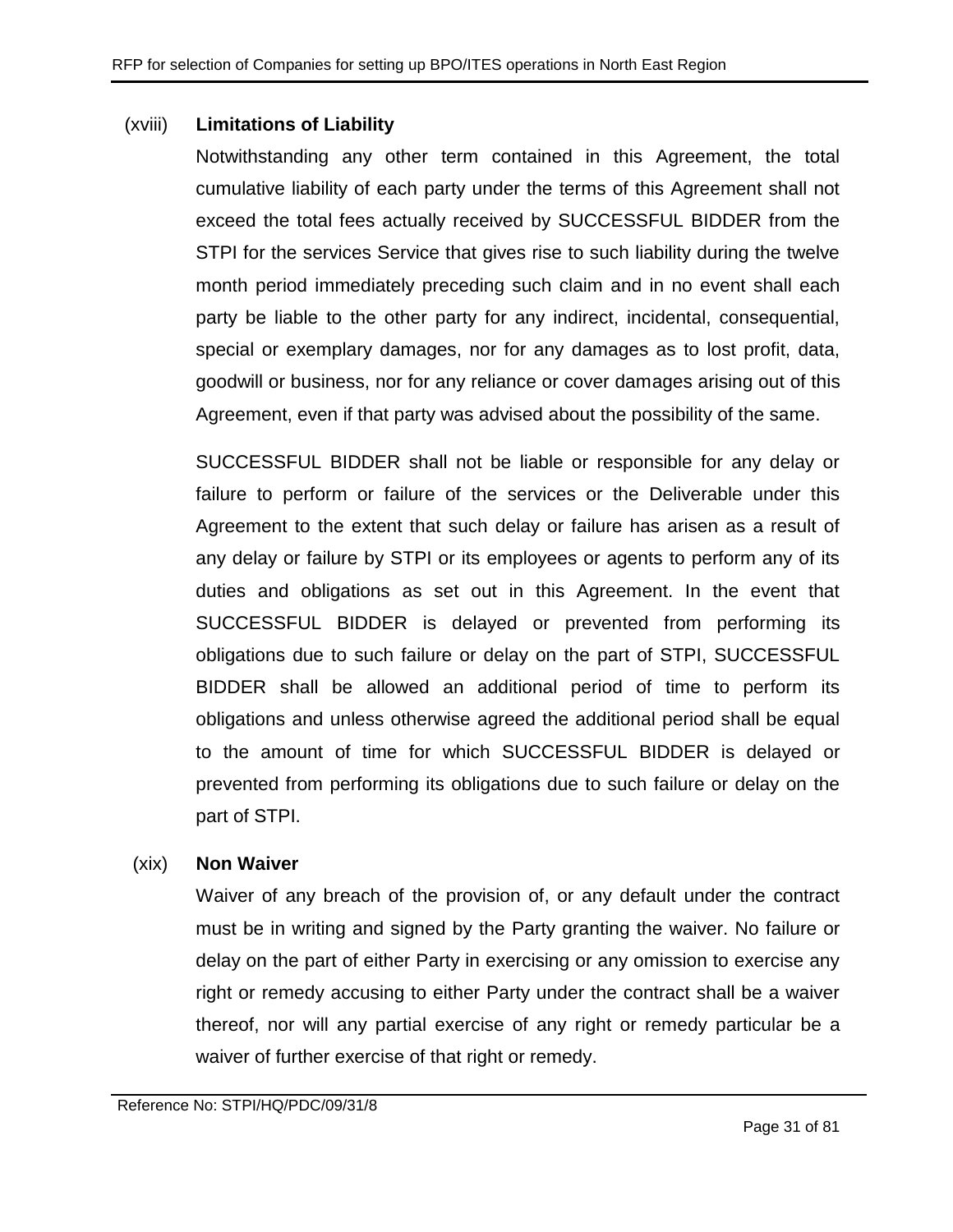#### <span id="page-31-0"></span>**9. GENERAL TERMS AND CONDITIONS**

#### **9.1.Responsibility Matrix**

| SI.            |                                                  | <b>STPI</b> | <b>Successful</b> |
|----------------|--------------------------------------------------|-------------|-------------------|
| <b>No</b>      | <b>Activity</b>                                  |             | <b>Bidder</b>     |
| 1 <sub>1</sub> | Procurement and<br>installation of<br>Capital    |             |                   |
|                | Equipment (Hardware, Software etc.) that are     |             |                   |
|                | required for setting up of BPO operations.       |             |                   |
| 2.             | Recruitment of manpower and Training             |             |                   |
| 3.             | Confirmation of commencement of BPO/ITES         |             |                   |
|                | Operations                                       |             |                   |
| 4.             | Operations and Maintenance of BPO for the        |             | V                 |
|                | entire agreement period.                         |             |                   |
| 5.             | 3<br>towards financial<br>Payment<br>support     | V           |                   |
|                | Installments) subject to fulfillment of<br>all   |             |                   |
|                | conditions by the successful bidder              |             |                   |
| 6.             | Absorb all the risks and costs associated with O |             |                   |
|                | & M, Marketing, Sales and Providing Service to   |             |                   |
|                | the customer for the entire agreement period.    |             |                   |
| 7.             | <b>Performance Review</b>                        | V           |                   |

# **9.2.Successful Bidder's Employees (Implementation and Operations Team)**

The successful bidder at his own expenses, shall deploy skilled and experienced professionals in the area of BPO operations etc. both during implementation and operations of the BPO. Such skilled resources are necessary for the proper and timely execution and maintenance of BPO/ITES operations. The overall project works shall be monitored by the experienced project manager designated by the successful bidder.

The successful bidder is expected to arrange adequate resources, as necessary for the implementation of the BPO/ITES operations, in a time bound manner.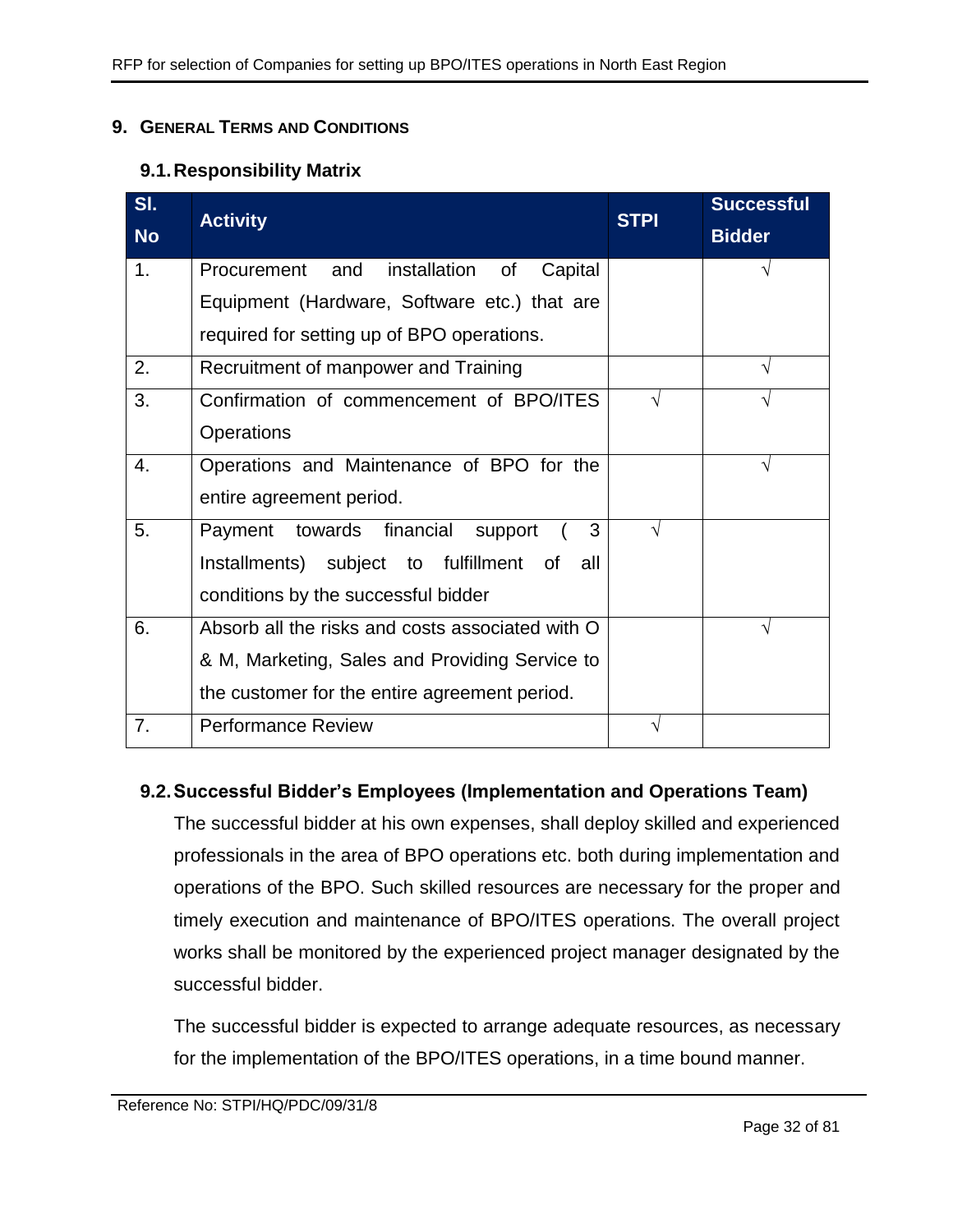In the event of the STPI being of the opinion that the successful bidder has not employed sufficient number of staff and workmen as is necessary for the timely implementation of the BPO/ITES operations, the successful bidder shall forthwith, on receiving intimation to this effect, take necessary action in this regard and report to STPI.

#### **9.3.Statutory and Other Obligations Regarding Workmen**

The successful bidder shall comply with all Government Regulations, Enactments, etc. pertaining to workmen, labor and Meity/ STPI shall be indemnified of any effects/impact.

#### **9.4.Safety Regulations**

The successful bidder shall be responsible to take all precautions to ensure the safety of the public whether on public or Client's Property.

The successful bidder shall comply with all kinds of safety measures in regard to men and material deployed for the project.

#### **9.5.Schedule of Quantities and Commercial Offer**

The successful bidder shall neither be entitled for any revision of the financial support amount owing to increase in the total capital/operational cost as per actual requirement nor be entitled to any loss of consequential profits or for any other damages arising thereof.

#### **9.6.Confirmation of Commencement of BPO/ITES Operations**

- Successful bidder must demonstrate BPO operations to STPI.
- Successful bidder should provide necessary documents regarding recruitment of the manpower for BPO operations.
- Demonstration of BPO operations, Client list, Client Purchase/Work Orders, Agreement, Business Plan etc.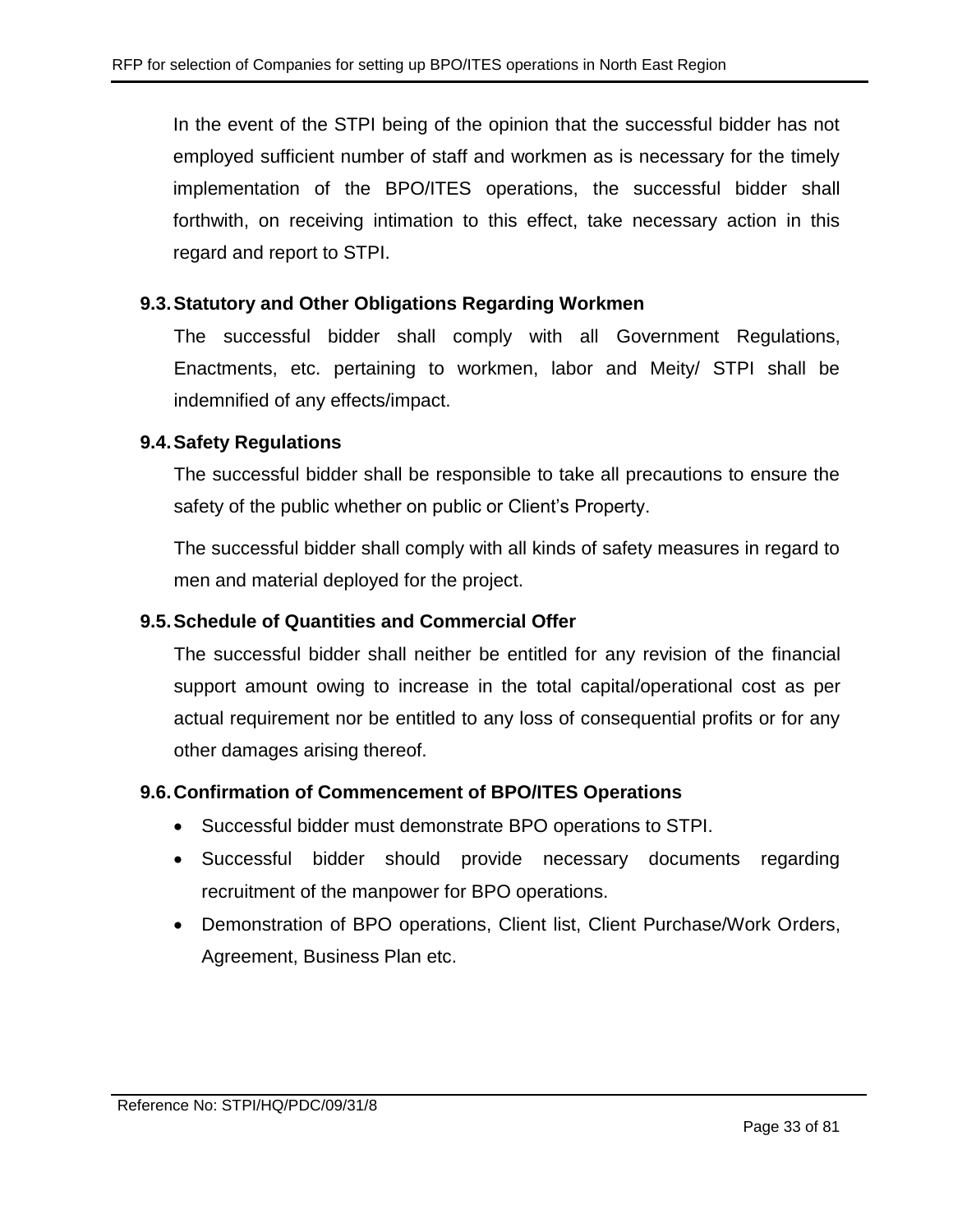#### **9.7.Use of STPI Premises**

The successful bidders may avail the built up space available at STPI Centers in North Eastern Region and shall be required to pay for such usage to STPI as per lease agreement that may be entered into for this purpose.

#### **9.8.Operations and Maintenance**

- It is the responsibility of the successful bidder to operate and maintain BPO/ITES operations for the entire agreement period and shall bear all the recurring expenditure for running this project. For types of admissible operational expenses (OPEX) for financial support under NEBPS, please refer [Appendix-E.](#page-53-0)
- It is the responsibility of the successful bidder to ensure AMC for the support equipment from time to time to keep the BPO operations equipment in working condition during the contract period and shall bear this expenditure.
- Shall comply with all the labour laws of the concerned state with regard to employment.

#### **9.9.Taxes and Duties**

The bidder is liable to pay all applicable, both existing and future taxes and duties etc. to the concerned Agencies.

#### **9.10. Agreement Period**

The Agreement shall be effective from the date of signing MSA and shall remain valid till the expiry of a period of 3 (three) years (excluding the period of VGF claim and disbursement period) from the date of commencement of BPO Operations.

# **9.11. Termination of Agreement**

STPI reserves the right to invoke *Bank Guarantee* /Performance Security under any of the following circumstances:

# a) **Termination for default**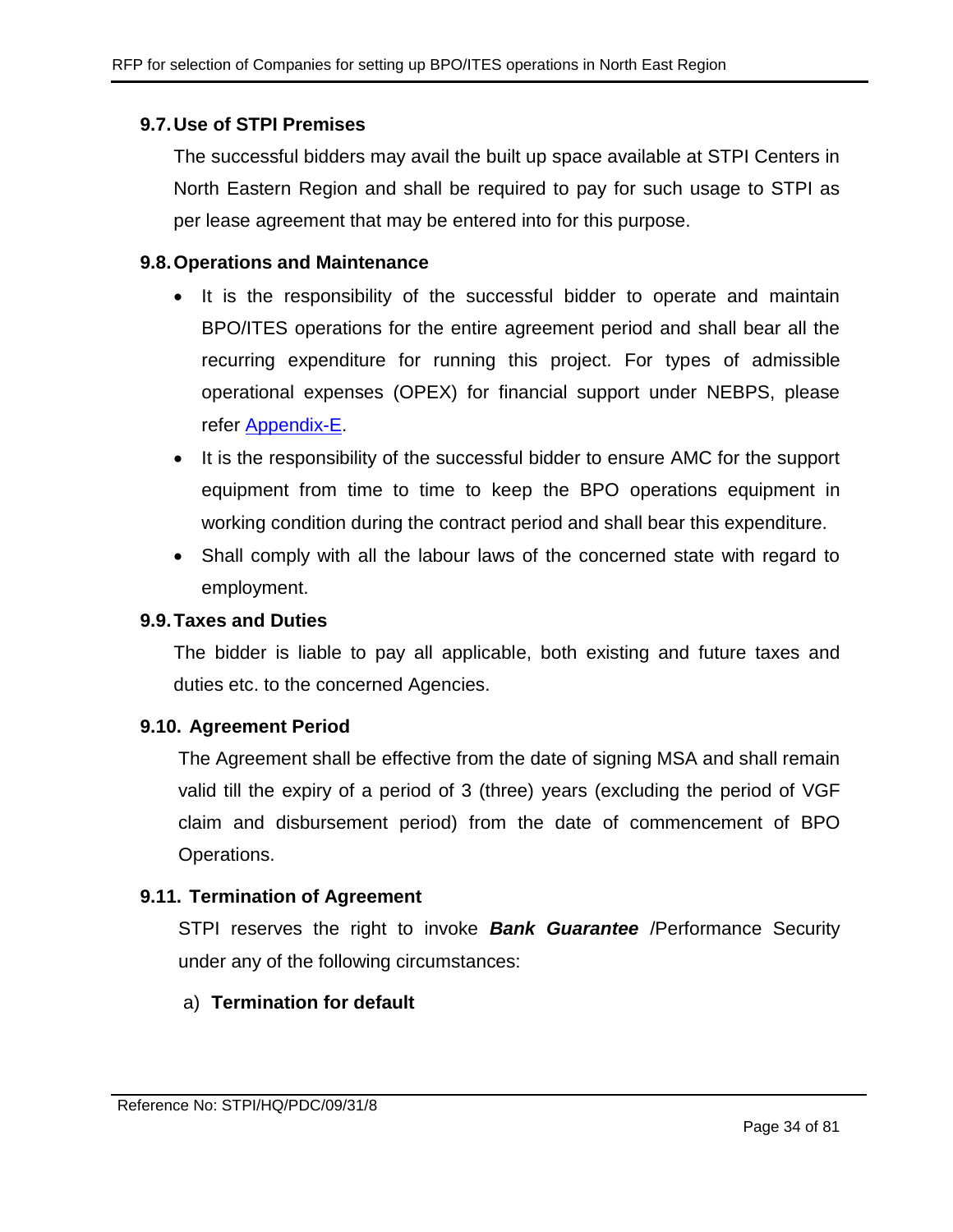STPI, without prejudice to any other remedy for breach of the Agreement, by written notice of default sent to the BPO unit, may terminate the Agreement in whole or in part:

If the BPO unit fails to deliver any or all of the good/services within the time period(s) specified in the Agreement, or within any extension thereof granted by STPI as per agreed terms & conditions with the BPO Unit.

Or

If the BPO Unit fails to perform any other obligation(s) under the Agreement.

Or

If the BPO Unit, in the judgment of STPI has engaged in corrupt or fraudulent practices in competing for or in executing the Agreement.

# b) **Termination for Insolvency**

STPI may at any time terminate the Agreement by giving written notice to the successful bidder without compensation, if the SUCCESSFUL BIDDER becomes bankrupt or otherwise insolvent, provided that such termination will not prejudice or affect any right of action or remedy which has accrued or will accrue thereafter to STPI.

# c) **Events of Default by the successful bidder**

The successful bidder has failed to conform with any of the Service/Facility Specifications/standards as set out in the scope of work of this RFP document or has failed to adhere to any amended direction, modification or clarification as issued by STPI during the term of this Agreement and which STPI deems proper and necessary for the execution of the scope of work under this Agreement.

The SUCCESSFUL BIDDER has failed to demonstrate or sustain any representation or warranty made by it in this Contract with respect to any of the terms of its Bid or the RFP and this Agreement.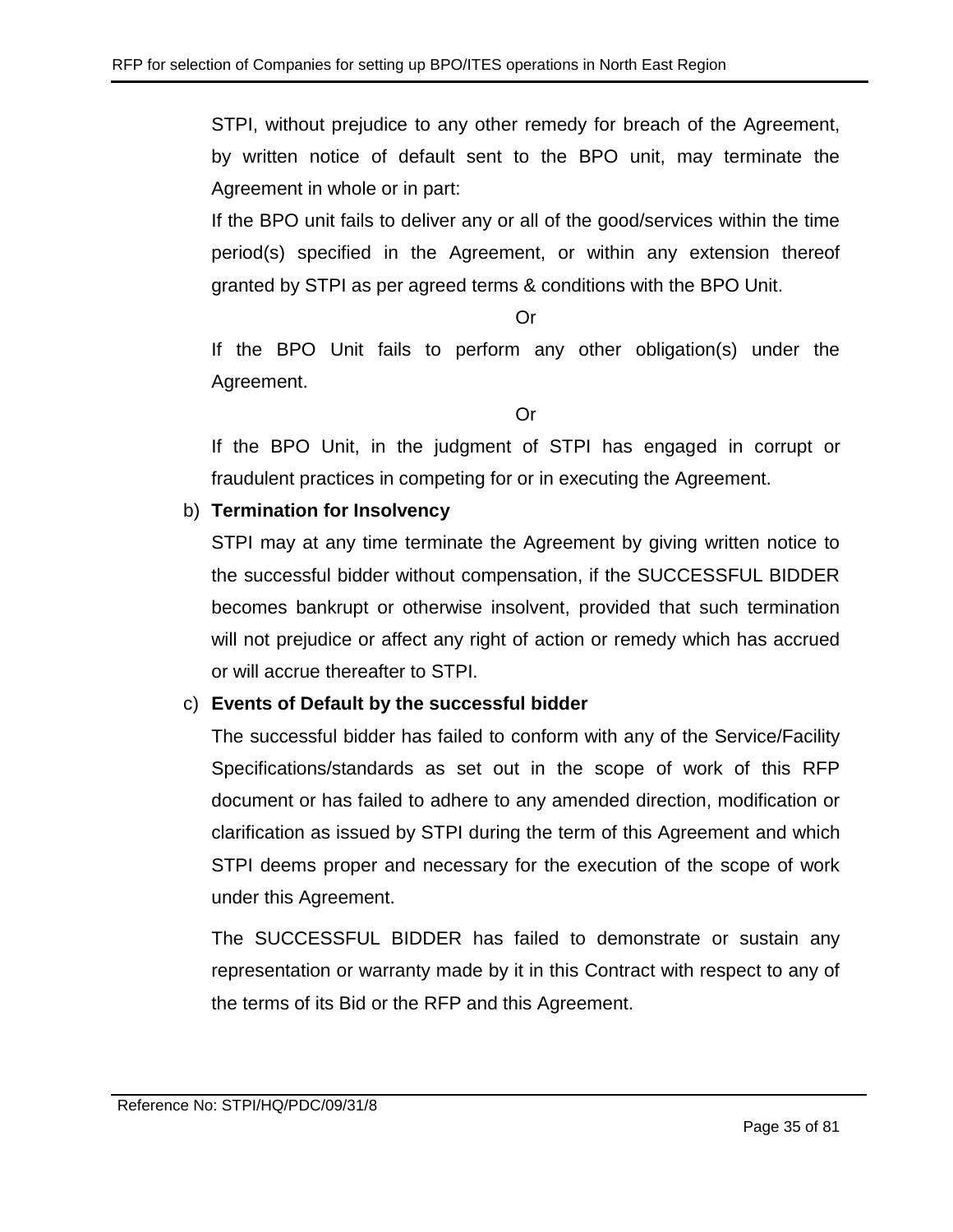There is a proceeding for bankruptcy, insolvency, winding up or there is an appointment of receiver, liquidator, assignee, or similar official against or in relation to the Agency.

The Successful Bidder has failed to comply with or is in breach or contravention of any applicable laws.

Where there has been an occurrence of such defaults inter alia as stated above, STPI shall issue a notice of default to the Agency, setting out specific defaults / deviances / omissions and providing a notice of Ninety (90) days to enable such defaulting party to remedy the default committed.

Where despite the issuance of a default notice to the SUCCESSFUL BIDDER by STPI the SUCCESSFUL BIDDER fails to remedy the default to the satisfaction of the Agency, STPI may, where it deems fit, issue to the defaulting party another default notice or proceed to adopt such remedies as may be available to STPI.

# **9.12. Rights of Cancellation of Bidding**

On the advice of NMC, STPI may cancel/postpone the bidding at any stage without assigning any reason.

# **9.13. Interpretation of Clauses of RFP**

In case of any ambiguity / dispute in the interpretation of any of the clauses in this RFP, **the interpretation of the clauses by the Director-General, STPI shall be final and binding on all parties.**

# **9.14. Confidentiality**

The bidder shall sign a Non-Disclosure Agreement (NDA) with the STPI. The successful bidder, its antecedents and the sub- Agency shall be bound by the NDA.

STPI reserves the right to adopt legal proceedings, civil or criminal, against the Document Control Officer (DCO) in relation to a dispute arising out of breach of obligation by the DCO under this clause.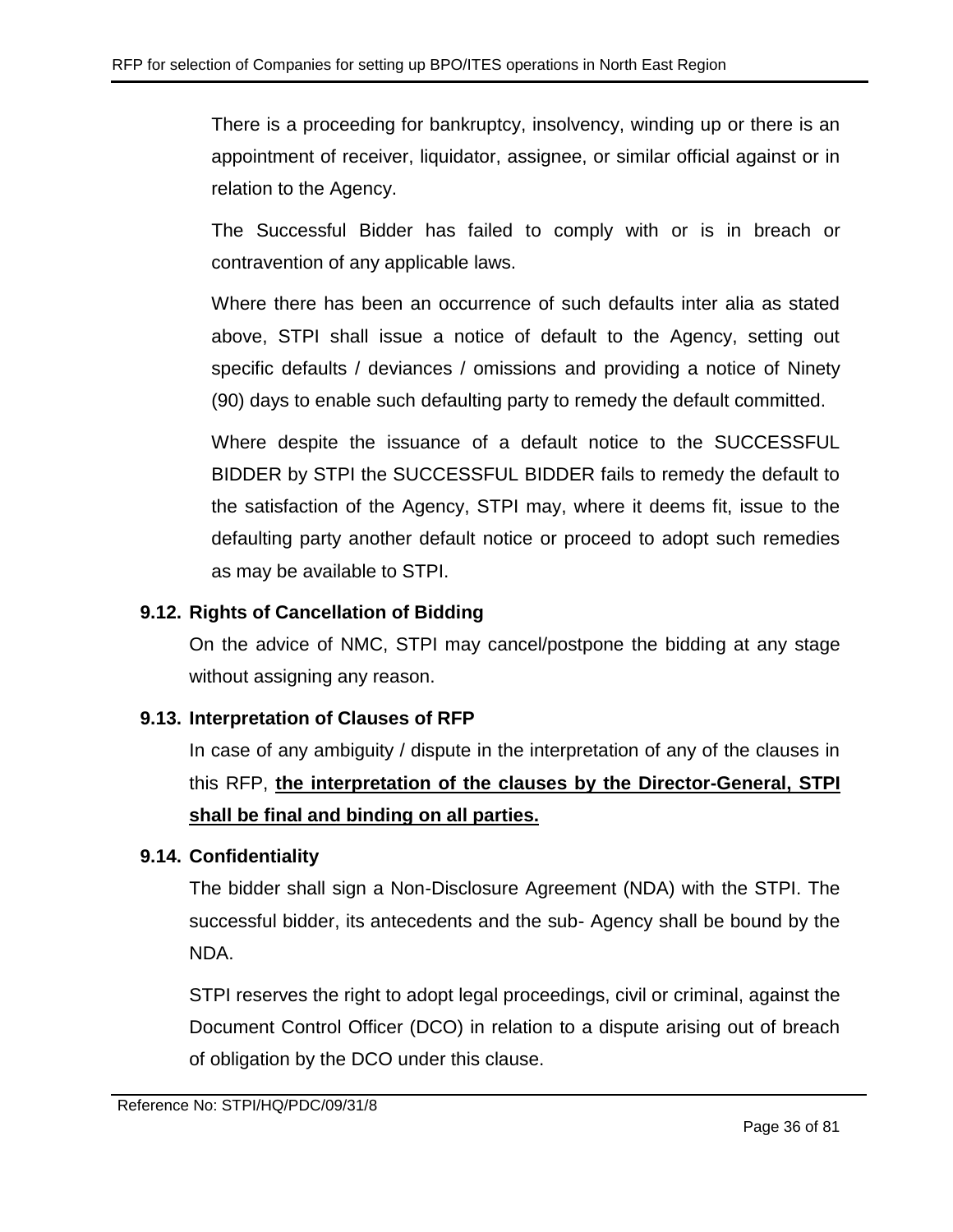The bidder shall not disclose any confidential information to any other party and keep confidential the terms and conditions of this Contract agreement, any amendment hereof, and any Attachment or Annexure hereof.

The obligation of confidentiality under this section shall be for a period of two years after the completion/termination of the contract.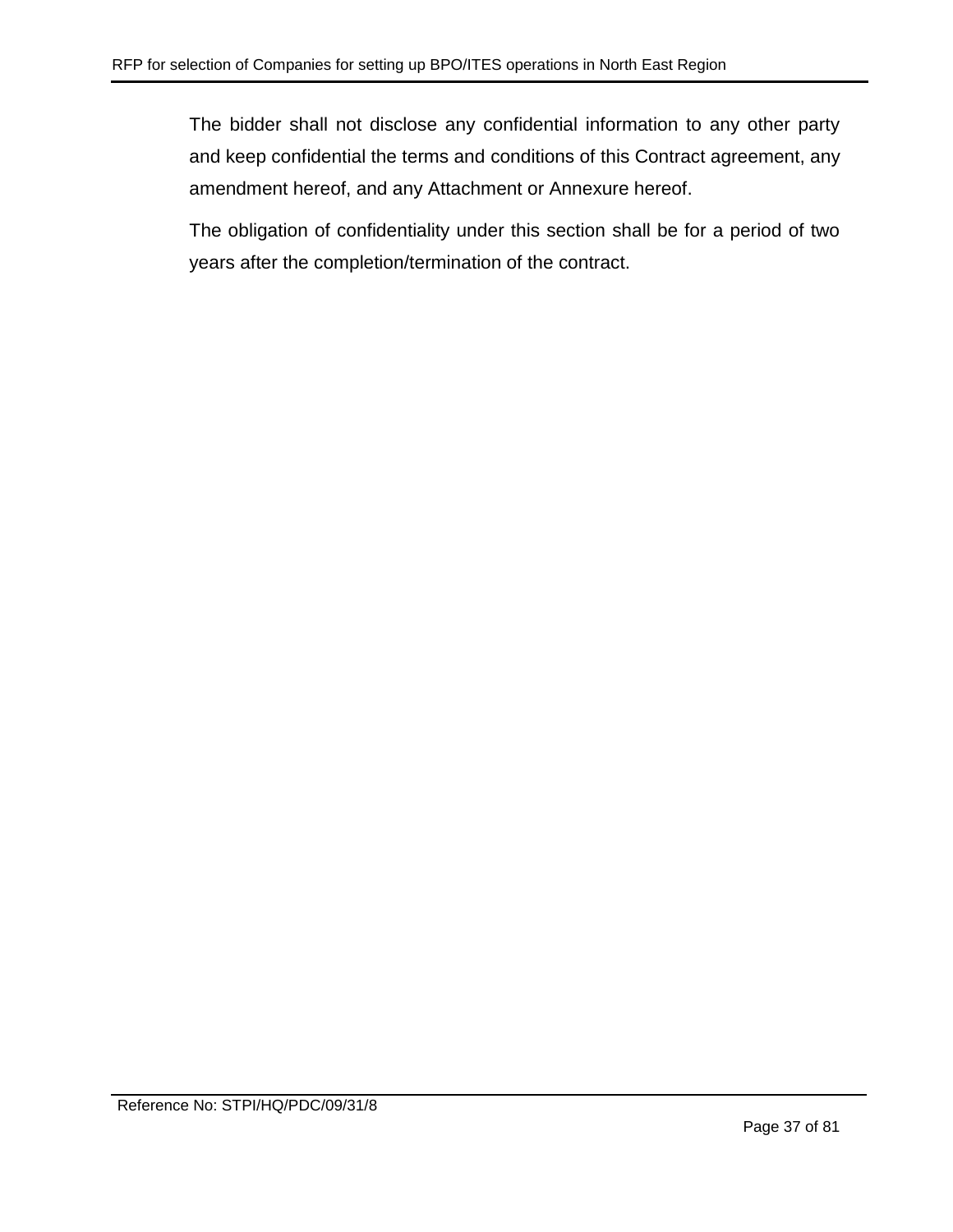#### **10.PERFORMANCE AND EXIT MANAGEMENT**

- (i) Upon completion of the agreement period or upon termination of the agreement for any reasons, the Successful bidder shall comply with the following:
	- a. In the event of the BPO Unit not being able to claim Financial support within stipulated timeline from the date of commencement of its operations, the BPO Unit will not be eligible for any support whatsoever and the IPA/Agreement shall be deemed to have been cancelled/ terminated.
	- b. In the event of the BPO Unit not being able to achieve minimum employment target of 50%, within stipulated timeline for VGF claim from the date of commencement of its operations, the Unit shall not be eligible for any support whatsoever and the IPA/Agreement shall be deemed to have been cancelled/ terminated.
	- c. The BPO Unit will be obligated to furnish quarterly performance report, inter-alia, indicating the average monthly employment and GST returns for the Unit. At the stage of release of Bank Guarantee/Performance Security, average employment of last three years will be calculated. In the event of the BPO Unit not meeting the employment target (based on which the financial support was released), the STPI would be at liberty to invoke the Bank Guarantee/Performance Security.

### **Procedure to calculate Average Monthly Employment in the unit:**

### **Total Average Monthly Employment**, g= (M1+M2..+Mn )/n,

where M1, M2... Mn are monthly employments.

**An example**: Assuming a unit setup for 100 seats BPO/ITES operations commenced form 1st day of the month. If the number of employees in the unit changed (Joined or relieved) at 2 instances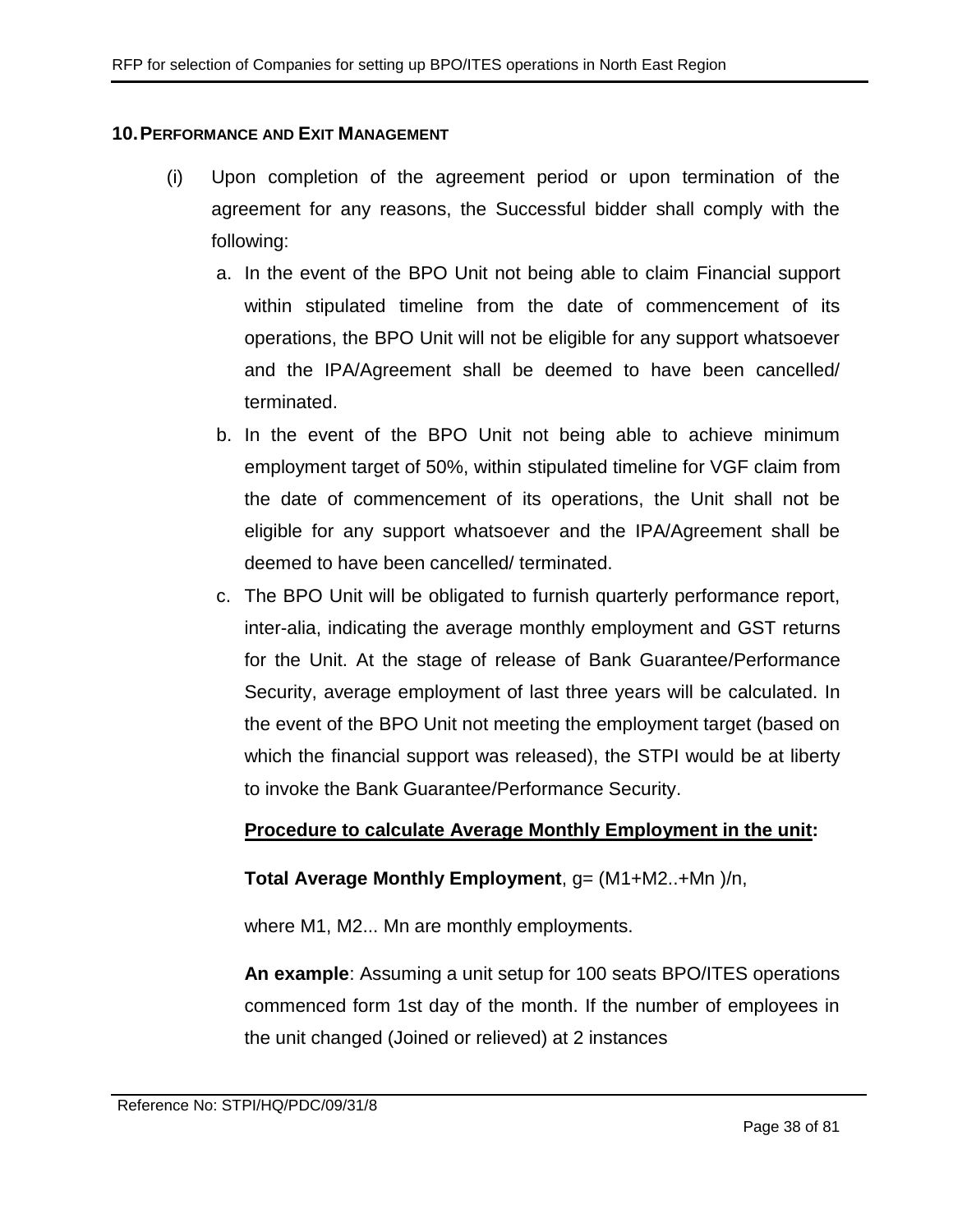( In this example it is 11th and 16th day of the month) then monthly average employment will be calculated as under:

| Duration (D)                           | Number of employees (N)      |
|----------------------------------------|------------------------------|
| 1st to 10th day of the month (D1) 50   | (N1)                         |
| 11th to 15th day of the month (D2) 120 | (N2)(70 employees joined on  |
|                                        | 11th day of the month)       |
| 16th to 31st day of the month (D3) 225 | (N3)(105 employees joined on |
|                                        | 16th day of the month)       |

D= Number of days, N= number of employees

# **Average Monthly Employment =**

# **(N1 X D1 + N2 X D2 + N3 X D3)/Total Number of days in a Month**

 $= (50 \times 10 + 120 \times 5 + 225 \times 16)/31 = 151.6$ 

- (ii) The BPO Unit shall be under obligation to furnish any information sought by an authorized representative of MeitY/ STPI, within a reasonable time frame and failure to do so may amount to forfeiture of Bid Security/ Encashment of Bank Guarantee, as the case may be.
- (iii) The MeitY shall be at liberty to relax any condition, for reasons to be recorded in writing, for achieving the larger objective of this Scheme and removal of difficulties.
- (iv) Time under force Majeure will not be considered in the 3 years period of operations, subject to the BPO Unit produce evidence of the date of occurrence and the duration of the force Majeure in an adequate manner by means of documents drawn up by responsible authorities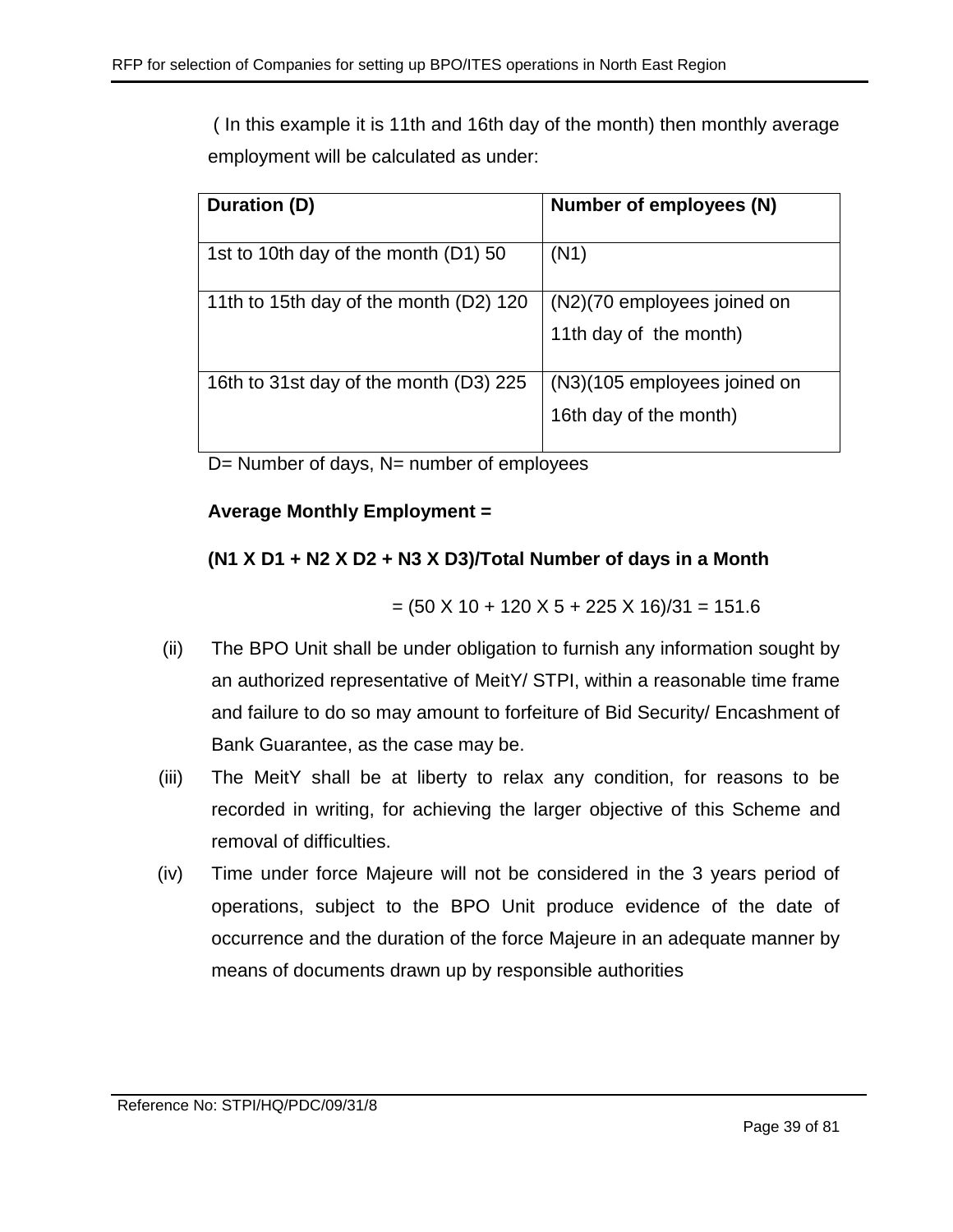### **11.SCOPE OF WORKS**

### **11.1. Setting Up BPO Operations**

Successful bidder shall set up BPO/ITES operations, as per IPA.

The successful bidder shall provision the following requirements (not limited to) to meet their business requirements:

- Creation of Interiors.
- Technical infrastructure such as Servers, Storage, Printers, Fax, EPABX etc.
- Network Connectivity: Internet, LAN, etc.
- BPO Hardware/Software as required.
- Support infrastructure: Air-conditioned, UPS etc as required.

### **11.2. Development of Required Facility/Support Infrastructure**

Successful bidder shall provision a fully-functional BPO/Call center set up with the following indicative infrastructure in order to perform its activities effectively in the acquired/leased /rented space. List of admissible items for financial support [\(Appendix-E\)](#page-53-0) should be purchased/hired/leased in the name of Applicant bidder (or service provider, if applicable as per the provisions of RFP).

- Air-conditioning (AC), UPS, DG
- Interiors: Portioning, Cabins, Meeting Rooms, Cafeteria, Furniture, etc.
- Electrical Wiring & fittings
- Power back-up facility
- Workstations, Headphones, CRM, IVRS, Dialer etc
- Servers, Networking & Storage equipment as required
- Network Cabling, CCTV
- Other misc. goods not exceeding 5 % of the total cost of above items including Tools, kits and spares.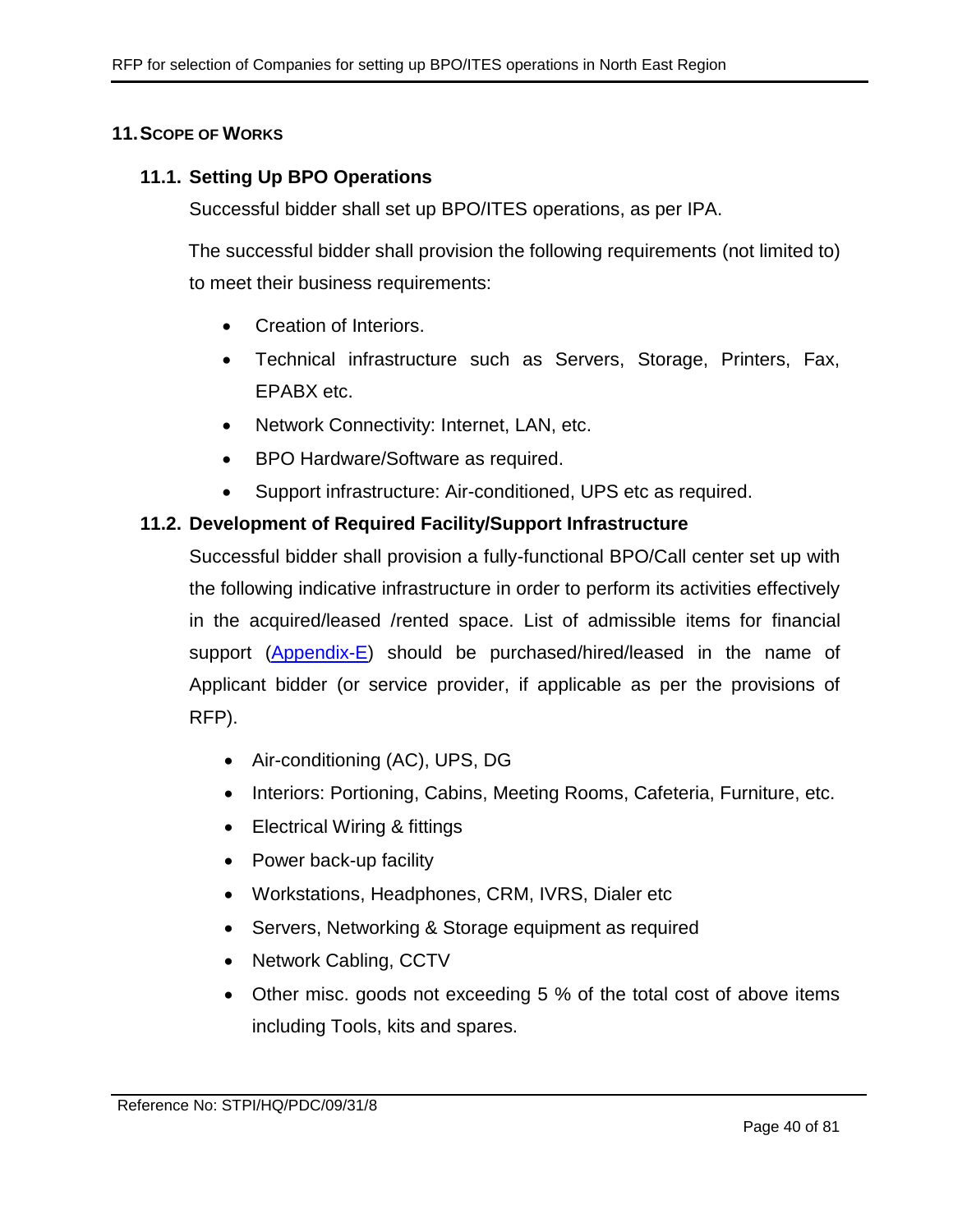## **11.3. Recruitment of Manpower and Training**

The Successful bidder shall employ local youth of NER. The bidder shall also create, train, manage, motivate and retain the manpower with adequate training as per the business requirements

## **11.4. Operation & Maintenance of The Facility**

The bidder shall be responsible for Operation & Maintenance of the BPO operations but not limited to the following:

- Remuneration/Salary: The bidder shall have sufficient funds to meet the remuneration/salary requirements of the manpower for three years.
- Support Infrastructure: The bidder shall renew the AMC regularly for AC, UPS, DG, Building Management System etc. uninterrupted operations of the business.
- Technical Infrastructure: The bidder shall form O&M team consists of Project Manager, BPO Expert, System Administrator, Network Administrator, etc.
- The successful bidder shall ensure the safety and security for the BPO/ Call Center equipment and the building facilities.

### **11.5. Marketing of BPO Services**

The successful bidder shall be required to Market their Services for generation of revenues.

### **11.6. Optimal Usage of The Capacity**

The bidder shall make all the efforts to employ at least 1.5 times the number of seats to achieve the employment Target.

### **11.7. Review and Audit of Operations**

- To support and facilitate STPI during its periodical review of the operation.
- To conduct the system audit periodically.
- To extend support and provide all the documentation during audit of STPI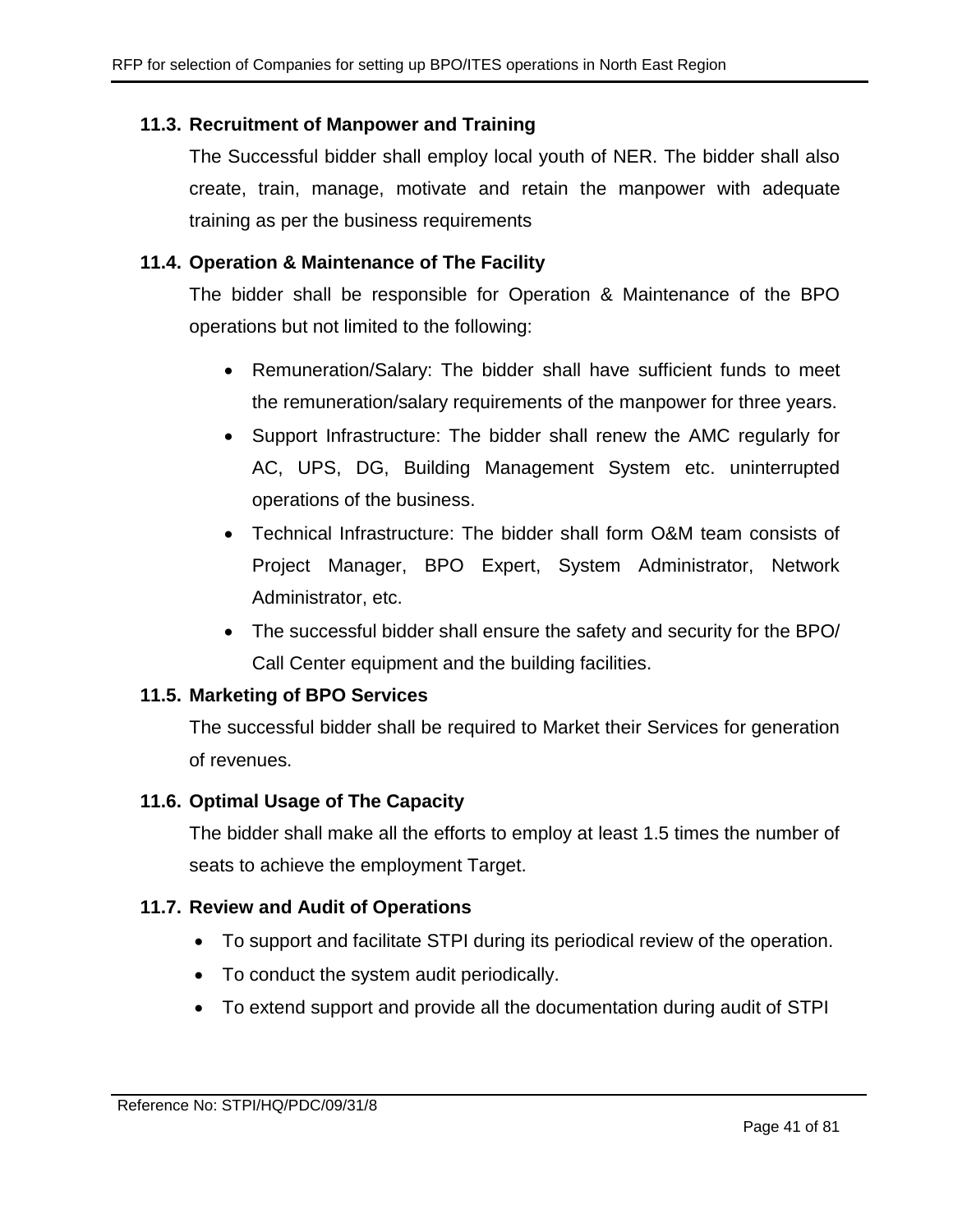### **11.8. Manage Risks**

- The successful bidder shall identify and bear all the risk associated with Implementation and Operations& Maintenance of the BPO for the entire contract period at his own expense.
- The successful bidder shall identify and bear all the risks involved with Sales, Service Quality and Standards, Revenue collections and sustainability of the operations at his own expense.
- STPI shall not compensate for any losses if any incurred by the Successful Bidder during entire contract period.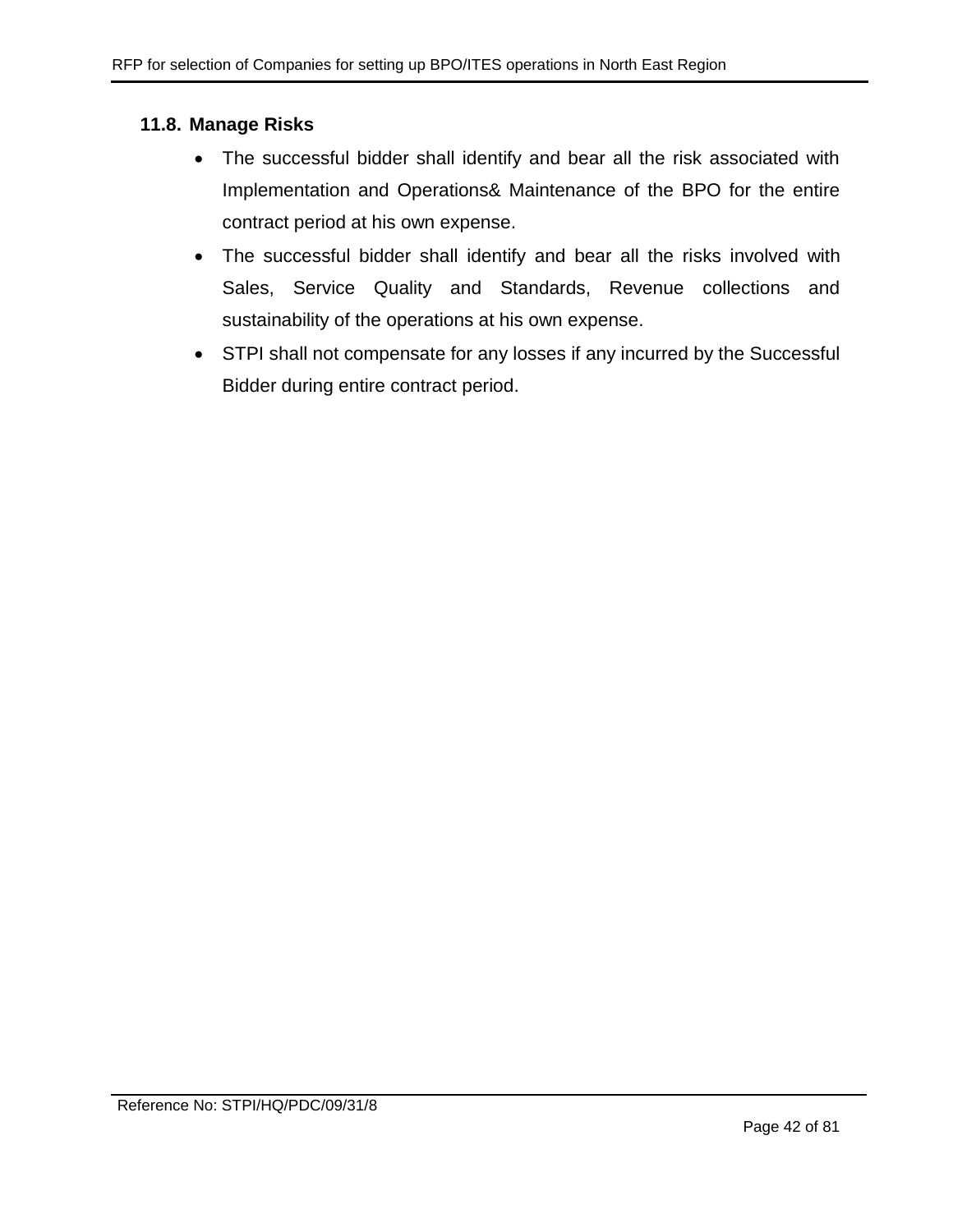## **12.LIST OF APPENDICES**

| Appendix - A. | <b>A:Covering Letter</b>                       |
|---------------|------------------------------------------------|
| Appendix - B. | <b>Format For Technical Eligibility</b>        |
| Appendix - C. | <b>Bidder's Client Reference</b>               |
| Appendix - D. | Declaration Regarding Clean Track Record       |
| Appendix - E. | List Of Admissible Items For Financial support |
| Appendix - F. | <b>Format For Financial Bid</b>                |
| Appendix - G. | <b>Implementation Timelines</b>                |
| Appendix - H. | Form Of Performance Bank Guarantee             |
| Appendix - I. | In-Principle Approval Format                   |
| Appendix - J. | <b>MSA Format</b>                              |
| Appendix - K. | <b>Instructions for Online Bid Submission</b>  |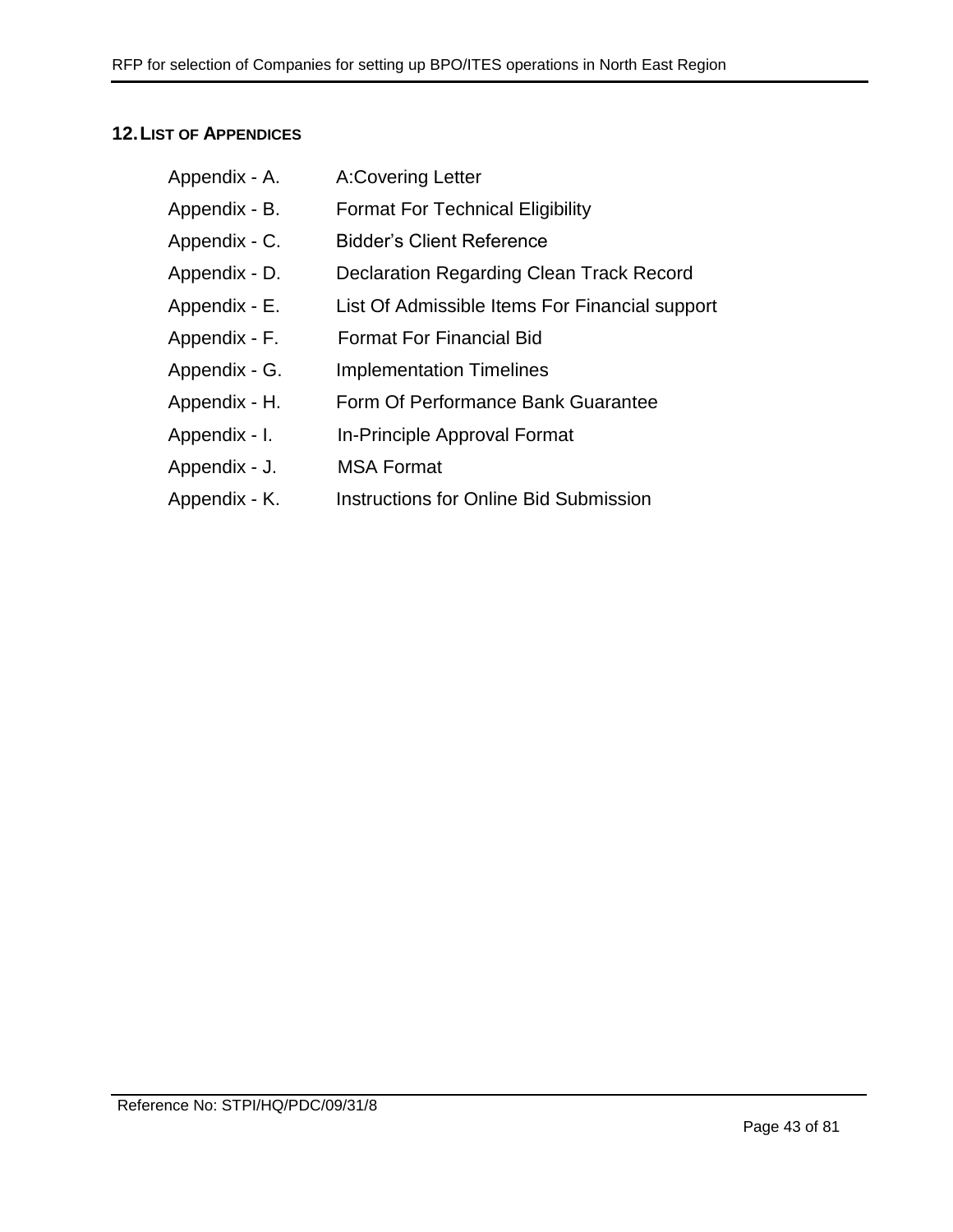**APPENDIX – A: COVERING LETTER**

To,

The Chief Administrative Officer, Software Technology Parks of India, 9th Floor, NDCC-II Building, Jai Singh Road (Opp. Jantar Mantar), New Delhi-110 001

# **Sub: Setting up of BPO/ITES operations under the "North East BPO Promotion Scheme (NEBPS)"**

Ref: RFP No.

Sir,

This has reference to the RFP document [No. ………………………………….Dated.] regarding Setting up of the BPO/ITES operations under the **NEBPS.**

All the provisions of this RFP Document and corrigendum(s) are acceptable to *M/s ABC Company* .The undersigned is authorized signatory on behalf of *M/s ABC Company* and is, therefore, competent Authority to submit this Bid (Power of Attorney Enclosed). The proof of online submission of Tender fee of Rs. 5000/- and Bid Security Deposit is enclosed with the Technical Bid.

Yours faithfully,

(Signature of the Bidder)

Printed Name

**Designation** 

Seal

Date:

Business Address, Email & Contact Number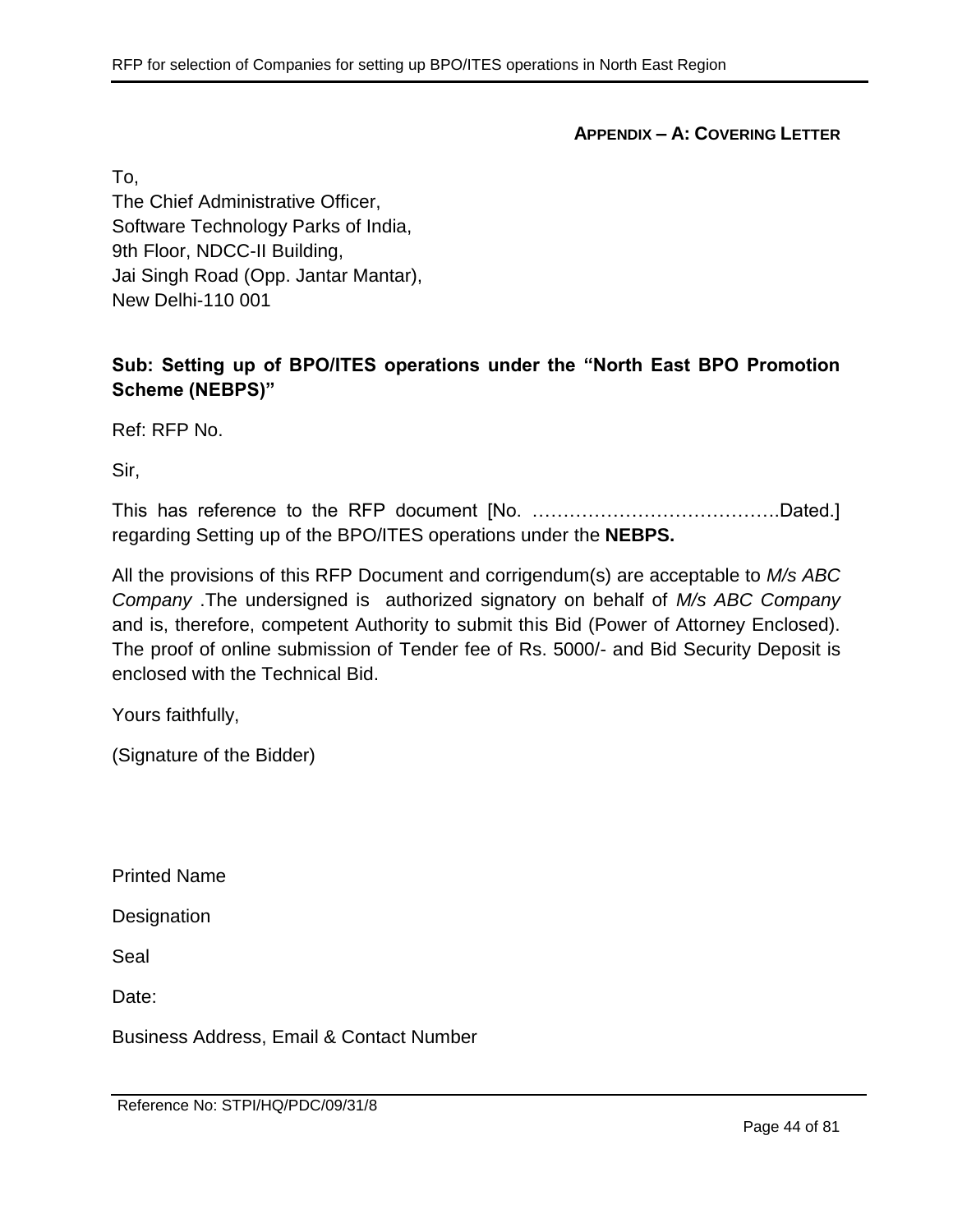| S.<br>No. | <b>Criteria</b>                                                                                                                                                                                                                                       | <b>Proof of</b><br><b>Documents</b>                          | <b>BPO</b><br>Unit's<br><b>Response</b><br>(Yes/No) | <b>Document</b><br><b>Evidence</b><br>(Page<br><b>Number</b><br>references) |
|-----------|-------------------------------------------------------------------------------------------------------------------------------------------------------------------------------------------------------------------------------------------------------|--------------------------------------------------------------|-----------------------------------------------------|-----------------------------------------------------------------------------|
| 1.        | Registered in India under<br>Companies Act 1956/2013                                                                                                                                                                                                  | Copy of Certificate<br>of Incorporation                      |                                                     |                                                                             |
| 2.        | Undertaking to operate for<br>a minimum period of 3<br>years and commitment to<br>employ at least 1.5 times<br>the number of seats, for<br>which the bid is submitted.                                                                                | Certification<br>Self<br>by the Authorized<br>Representative |                                                     |                                                                             |
| 3.        | Proof of Ownership of the<br>premise for setting up<br><b>BPO/ITES</b><br>operations<br>(provide<br>documentary<br>evidence).<br><b>OR</b>                                                                                                            | As applicable                                                |                                                     |                                                                             |
|           | <b>Details</b><br>of<br>lease<br><b>of</b><br>premises for at least 3<br>with<br>years<br>area<br>and<br>location along with copy of<br>agreement<br>lease<br>for<br><b>BPO/ITES</b><br>setting<br>$\mathsf{u}\mathsf{p}$<br>operations.<br><b>OR</b> |                                                              |                                                     |                                                                             |

# **APPENDIX – B: FORMAT FOR TECHNICAL ELIGIBILITY**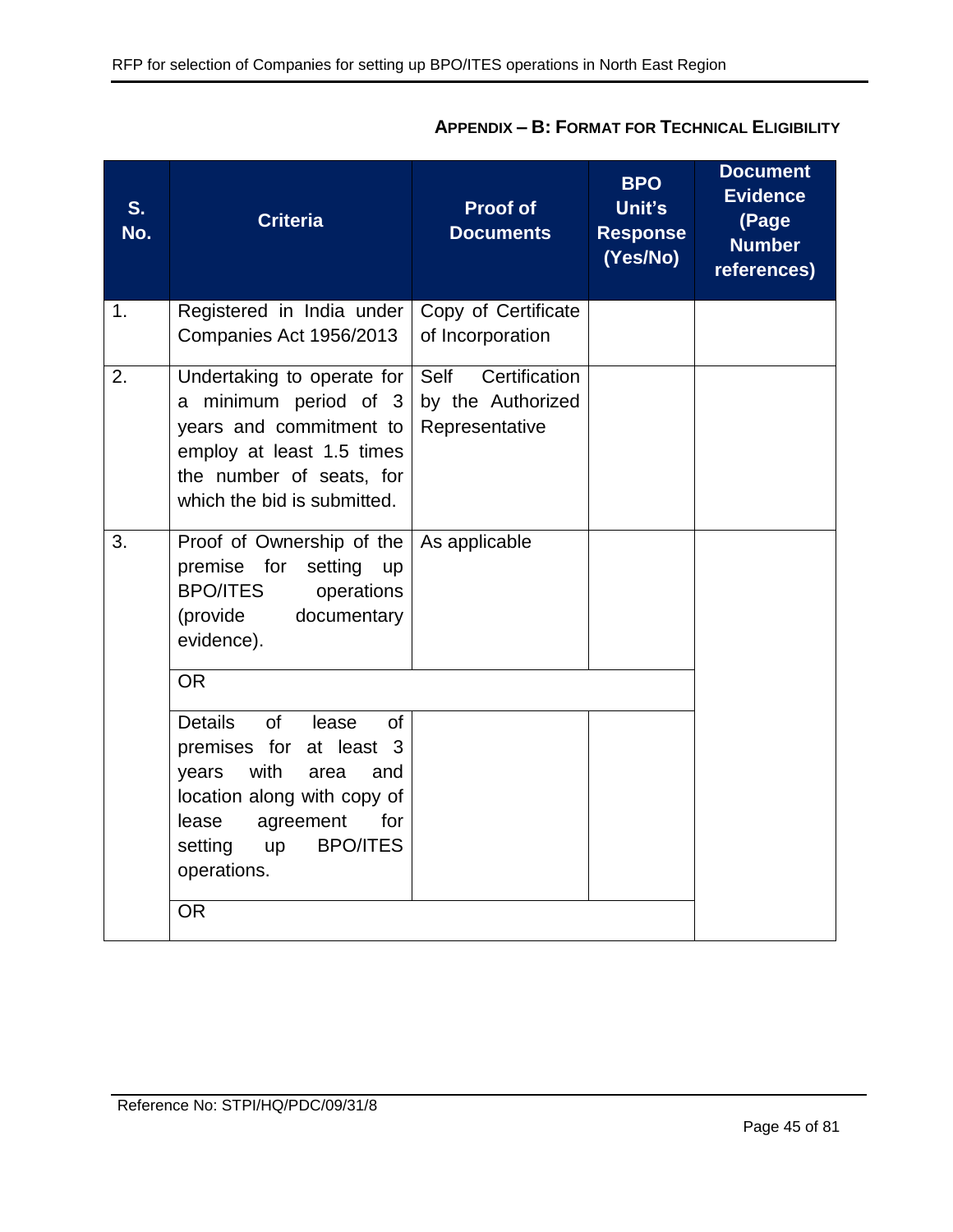|    | Undertaking<br>take<br>to<br>appropriate<br>premise<br>(@40sq.ft./seat) on lease<br>for at least 3 years for<br><b>BPO/ITES</b><br>setting<br><b>up</b><br>operations. |                                                                                                                          |  |
|----|------------------------------------------------------------------------------------------------------------------------------------------------------------------------|--------------------------------------------------------------------------------------------------------------------------|--|
| 4. | Annual turnover of the<br>eligible Indian company as<br>laid down in the eligibility<br>criteria.<br>Please provide details as<br>Table-A below.                       | Copy of Balance<br>Sheet/Chartered<br>Accountant<br>Certificate.<br>Copy of IT Returns<br>for immediate past<br>3 years. |  |
|    | of Consortium<br>In.<br>case<br>please provide details as<br>Table-B below.                                                                                            |                                                                                                                          |  |
| 5. | Positive Net worth of the<br>eligible Indian company as<br>on last audited FY, CA<br>certified.                                                                        | Chartered<br>Accountant<br>Certificate.                                                                                  |  |
| 6. | Technical<br>resource<br>availability                                                                                                                                  | Attach copy of CVs<br>of 5 key resources.                                                                                |  |
| 7. | Should<br>not<br>be<br>under<br>declaration of ineligibility<br>for corrupt or fraudulent<br>practices or blacklisted by<br>any of the Government<br>agencies          | Furnish<br>Undertaking as per<br><b>Appendix-D</b>                                                                       |  |
| 8. | <b>The</b><br>necessary<br>permissions<br>and<br>registration required as per<br>the DoT guidelines w.r.t.                                                             | Furnish necessary<br>supporting<br>documents/<br>registration                                                            |  |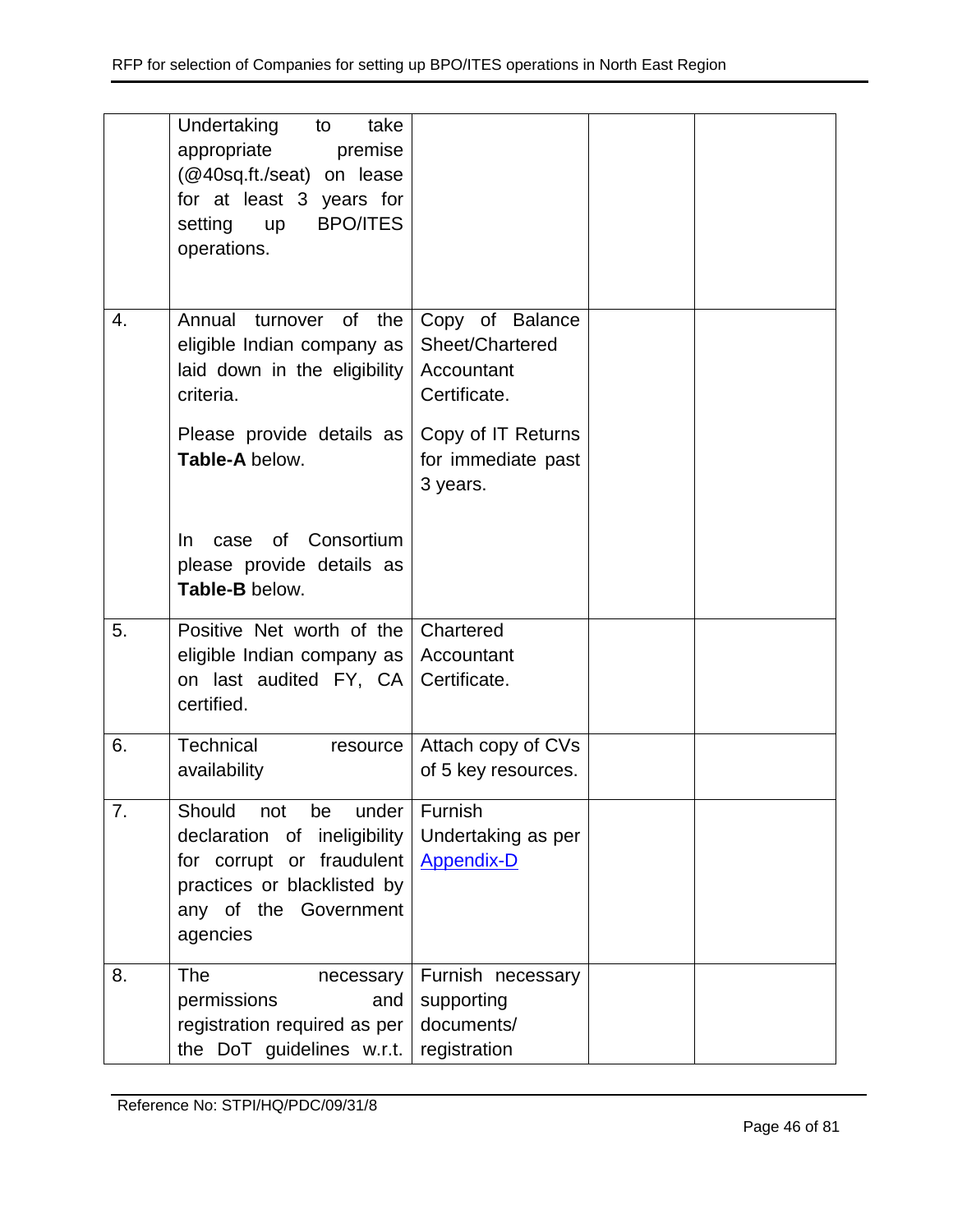|     | BPO operations.                                                                                                                                                                                                                                                                                       | certificates.                                     |  |
|-----|-------------------------------------------------------------------------------------------------------------------------------------------------------------------------------------------------------------------------------------------------------------------------------------------------------|---------------------------------------------------|--|
| 9.  | <b>The</b><br>certificate(s) and other<br>applicable documents such   certificates/<br>as PAN, Service tax, VAT, documents.<br>Labour department, GST<br>etc., and any<br>other<br>statutory requirements to<br>operate in the region<br>where willing to setup<br>Operations, to<br>be<br>submitted. | registration   Furnish applicable<br>registration |  |
| 10. | Details of Seats applied in<br>each State along with<br>location<br>wise<br>seats<br>distribution as per Table-C                                                                                                                                                                                      |                                                   |  |
| 11  | Contact details<br>as<br>per<br><b>Table-D</b>                                                                                                                                                                                                                                                        |                                                   |  |
| 12  | <b>Bidder Bank Account detail</b><br>as per Table-E                                                                                                                                                                                                                                                   |                                                   |  |
| 13  | Detail if investment started<br>for the operation after<br>previous round of NEBPS<br>bidding (Table-F)                                                                                                                                                                                               |                                                   |  |

*Note: Please enclose the supporting documents in the same sequence as mentioned in above table*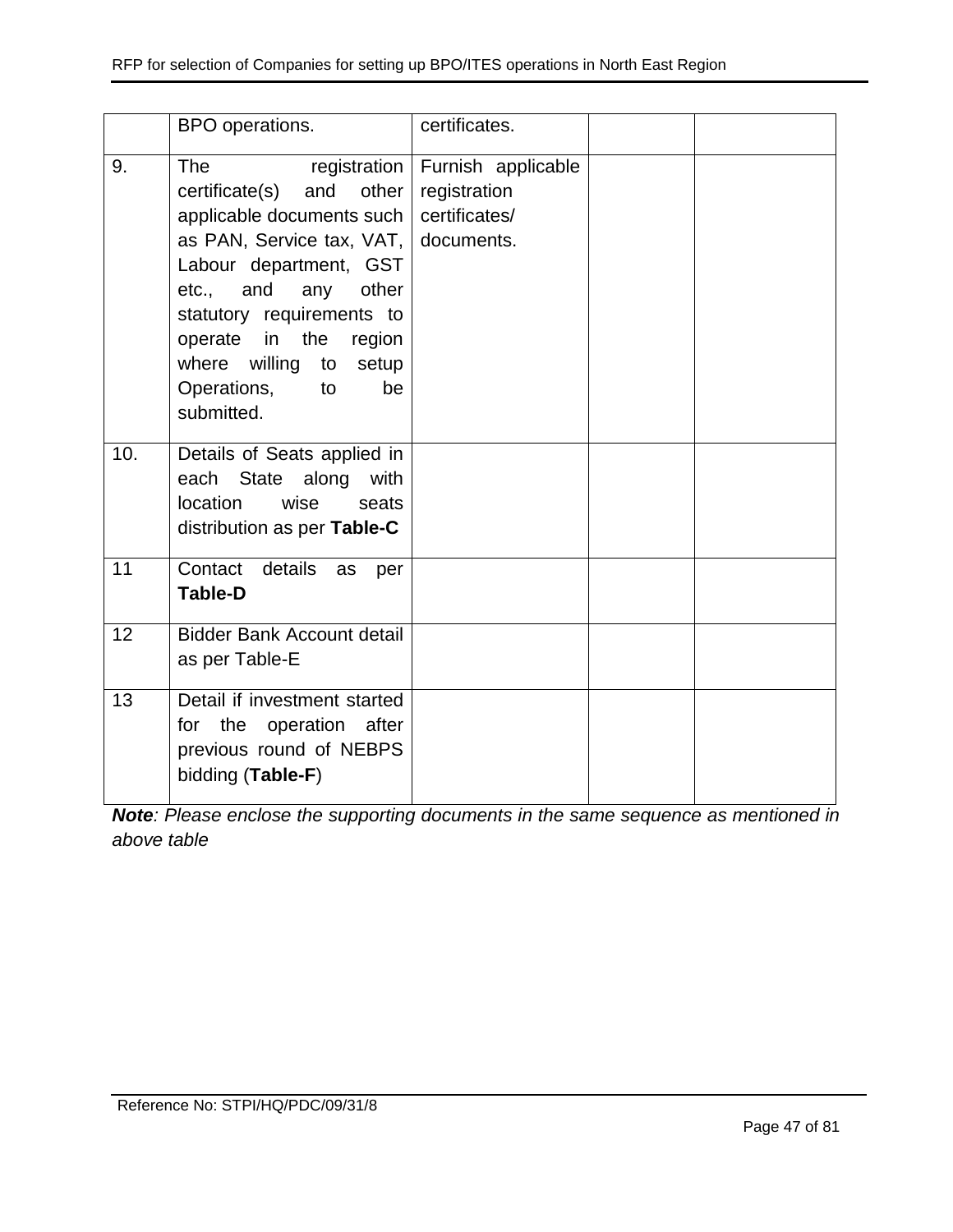| Name of Bidder | <b>Annual turnover - in Rs Lakhs</b> |                   |            |                |  |
|----------------|--------------------------------------|-------------------|------------|----------------|--|
|                | FY 2014-15                           | <b>FY 2015-16</b> | FY 2016-17 | <b>Average</b> |  |
|                |                                      |                   |            |                |  |

*Table A: Annual Turnover of Bidder*

# *Table B: Equity Share Holding Pattern of Consortium*

| S.<br>No.     | Name of the<br><b>Consortium</b><br><b>Member</b> | <b>Status- eligible Indian Co./</b><br><b>Entrepreneur/ Local</b><br><b>Entrepreneur/ Society</b> | <b>Equity share holding</b><br>percentage |
|---------------|---------------------------------------------------|---------------------------------------------------------------------------------------------------|-------------------------------------------|
|               |                                                   |                                                                                                   |                                           |
| $\mathcal{P}$ |                                                   |                                                                                                   |                                           |
| 3             |                                                   |                                                                                                   |                                           |

*Note: Please furnish the following:*

- *1) Copy of Balance Sheet, IT returns of Consortium Partners with CA Certificate.*
- *2) Copy of the agreement indicating responsibility of each consortium partner.*
- *3) Copy of the Domicile of the State in case of Local Entrepreneur as Consortium Partner*

### *Table C: Details of Seats applied across States*

| <b>State/UT</b>                  | Name of<br><b>City/District</b> | <b>Number of seats</b> | <b>Total Seats in a</b><br><b>State</b> |
|----------------------------------|---------------------------------|------------------------|-----------------------------------------|
|                                  | (i)                             |                        |                                         |
|                                  | (ii)                            |                        |                                         |
|                                  |                                 |                        |                                         |
| <b>Total seats across States</b> |                                 |                        |                                         |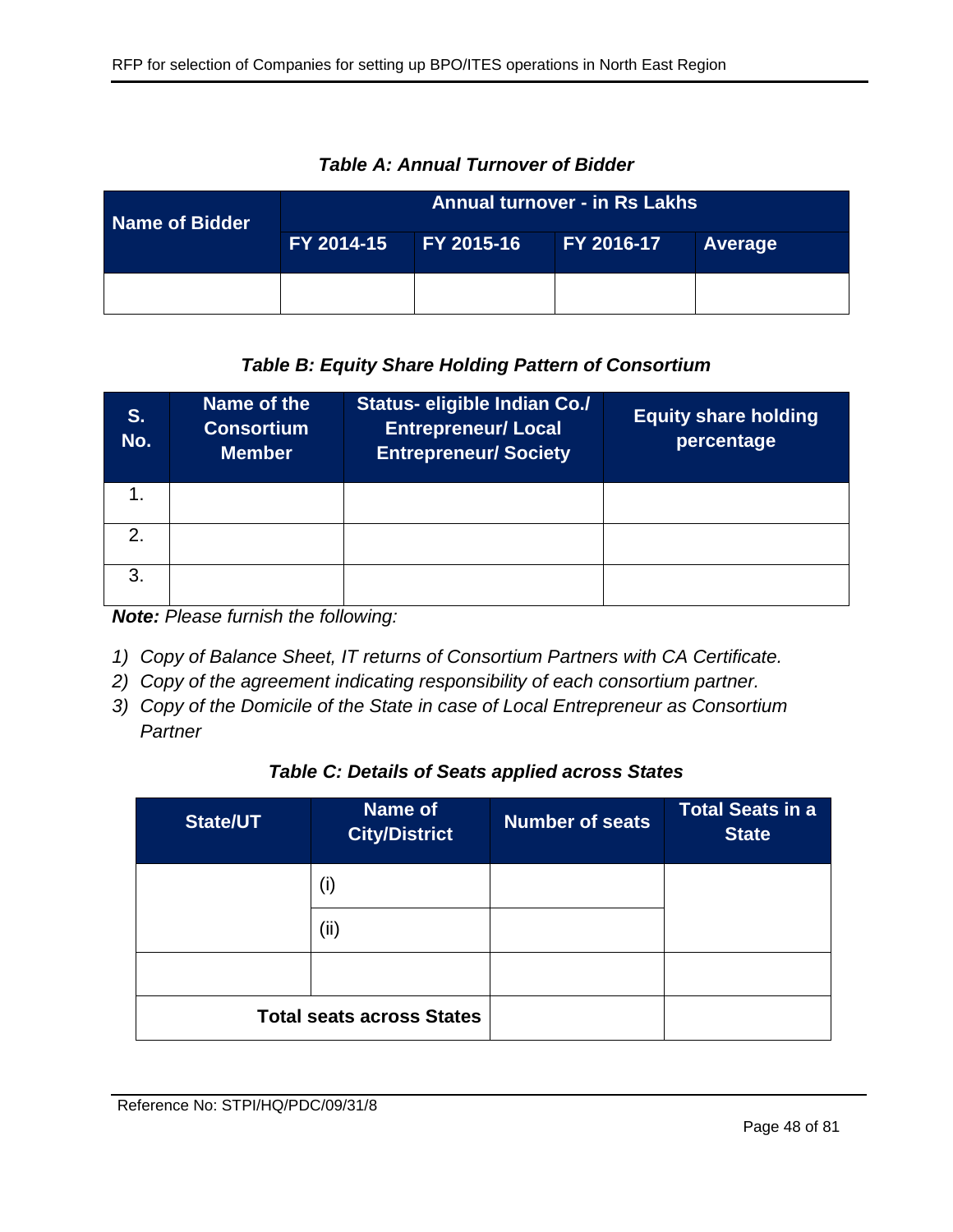| <b>Contact Person Name</b>       |                       |             |              |                 |
|----------------------------------|-----------------------|-------------|--------------|-----------------|
| <b>Registered Office Address</b> |                       |             |              |                 |
| <b>Address Line1</b>             | <b>Address Line 2</b> | <b>City</b> | <b>State</b> | <b>Pin Code</b> |
|                                  |                       |             |              |                 |
| <b>Communication Address</b>     |                       |             |              |                 |
| <b>Address Line1</b>             | <b>Address Line 2</b> | <b>City</b> | <b>State</b> | <b>Pin Code</b> |
|                                  |                       |             |              |                 |
| <b>Contact No.1(Mobile)</b>      |                       |             |              |                 |
| <b>Contact No. 2</b>             |                       |             |              |                 |
| <b>Email ID 1</b>                |                       |             |              |                 |
| <b>Email ID 2</b>                |                       |             |              |                 |
| Fax No.                          |                       |             |              |                 |

# **Table D: Contact details of bidder**

*Note: In case of consortium, contact detail as per Table - D above should be provided for all consortium partners.*

(Authorized Signatory for the Bidder)

Name:

Date:

Contact Number:

E-mail:

Reference No: STPI/HQ/PDC/09/31/8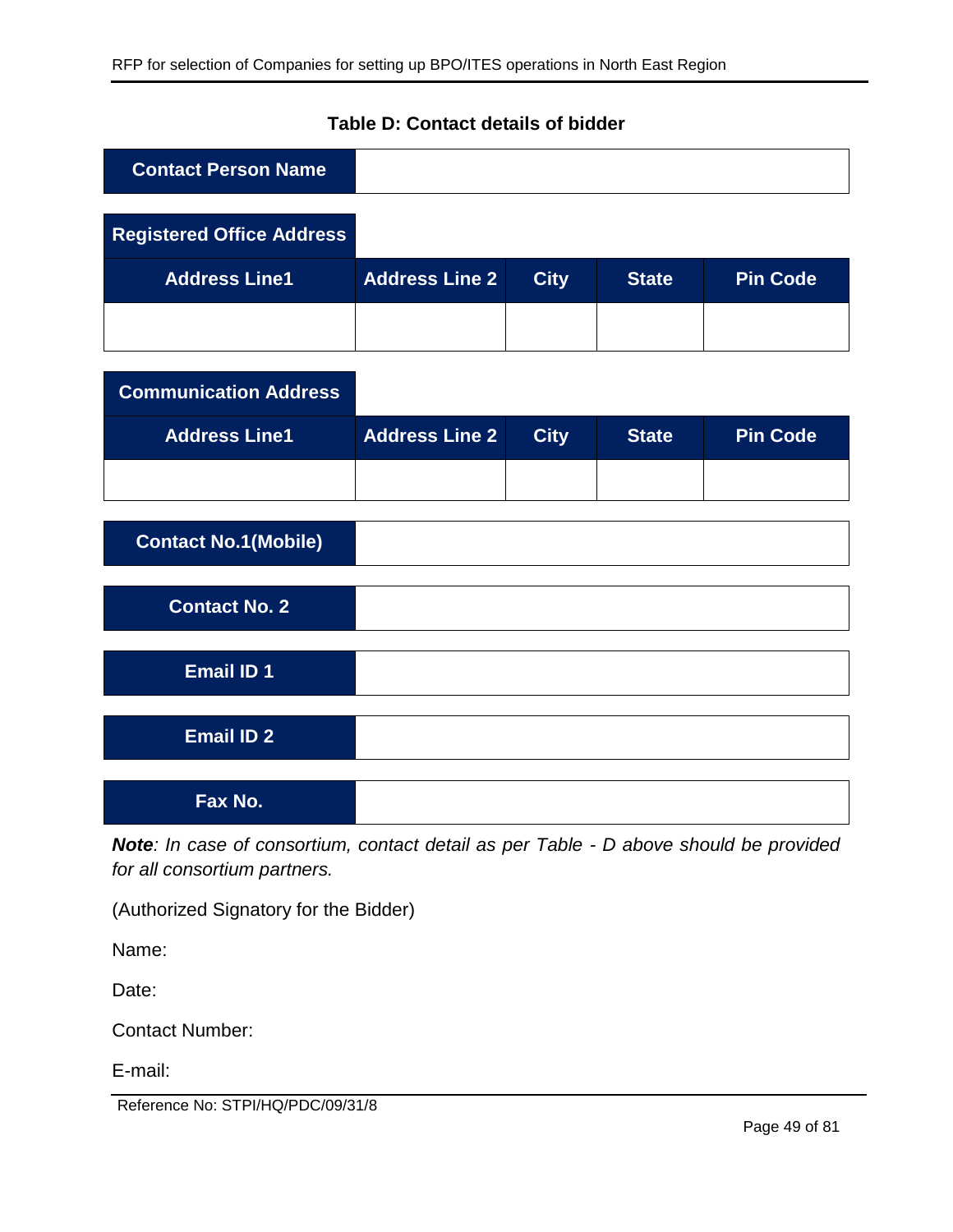# **Table–E: Bidder Bank Account Details**

| <b>Name of Account Holder</b> |  |
|-------------------------------|--|
| <b>Account No.</b>            |  |
| <b>Bank</b>                   |  |
| <b>IFSC Code</b>              |  |
| <b>Bank Branch Address</b>    |  |

Note: If applicable, the EMD/Bid Security will be released to the above mentioned account.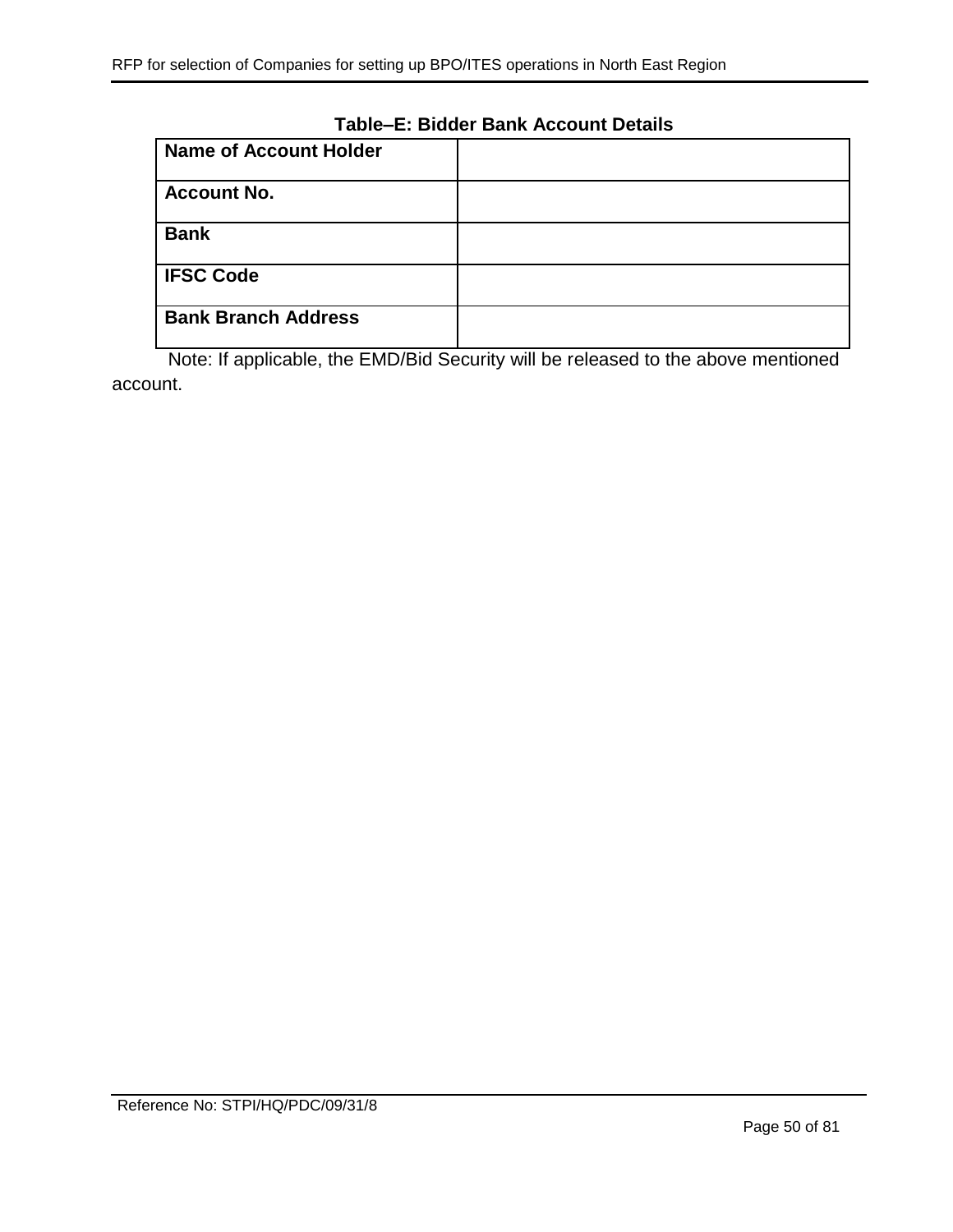## **Table–F: Detail of the BPO/ITES unit, if eligible investment started after previous round of NEBPS bidding**

| SI No. | Location   | <b>State</b> | Date on    | <b>Complete Address of the</b>     | No. of      |
|--------|------------|--------------|------------|------------------------------------|-------------|
|        | (City/Town |              | which      | <b>BPO/ITES unit, if available</b> | regular     |
|        |            |              | eligible   |                                    | employees   |
|        |            |              | capital    |                                    | at present, |
|        |            |              | investment |                                    | if employed |
|        |            |              | started    |                                    |             |
|        |            |              |            |                                    |             |
| 1      |            |              |            |                                    |             |
|        |            |              |            |                                    |             |

**Note:** Fill details for each applicable location/setup

(Authorized Signatory for the Bidder)

Name:

Date:

Contact Number:

E-mail: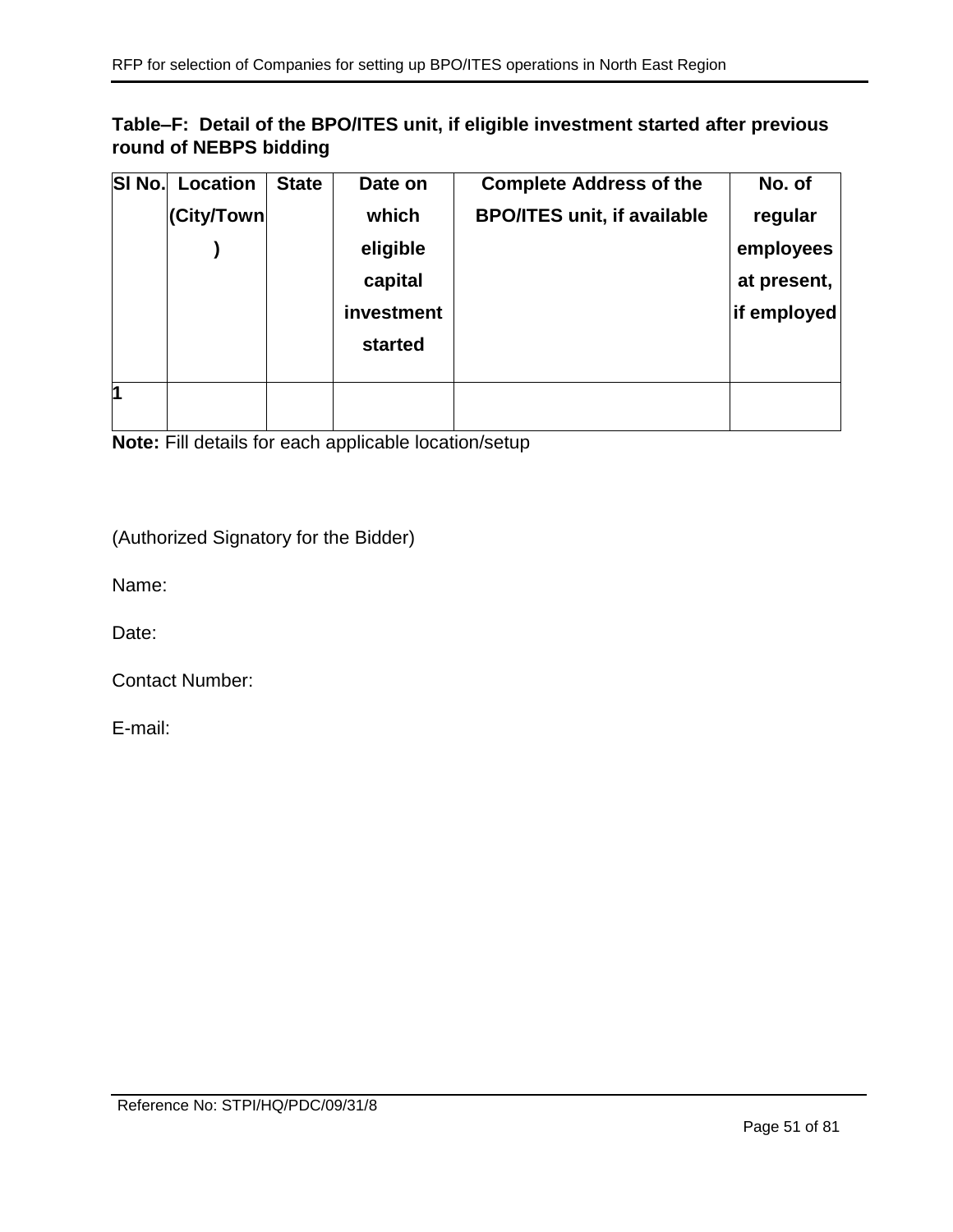| <b>Location</b> | Name of the<br><b>Customer/</b><br>organization | <b>Projects</b><br><b>Executed</b> | <b>Contact</b><br><b>Name</b> | <b>Contact</b><br>number (Phone Mail ID<br>/ mobile) |  |
|-----------------|-------------------------------------------------|------------------------------------|-------------------------------|------------------------------------------------------|--|
|                 |                                                 |                                    |                               |                                                      |  |
|                 |                                                 |                                    |                               |                                                      |  |
|                 |                                                 |                                    |                               |                                                      |  |
|                 |                                                 |                                    |                               |                                                      |  |
|                 |                                                 |                                    |                               |                                                      |  |
|                 |                                                 |                                    |                               |                                                      |  |
|                 |                                                 |                                    |                               |                                                      |  |
|                 |                                                 |                                    |                               |                                                      |  |

**APPENDIX – C: BIDDER'S CLIENT REFERENCE**

Bidders should highlight their expertise in executing such projects.

(Authorized Signatory for the Bidder)

**Name:** 

**Date:** 

**Contact Number:** 

**e-Mail ID:**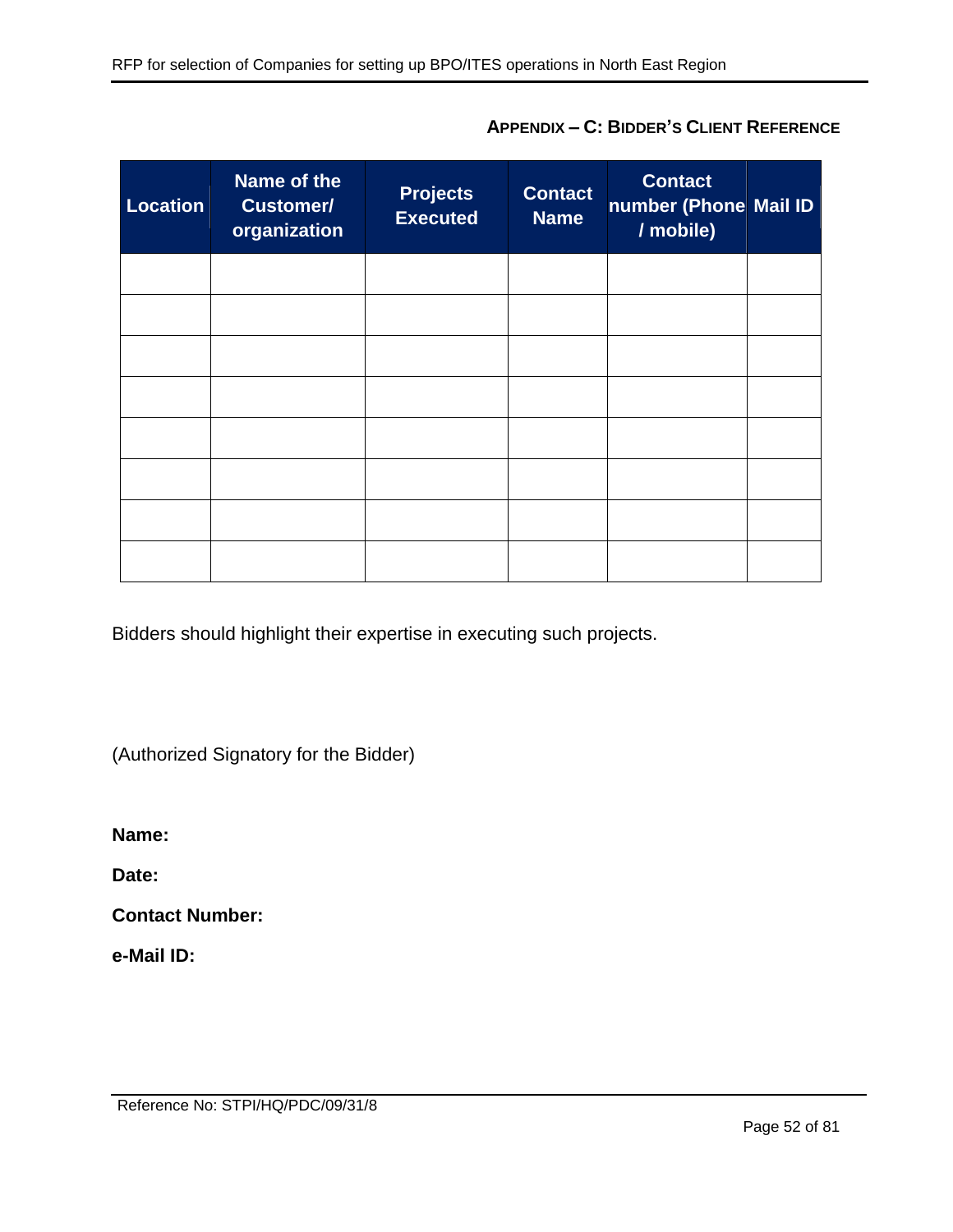#### **APPENDIX – D: DECLARATION REGARDING CLEAN TRACK RECORD**

#### <span id="page-52-0"></span>**To**,

The Chief Administrative Officer, Software Technology Parks of India 9th Floor, NDCC-II Building, Jai Singh Road (Opp. Jantar Mantar), New Delhi-110 001

Sir,

This has reference to the RFP document [No. ………………………………….Dated.] regarding Setting up of the BPO/ITES operations under the **NEBPS**.

I hereby declare that M/s (Company Name) and has not been debarred/black listed by any Government / Semi Government organizations in India. I also certify that I am competent to make this declaration on behalf of the Company.

Yours faithfully,

(Signature of the Bidder)

Printed Name

**Designation** 

Seal

Date:

Business Address, Email & Contact Number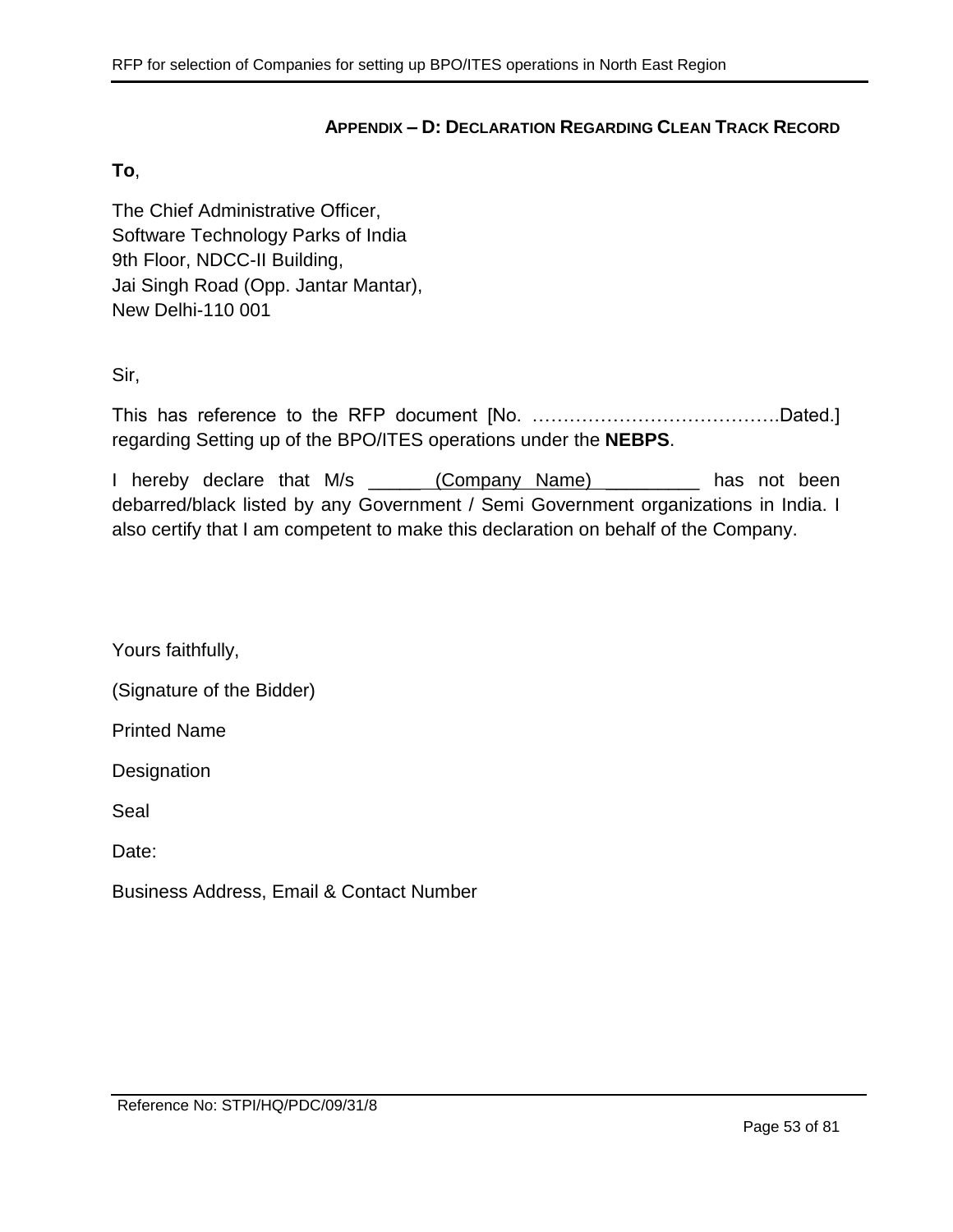<span id="page-53-0"></span>

| S.No.          | <b>Item Description</b>                                                                                                                                                                |  |  |
|----------------|----------------------------------------------------------------------------------------------------------------------------------------------------------------------------------------|--|--|
| 1              | Servers with OS                                                                                                                                                                        |  |  |
| 2              | Software and Hardware per license cost for BPO/ITES operations                                                                                                                         |  |  |
| 3              | Networking Equipments (Switches, Routers, Firewalls, Voice/Video<br><b>Conferencing Gateways)</b>                                                                                      |  |  |
| $\overline{4}$ | Workstations (Desktop, Laptop, Tablets, IP phones, Headsets)                                                                                                                           |  |  |
| 5              | Data Storage                                                                                                                                                                           |  |  |
| 6              | <b>Structured Cabling</b>                                                                                                                                                              |  |  |
| $\overline{7}$ | <b>UPS</b>                                                                                                                                                                             |  |  |
| 8              | Printer, Copier, Scanner & Projector                                                                                                                                                   |  |  |
| 9              | Refrigerator & Water Purifier                                                                                                                                                          |  |  |
| 10             | Fire & Security systems                                                                                                                                                                |  |  |
| 11             | <b>Computer Furniture</b>                                                                                                                                                              |  |  |
| 12             | Central Air-conditioning equipment, air-conditioning System                                                                                                                            |  |  |
| 13             | Captive Diesel Generating Set and transformer of capacity commensurate with<br>the actual requirement of the unit, solar power / Non conventional Energy<br>Generation Set (OPTIONAL)* |  |  |
| 14             | <b>Fax Machine</b>                                                                                                                                                                     |  |  |
| 15             | Private automatic branch exchange                                                                                                                                                      |  |  |
| 16             | <b>Data Communication</b>                                                                                                                                                              |  |  |
| 17             | <b>Premise Rental</b>                                                                                                                                                                  |  |  |
| 18             | <b>Electricity Charges</b>                                                                                                                                                             |  |  |
| 19             | <b>Travelling Allowances for employees</b>                                                                                                                                             |  |  |
| 20             | Research and Innovation                                                                                                                                                                |  |  |
| 21             | Other misc. goods and services not exceeding 5 % of the total cost of above<br>items including canteen setup, tools, kits and spares etc.                                              |  |  |

### **APPENDIX – E: LIST OF ADMISSIBLE ITEMS FOR FINANCIAL SUPPORT**

<sup>\*</sup> The unit may avail incentive on Generating Set from the State Govt., if needed.

**Note**: Any item not covered above shall be decided by and permitted by IBPS Management Committee (IMC).

Only new items purchased/hired/leased as per above list are admissible under NEBPS.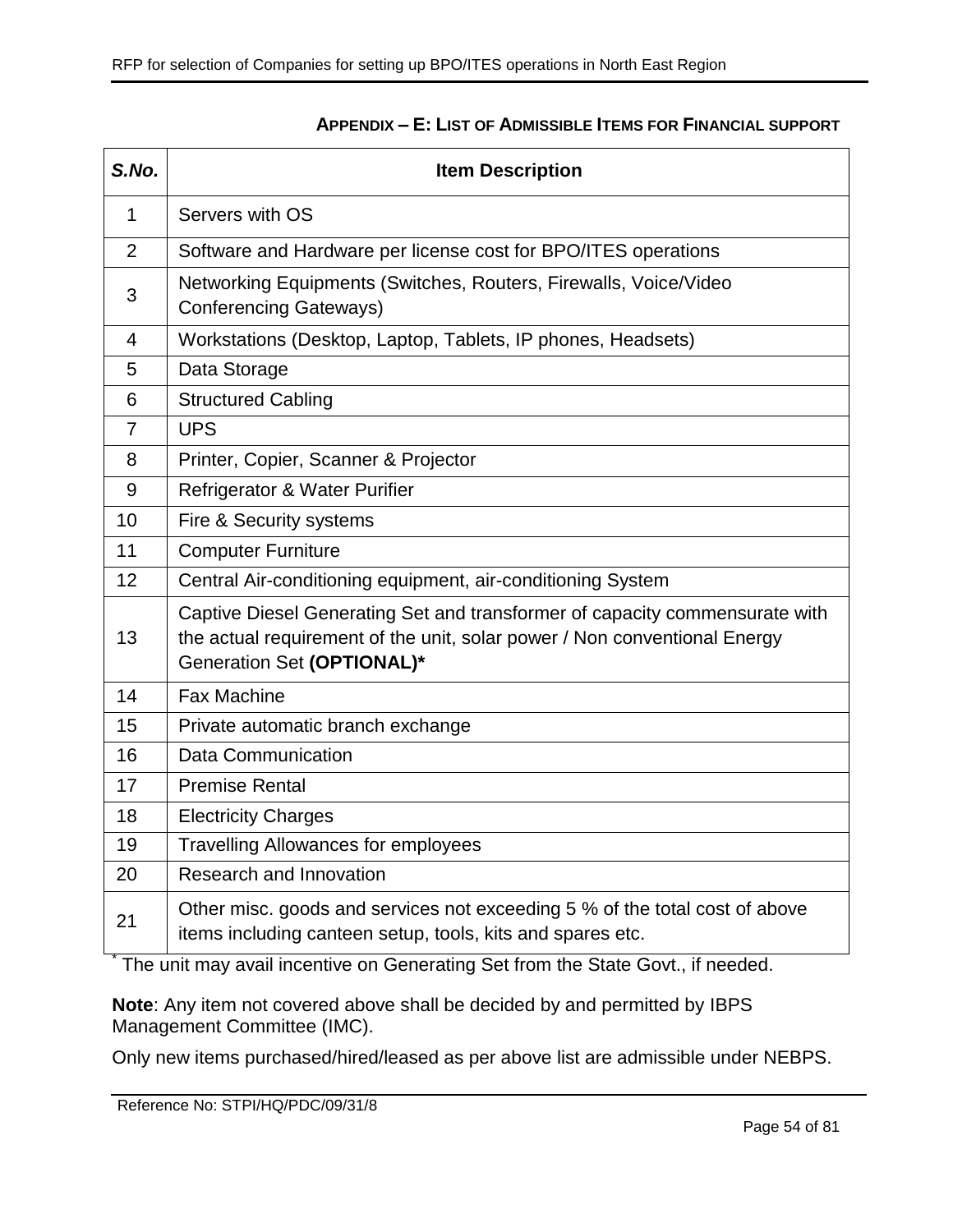### **APPENDIX – F: FORMAT FOR FINANCIAL BID**

Note: **BOQ\_XXXX.xls** is provided along with the tender document in eProcurement portal. Bidder has to download the same, fill it and upload it on to the portal. Bidder may refer to the following table while putting the quote:

| Sr. No. | <b>Particulars</b>                                                                                             | <b>INR</b> |
|---------|----------------------------------------------------------------------------------------------------------------|------------|
| a)      | Total estimated financial expenditure per seat                                                                 | х          |
| b)      | Viability Gap Funding(VGF) support per seat<br>under the scheme i.e. 50% of estimated financial<br>expenditure | x/2        |

Bidder's quote should reflect (b). List of admissible items for Financial Support is mentioned in [Appendix-E](#page-53-0)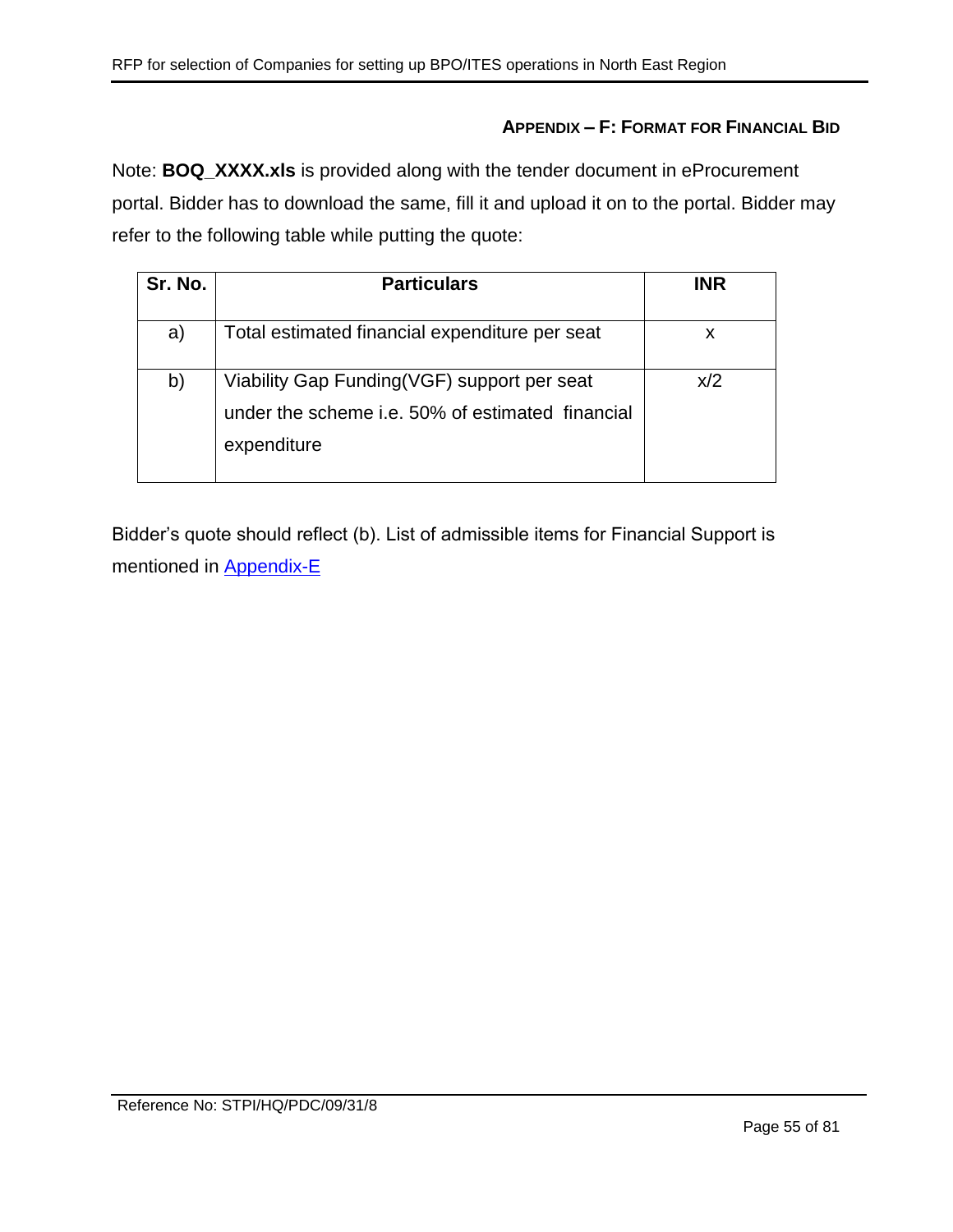| <b>APPENDIX - G: IMPLEMENTATION TIMELINES</b> |  |
|-----------------------------------------------|--|
|-----------------------------------------------|--|

| SI.       | <b>Activity</b>                             | <b>Time Periods</b>                 |  |  |
|-----------|---------------------------------------------|-------------------------------------|--|--|
| <b>No</b> |                                             |                                     |  |  |
| 1.        | Award of In-Principle Approval (IPA) to the | <b>TO</b>                           |  |  |
|           | successful bidder                           |                                     |  |  |
| 2.        | Signing of Master Service Agreement (MSA)   | T1 : TO to T0+02 weeks              |  |  |
| 3.        | Commencement of BPO/ITES operations         | T2: TO to $TO + 06$ months          |  |  |
|           |                                             | T2: TO to $TO + 09$ months          |  |  |
|           |                                             | [with penalty                       |  |  |
|           |                                             | as per para 8.(i)]                  |  |  |
| 4.        | Report to STPI about commencement of        | $T3: T2$ to $T2 + 02$ weeks         |  |  |
|           | operation (COO)                             |                                     |  |  |
| 5.        | Verification of COO by STPI                 | T4: $T3 + 02$ weeks                 |  |  |
| 6.        | Grant of advance                            | T5: $T4 + 04$ weeks, after          |  |  |
|           |                                             | furnishing Bank Guarantee for       |  |  |
|           |                                             | 10% of eligible bid amount and      |  |  |
|           |                                             | its verification by STPI.           |  |  |
| 7.        | <b>Release of Bid Security Deposit</b>      | T6: T5                              |  |  |
|           | (BSD)/Earnest Money Deposit (EMD)           |                                     |  |  |
| 8.        | Request for release of VGF1 and special     | $T7: T2 + 1$ year to T2+ 1 year     |  |  |
|           | incentives                                  | and 3 months                        |  |  |
| 9.        | Request for release of VGF2                 | T8 : $T2 + 2$ year to $T2 + 2$ year |  |  |
|           |                                             | and 3 months                        |  |  |
| 10.       | Request for release of VGF3                 | T9 : $T2 + 3$ year to $T2 + 3$ year |  |  |
|           |                                             | and 1 months                        |  |  |
| 11.       | Release of BG                               | On disbursement of VGF3             |  |  |

### **Note:**

- The Time line shown above is the maximum allowable time frames for each activity.
- The timelines are as per English calendar days.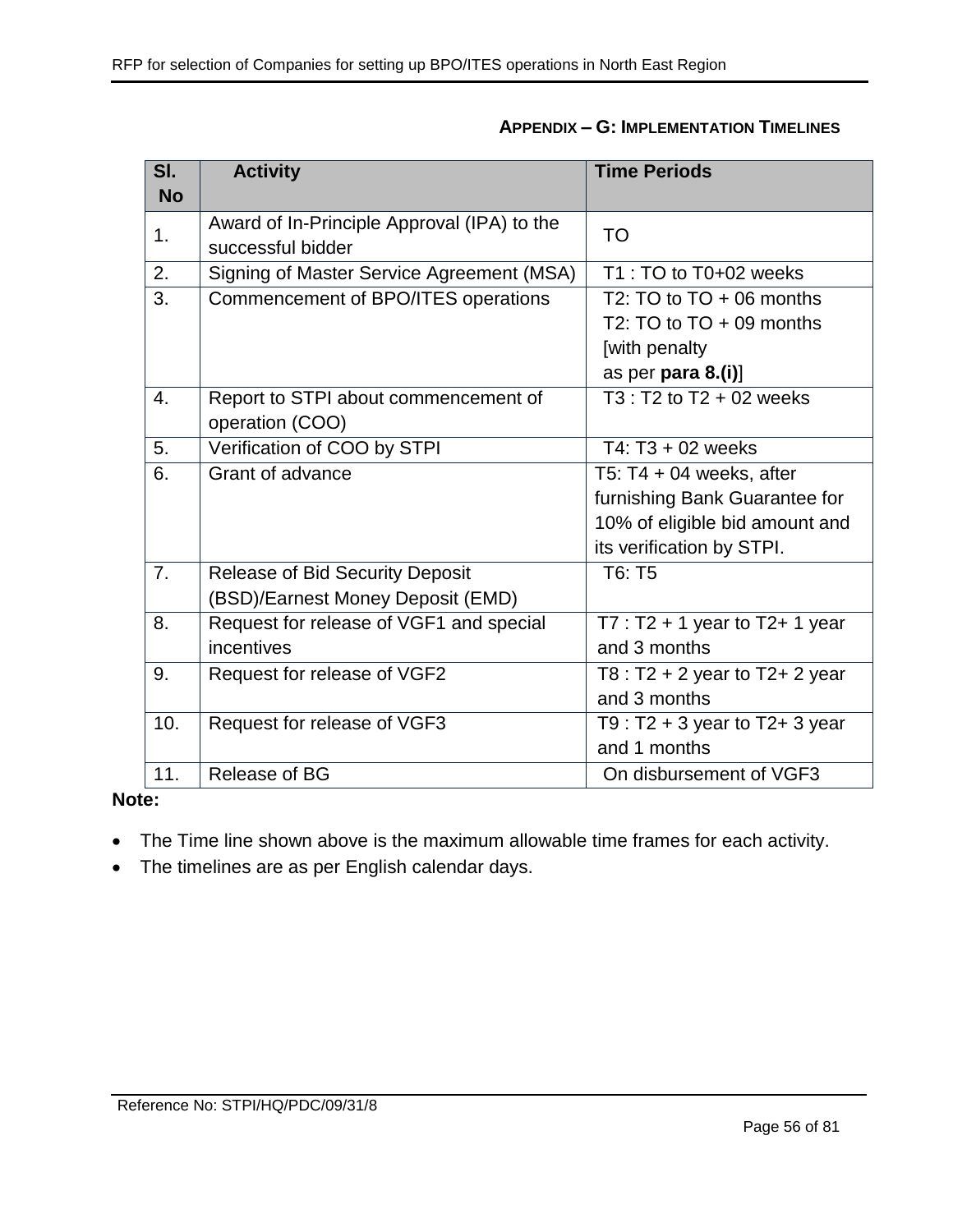### **APPENDIX – H: FORM OF PERFORMANCE BANK GUARANTEE**

#### **Form of Financial/Performance Bank Guarantee**

In consideration of the Software Technology Parks of India (hereinafter called "STPI") having agreed to allow M/s. ……………………….. (Hereinafter called "the said BIDDER") from the demand under the terms and conditions of the RFP floated by STPI vide no. .................................... Dt. .................................... along with subsequent corrigendum(if any) under NEBPS and the Master Service Agreement (MSA) signed between STPI & M/s .................................... on .............................. for the work of setting up of BPO/ITES operations at "................" under NEBPS (hereinafter called "the said Agreement" for furnishing Performance Bond for the due fulfillment by the said Contractor(s) of the terms and conditions in the said Agreement, by production of a BANK GUARANTEE for Indian Rs . . . . . . . (Indian Rs . . . . . . . . . . only).

We .................................... (Name of the Bank) having our Head Office at .................................... and having branch at .................................... referred to as "the Bank" at the request of BIDDER do hereby undertake to pay to STPI an amount not exceeding Indian Rs ................................(Indian Rs ..................................only).

We the Bank do hereby undertake to pay the amounts due and payable under this guarantee without and demure, merely on a demand from STPI stating that the amount claimed is required to meet the recoveries due or likely to be due from the BIDDER. Any such demand made on the Bank shall be conclusive as regards the amount due and payable by the Bank under this guarantee. However, our liability under this guarantee shall be restricted to an amount not exceeding Rs . . . . . . . (Rs . . . . . . . . . . only).

We undertake to pay to the STPI, the amount due under this Guarantee so demanded notwithstanding any dispute to disputes raised by the BIDDER in any suit or proceeding pending before any Court or Tribunal relating thereto, our liability under this present being absolute and unequivocal.

The payment so made by us under this bond shall be a valid discharge of our liability for payment thereunder.

We the Bank further agree that the guarantee herein contained shall remain in full force and effect during the period that would be taken for the performance of the said agreement and that it shall continue to be enforceable till the dues of STPI under or by virtue of the said agreement have been fully paid and its claims satisfied or discharged or till the Project Coordinator on behalf of STPI certifies that the terms and conditions of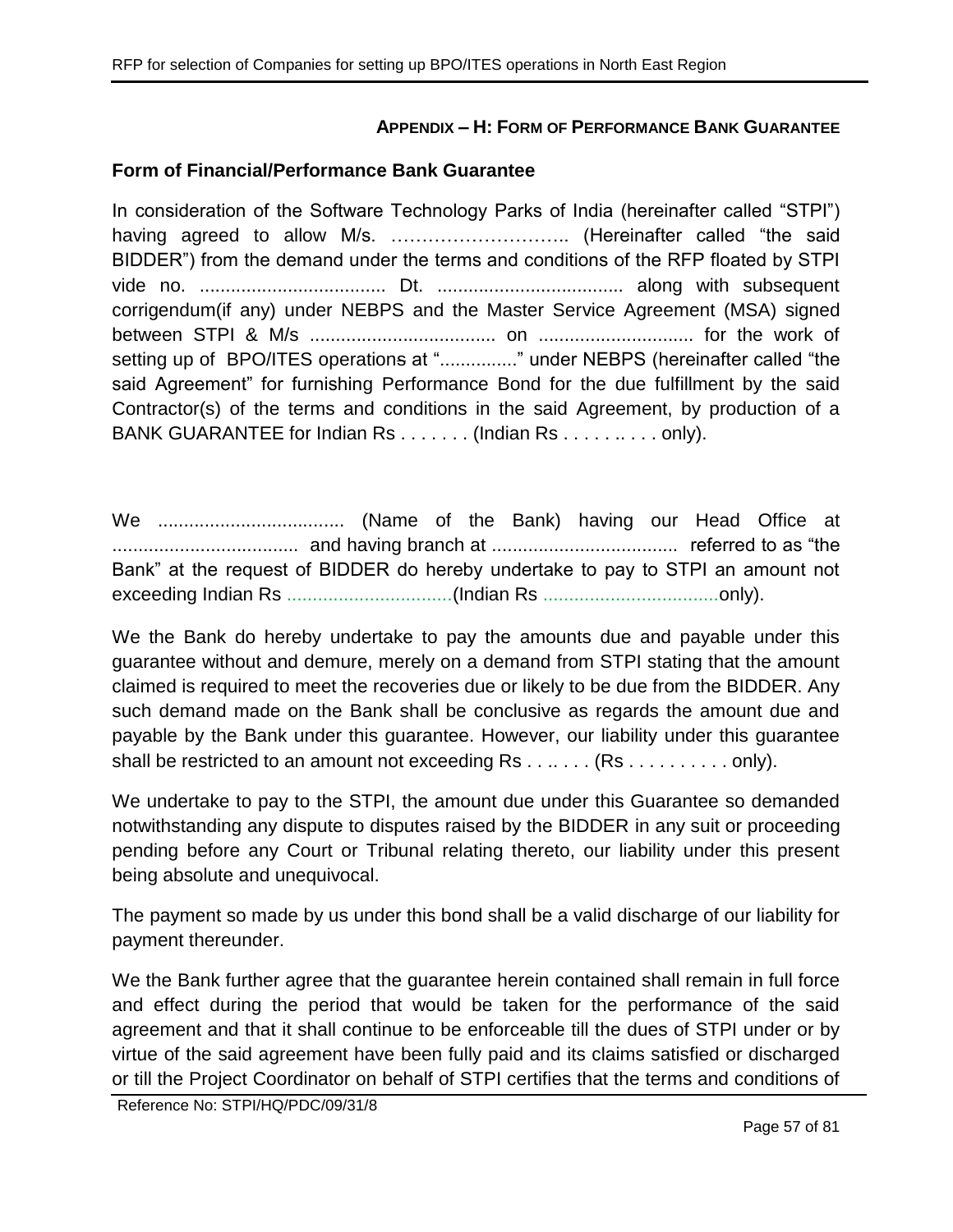the said Agreement have been fully and properly carried out by the said BIDDER accordingly discharges this guarantee.

We the Bank further agree with STPI, that STPI shall have the fullest liberty without our consent and without affecting in any manner our obligations hereunder to vary any of the terms and conditions of the said Agreement or to extend time of performance by the said BIDDER from time to time or to postpone for any time or from time to time any of the powers exercisable by STPI against the said BIDDER and to forbear or enforce any of terms and conditions relating to the said agreement and we shall not be relieved from our liability by reason of any such variation or extension being granted to the said BIDDER or for any forbearance act or omission on the part of the STPI or any indulgence by the STPI to the said BIDDER or by any such matter or thing whatsoever which under the law relating to sureties would but for this provision have effect of so relieving us.

This guarantee will not be discharged due to the change in the constitution of the Bank or the BIDDER.

We hereby waive the necessity of your demanding the Successful Bidder before presenting us with the demand.

We the Bank lastly undertake not to revoke this guarantee except with the previous consent of the STPI in writing.

This guarantee shall be valid up to . . . . …… unless extended on demand by STPI. Notwithstanding anything contained herein before our liability against this guarantee is restricted to Indian Rs . . . . . . . (Indian Rs . . . . . . . . . . only). and it will remain in force till . . . . . . . . . . . . . . . . unless a claim or demand in writing is made against us under this guarantee before the expiry of six months from the aforesaid date that is before . . . . . . . of . . . .

……….. …. ( . . ………………..) all your rights under the said guarantee shall be forfeited and we shall be relieved and discharged from all liability hereunder.

Dated the day of ………for (Name of the Bank) Branch.

WITNESS 1 WITNESS 2

……… (Signature)……………… …………… (Signature)

Attorney as per Power of Attorney:

Attorney Number & Date :

Reference No: STPI/HQ/PDC/09/31/8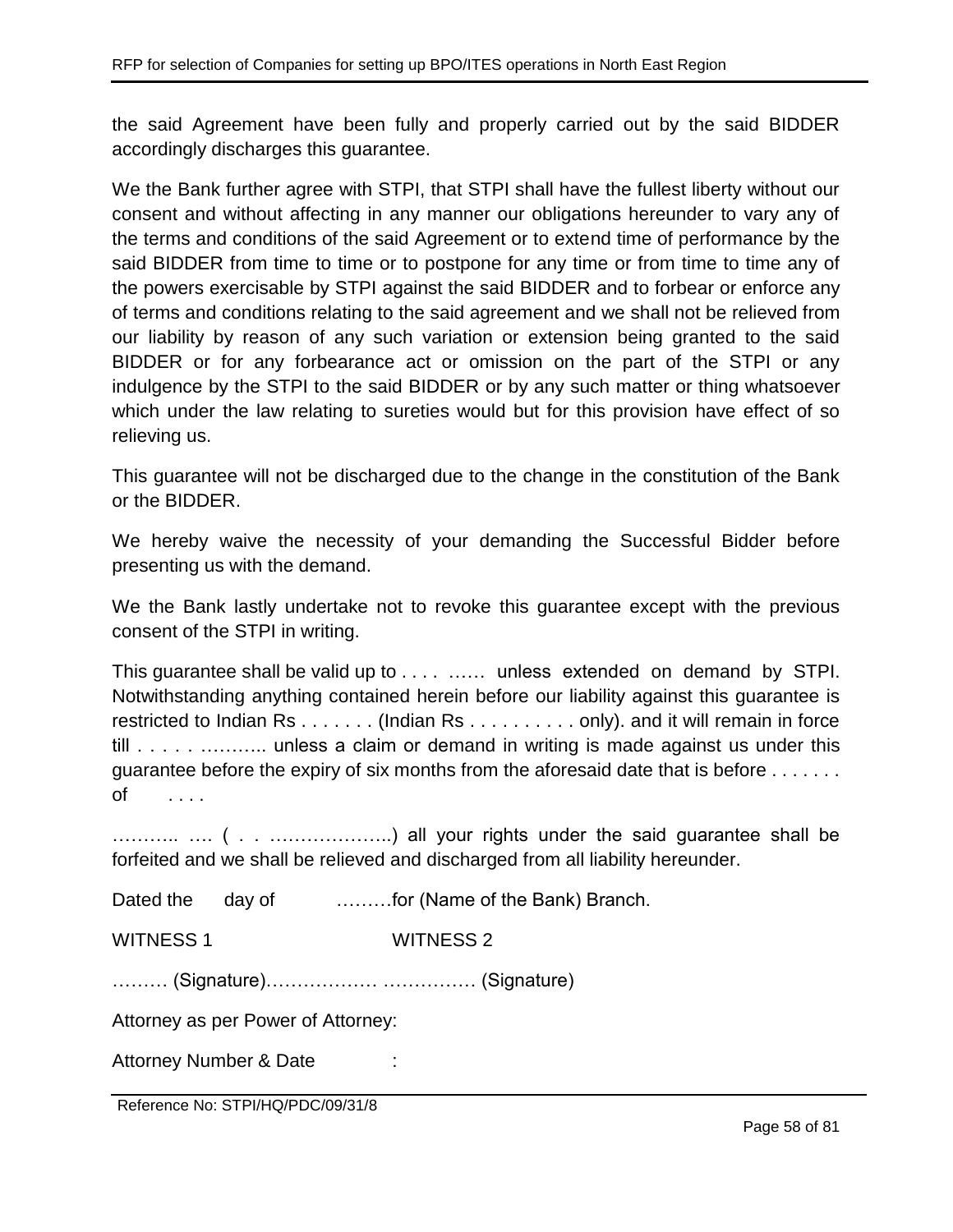#### **APPENDIX – I: IN-PRINCIPLE APPROVAL FORMAT**

M/s ........

................

## **Subject: In-Principle Approval (IPA) to setup BPO/ITES operations under North East BPO Promotion Scheme (NEBPS)-reg.**

This has reference to your bid dated …….., pursuant to the RFP issued by STPI vide ........ dated ...... and subsequent correspondence/discussions (wherever applicable).

2. In the above context, the undersigned is directed to convey the In-Principle Approval (IPA) to M/s ABC Company to setup BPO/ITES operations under NEBPS as per the details given below:-

| Location[State, | <b>Number of</b>      | <b>Financial support per seat</b> |  |
|-----------------|-----------------------|-----------------------------------|--|
| City/Town(s)]   | <b>Seats/Location</b> | $(VGF)^*$                         |  |
| (1)             | (2)                   | (3)                               |  |
|                 |                       |                                   |  |

Upto 50% of expenditure incurred on admissible items at each of the location(city/town) subject to above financial support per seat, whichever is lower.

- 3. M/s ABC Company shall be under obligation to commence its BPO operations within 6 months, from the date of issue of this IPA.
- 4. Please convey your acceptance of the IPA and submit the Master Service Agreement (MSA) separately for each of the location (city/town), duly signed and stamped by the Authorized Signatory within a period of 2 weeks from the date of issue of this IPA.

Sr. Director, STPI

Copy to:

- (1) IP:S&ITS Division, MeitY
- (2) Secretary (IT) of the concerned State in NER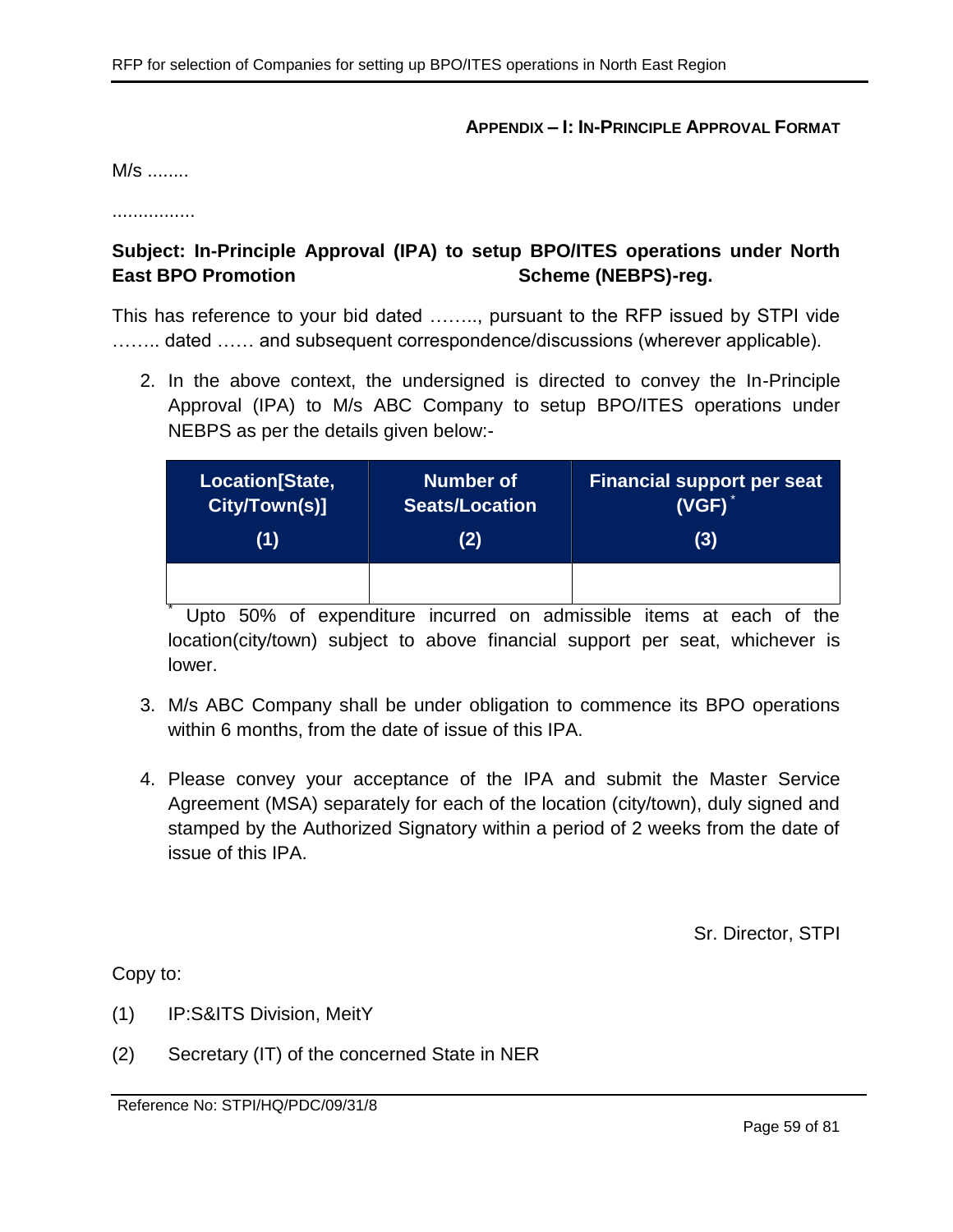**APPENDIX –J: MSA FORMAT**

## Master Service Agreement(MSA) for Setting up of BPO/ITES operation at **"XYZ city/town**" under NEBPS

This **MASTER SERVICE AGREEMENT (MSA)** is made on this day \_\_\_\_\_\_\_\_\_ between **Software Technology Parks of India (STPI),** an autonomous society of Ministry of Electronics and IT, Govt of India, located 9th Floor, NDCC-II Building, Jai Singh Road (Opp. Jantar Mantar), New Delhi-110 001 hereinafter called "FIRST PARTY" which expression shall include its successors-in-interest, legal representatives and permitted assigns, if any;

### **AND**

**M/s \_\_\_\_\_\_\_\_\_\_\_\_Bidder\_\_\_\_\_\_\_\_\_\_\_\_**, **\_\_\_\_\_\_\_\_\_\_\_\_Bidder**  Address **Address** , India hereinafter called "SECOND PARTY" which expression shall include its successors-in-interest, legal representatives and permitted assigns, if any.

#### WITNESSTH

# **NOW THEREFORE THE PARTIES HERETO HEREBY AGREE AND THIS AGREEMENT WITNESSETH AS FOLLOWS**

#### **Definitions**

**First Party:** STPI, 9th Floor, NDCC-II Building, Jai Singh Road (Opp. Jantar Mantar), New Delhi-110 001, Implementation Agency of the North East BPO Promotion Scheme (NEBPS).

**Second Party:** M/s **\_\_\_\_\_\_\_\_\_\_\_\_Bidder\_\_\_\_\_\_\_\_\_\_\_\_**, **\_\_\_\_\_\_\_\_\_\_\_\_Bidder Address\_\_\_\_\_\_\_\_\_\_\_\_** Represented by its authorized signatory.

**Bid Response:** The bid submitted by the SECOND PARTY accepting the terms of the RFP & Corrigendum if any published by the FIRST PARTY.

**Scheme:** The North East BPO Promotion Scheme proposes to provide the following financial support in the form of Viability Gap Funding (VGF) to eligible Companies, to encourage the growth of the IT Industry in the North Eastern Region (NER) through BPO operations.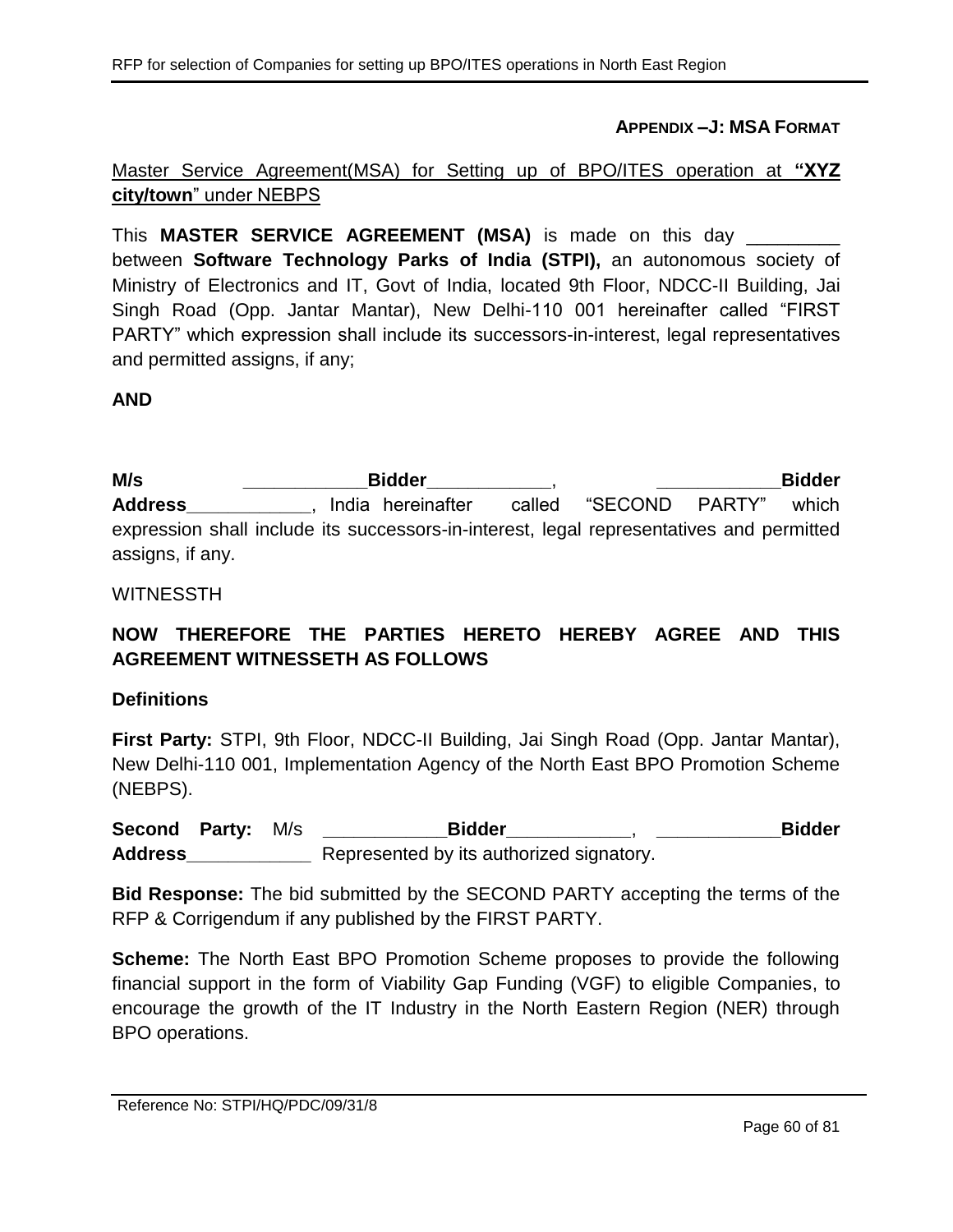**Financial support:** Upto 50% of expenditure incurred on BPO/ITES operations towards capital expenditure (CAPEX) and/or operational expenditure (OPEX) on admissible items (Annexure-II) or Rs. \_\_\_\_Bid Amount\_\_\_\_/- per seat as per IPA, whichever is lower.

**RFP:** The Request for Proposal (RFP) published by the FIRST PARTY for the selection of the companies willing to setup BPO operations and to meet the obligations of the RFP. The RFP document refers to the RFP document …………………………. dated

**BPO:** The facility setup and operated by the selected bidders in the North East Region.

**1. The terms and conditions contained in RFP issued vide STPI's No. …….. dated …… and IPA issued vide ….. no. …….. dated …….., which may not have been exclusively mentioned in this Agreement, shall however form part of this Agreement.**

## **2 Agreement Period**

This Agreement shall be effective from the date of signing MSA and shall remain valid till the expiry of a period of 3 (three) years from the date of commencement of BPO Operations, excluding the period of VGF claim and disbursement.

### **3. Financial support**

- 3.1Upto 50% of one time expenditure incurred on BPO/ITES operations towards capital expenditure (CAPEX) and/or operational expenditure (OPEX) on admissible items (Annexure-II) or Rs. \_\_\_\_Bid Amount\_\_\_\_/- per seat as per IPA, whichever is lower.
- 3.2A Company, seeking to avail financial support under this scheme, shall be under obligation not to claim the similar financial support under any other Scheme of the Central/State Government concerned. However, other supports not claimed under NEBPS may be availed from other Schemes of Central/State Government

## **4. Commitment of the Second Party**

- 4.1Must commit itself to employ at least 1.5 times the number of seats quoted i.e. employment target.
- 4.2The Second Party shall: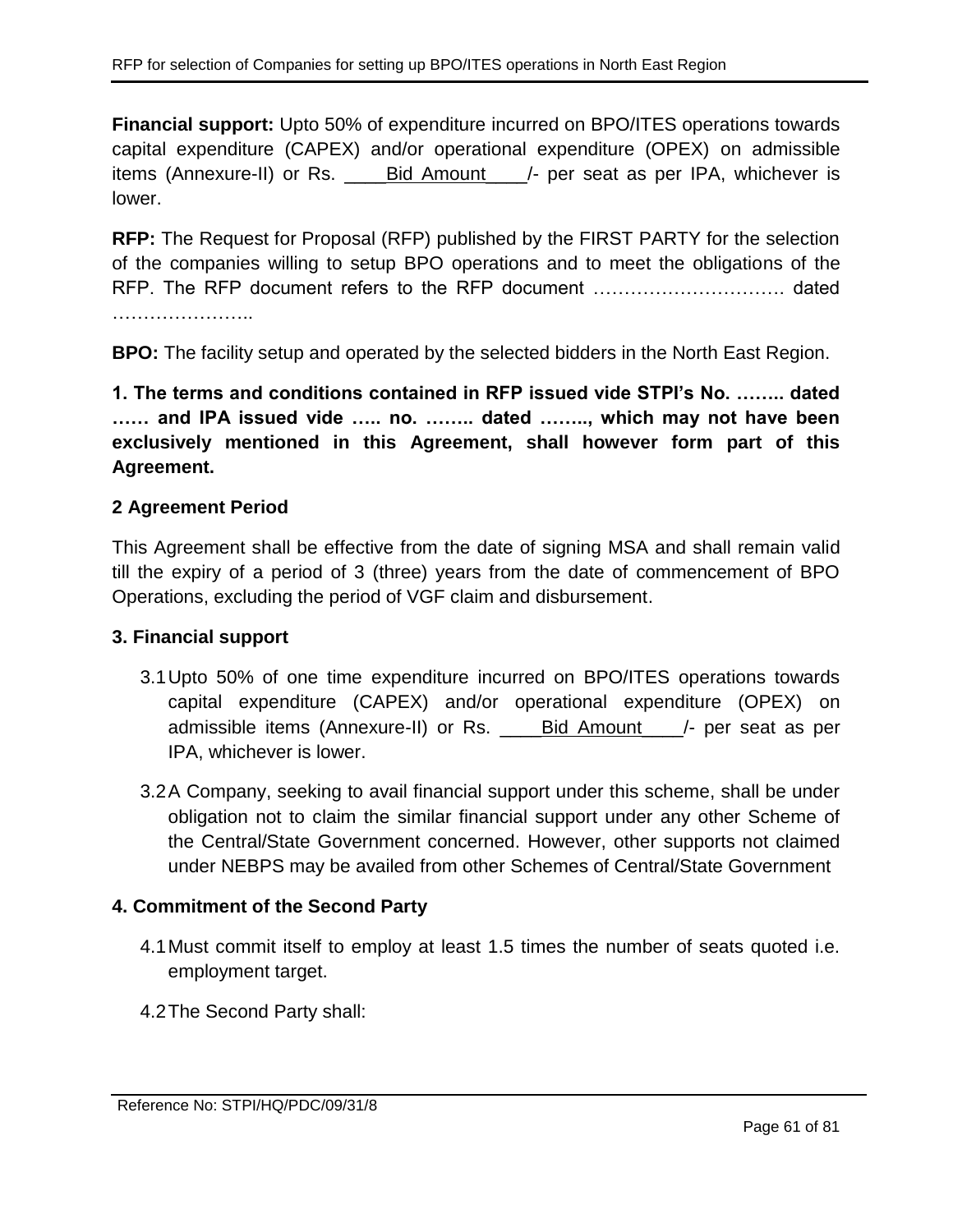- (i) Commit to set-up BPO/ITES operations for '........' number of seats and operate it for a minimum period of Three Years from the date of commencement of the BPO operations.
- (ii) Start operations within 6 months from the date of issue of In-Principle Approval (IPA).

## **5. General Terms and Conditions**

- 5.1The Second Party (BPO Unit) shall be under obligation to commence its BPO/ITES operations within 6 months, from the date of issue of In-Principle Approval (IPA) referred above. If the BPO Unit not able to commence its BPO/ITES operations within the 6 months from issuance of IPA, it can request to give extension not more than 3 months with penalty of 2% per month (for each completed month) of eligible financial support (on pro-rata basis for both installments) after expiry of 6 months duration. Failure to do so shall automatically result in cancellation/termination of IPA/Agreement and Bid Security Deposit (BSD)/Earnest Money Deposit (EMD) will be forfeited.
- <span id="page-61-0"></span>5.2Soon after the commencement of BPO/ITES Operations, the BPO unit shall report the fact of commencement of its operations to STPI within a period of two weeks. The BPO Unit can request for release of advance of 10% of approved financial support as per IPA, after verification of COO by STPI, subject to furnishing Bank Guarantee of 10 *%* of approved financial support as per IPA valid for 3 years from commencement of operation and its verification by STPI. The eligible support as per the agreed amount shall be released in 3 yearly installments, subject to fulfillment of all formalities and compliance with various conditions laid down in RFP and submission of following documents:
	- (a) AADHAAR number of all the regular employees recruited/joined the unit after the issuance of In Principle Approval (IPA).
	- (b) PAN of regular employees recruited/joined the unit after the issuance of In-Principle Approval (IPA).
	- (c) Provident fund account number for the regular employees recruited/joined the unit after the issuance of In Principle Approval (IPA).
	- (d) Proof of Employee State Insurance (ESI) contribution for the regular employees eligible under this scheme and recruited/joined the unit after the issuance of IPA.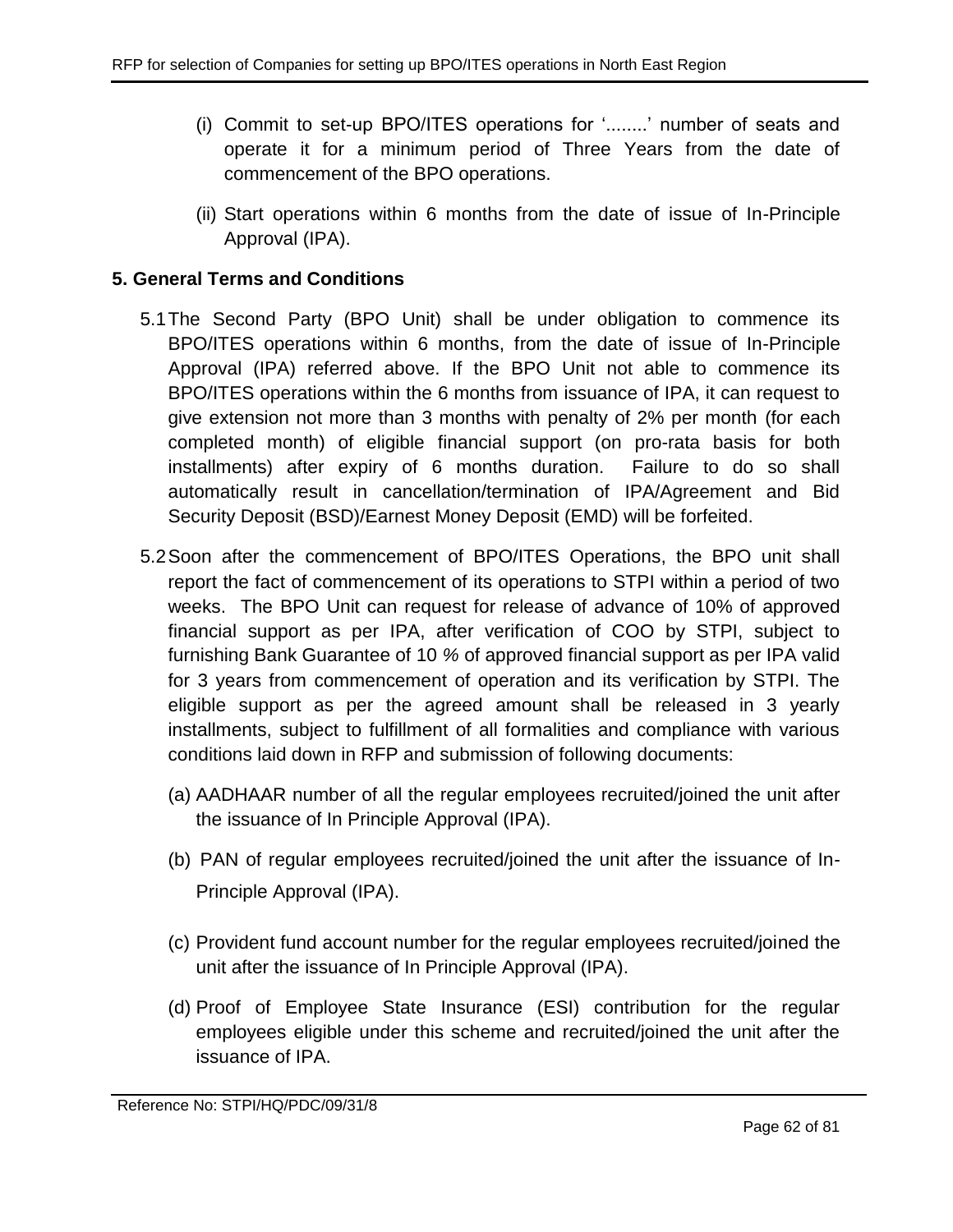- (e) Proof of State Professional Tax, as applicable.
- (f) Certificate of disability issued by a medical authority (Notified by State Govt), if applicable.
- (g) Any other relevant documents.
- 5.3**Disbursement of Financial support:** The successful bidder needs to submit proof of expenditure at the time of claiming VGF. The approved amount of financial support will be disbursed in three installments as under:
	- a) **The first installment shall** be upto 40% of the total eligible VGF, to be calculated on pro-rata basis, subject to at least 50% of employment target from commencement of operation and further subject to verification of required proofs/documents and site inspection by STPI. This installment shall be claimed anytime after one year from commencement of operation but not later than fifteen months from commencement of operation.
	- b) **The Second installment** shall be upto 70% of total eligible VGF, to be calculated on pro-rata basis, subject to meeting at least 50% of employment target from commencement of operation and further subject to verification of required proofs/documents and site inspection by STPI. This installment shall be claimed anytime after twenty four months from commencement of operation, but not later than twenty seven months from commencement of operation.
	- c) **The Third installment** shall be upto 100% of total eligible VGF, to be calculated on pro-rata basis, subject to meeting at least 50% of employment target from commencement of operation and further subject to verification of required proofs/documents and site inspection by STPI. This installment shall be claimed anytime after thirty six months from commencement of operation, but not later than thirty seven months from commencement of operation.

**Procedure to calculate employment target for disbursement of financial support:** Average monthly employment for the duration from commencement of operation till the time of request for release of financial support will be considered to calculate the eligible financial support for each installment.

*e.g. Assuming the estimated per seat expenditure for setting up BPO/ITES operations is Rs. 1,60,000/seat then the bid amount of the Unit shall be Rs. 80,000/seat. If the unit wins the bid for 100 seats BPO/ITES operation @ f 80,000/seat and the actual expenditure by the unit is Rs. 1,60,000/seat or more,*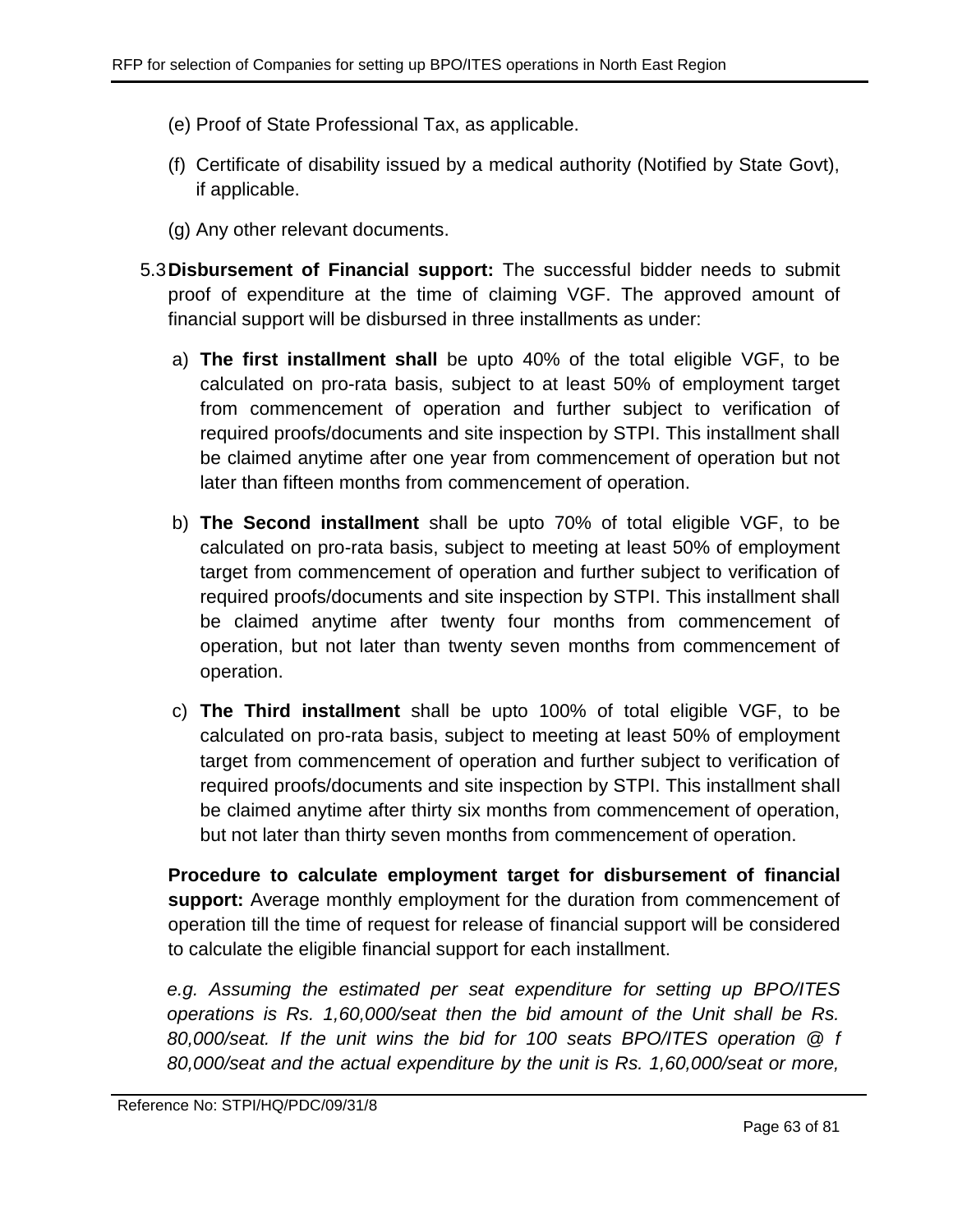| S.<br>N<br>$\mathbf{o}$ | <b>Achieved</b><br>average<br>monthly<br><b>Employment</b><br>Target (E.T.) at<br>the time of<br>claiming 1 <sup>st</sup><br>installment<br>from<br>commenceme<br>nt t of<br>operation | <b>Disbursed</b><br>amount of<br>financial<br>support in<br>1 <sup>st</sup><br>installmen<br>$t$ (X% of<br>E.T.<br>40% of<br>Total<br>financial<br>support -<br>advance<br>amount) | <b>Achieved</b><br>average<br>monthly<br>Employment<br>Target (E.T.)<br>at the time<br>of claiming<br>2 <sup>nd</sup><br>installment<br>from<br>commencem<br>ent t of<br>operation | <b>Disbursed</b><br>amount of<br>financial<br>support in<br>2 <sup>n</sup> d<br>installment<br>(remarks)<br>$[(X\%$ of<br>E.T. * 70% of<br><b>Total</b><br>financial<br>support) -<br>disbursed<br>amount till<br>1 <sup>st</sup><br>installment | <b>Achieved</b><br>average<br>monthly<br><b>Employment</b><br>Target (E.T.)<br>at the time of<br>claiming 3rd<br>installment<br>from<br>commencem<br>ent t of<br>operation | <b>Disbursed</b><br>amount of<br>financial<br>support in<br>3 <sup>rd</sup><br>installment<br>(remarks)<br>$[(X\%$ of<br>E.T.<br>*<br><b>Total</b><br>financial<br>support) -<br>(disbursed<br>amount till<br>2 <sup>nd</sup><br>installment |
|-------------------------|----------------------------------------------------------------------------------------------------------------------------------------------------------------------------------------|------------------------------------------------------------------------------------------------------------------------------------------------------------------------------------|------------------------------------------------------------------------------------------------------------------------------------------------------------------------------------|--------------------------------------------------------------------------------------------------------------------------------------------------------------------------------------------------------------------------------------------------|----------------------------------------------------------------------------------------------------------------------------------------------------------------------------|----------------------------------------------------------------------------------------------------------------------------------------------------------------------------------------------------------------------------------------------|
| ı                       | (135)<br>90%<br>persons against<br>E.T. of 150)                                                                                                                                        | Rs. 20.8<br>Lakh [Rs.<br>28.8Lakh -<br><b>Rs. 8</b><br>Lakh]                                                                                                                       | 80%<br>(120)<br>persons<br>against<br>E.T.<br>of 150)                                                                                                                              | Rs. 16 Lakh<br>[Rs.<br>44.8Lakh<br>$\blacksquare$<br>28.8<br>Rs.<br>Lakh]                                                                                                                                                                        | 70%<br>(105)<br>persons<br>against<br>the<br>target of 150)                                                                                                                | 11.2<br>Rs.<br>Lakh<br>[Rs.<br>56Lakh<br>(Rs.<br>28.8<br>Lakh+Rs.<br>16 Lakh)]                                                                                                                                                               |
| $\mathbf{II}$           | (135)<br>90%<br>persons against<br>E.T. of 150)                                                                                                                                        | Rs. 20.8<br>Lakh [Rs.<br>28.8Lakh -<br>* 8 Lakh]                                                                                                                                   | 90%<br>(135)<br>persons<br>against E.T.<br>of 150)                                                                                                                                 | Rs. 21.6<br>Lakh<br>50.4Lakh -<br>Rs. 28.8<br>Lakh]                                                                                                                                                                                              | 90%<br>(135)<br>persons<br>against E.T. of<br>150)                                                                                                                         | 21.6<br>Rs.<br>Lakh<br>[Rs.<br>72Lakh<br>(Rs.<br>28.8<br>Lakh+Rs.<br>21.6 Lakh)]                                                                                                                                                             |
| $\mathbf{III}$          | (90)<br>60%<br>persons against<br>E.T. of 150)                                                                                                                                         | Rs. 11.2<br>Lakh [Rs.<br>19.2Lakh -<br><b>Rs. 8</b><br>Lakh]                                                                                                                       | 90%<br>(135)<br>persons<br>against E.T.<br>of 150)                                                                                                                                 | Rs. 31.2Lakh<br>[Rs.<br>50.4<br>lakh - Rs.<br>19.2<br>Lakh)                                                                                                                                                                                      | 80%<br>(120)<br>persons<br>against E.T. of<br>150)                                                                                                                         | Rs.13.6<br>Lakh<br>[Rs.<br>lakh<br>64<br>(Rs. 19.2)<br>Lakh + $(Rs.$<br>31.2 Lakh)                                                                                                                                                           |
| IV                      | 60%<br>(90)<br>persons against<br>E.T. of 150)                                                                                                                                         | Rs. 11.2<br>Lakh [Rs.<br>19.2Lakh -<br>8 Lakh]                                                                                                                                     | (135)<br>90%<br>persons<br>against E.T.<br>of 150)                                                                                                                                 | Rs. 31.2Lakh<br>50.4<br>[Rs.<br>lakh - Rs.<br>19.2<br>Lakh)                                                                                                                                                                                      | 100%<br>(150)<br>persons<br>against E.T. of<br>150)                                                                                                                        | 29.6<br>Rs.<br>Lakh<br>[Rs.<br>lakh<br>80<br>(Rs. 19.2)<br>Lakh + $(Rs.$<br>31.2 Lakh)                                                                                                                                                       |

*then the disbursement of financial support in different scenarios will be as under:*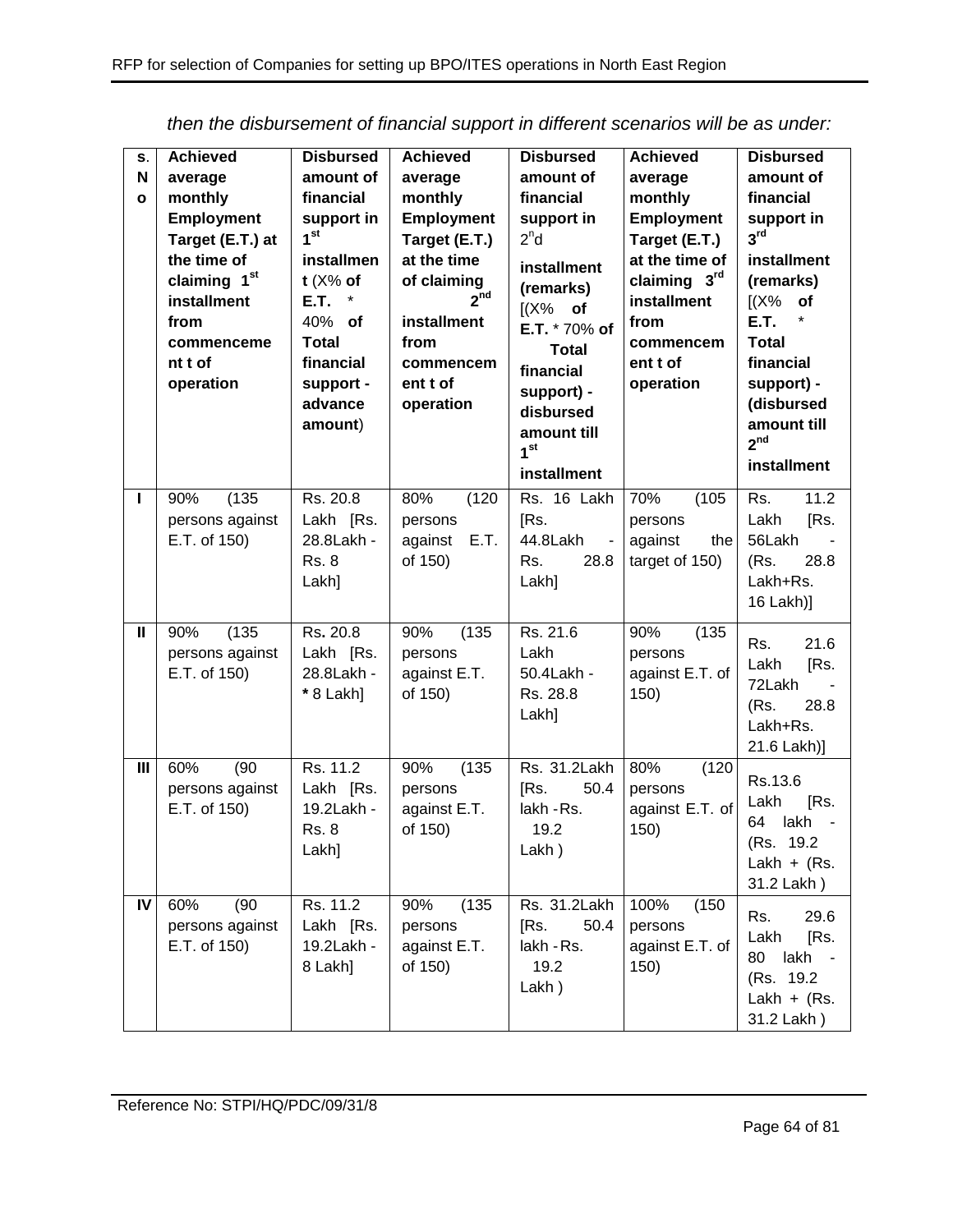**Disbursement of Special Incentives**: The special incentives as mentioned in RFP Para [2.3](#page-6-0) are subject to meeting at least 50% of employment target from commencement of operation. These incentives are to be provided on claim with/after the disbursement of  $1<sup>st</sup>$  installment of VGF on production of documentary proofs of employment as per Para [5.2](#page-61-0) above and further subject to fulfillment of following conditions:

- **a) Training Incentive:** As per condition mentioned in RFP Para [2.3.](#page-6-0)
- **b) Incentive for diversity & inclusion:** As per condition mentioned in RFP Para [2.3](#page-6-0)
- **c) Incentive for providing employment beyond target**: This incentive will be provided to the units providing employment beyond employment target i.e. 1.5 times the number of seats as stated above..
- **d) Incentive for promoting local entrepreneur:** As per condition mentioned in RFP Para [2.3.](#page-6-0)

**Note:** The special incentive(s) may be claimed/disbursed on pro-rata basis along with each VGF disbursement (if applicable). However, disbursements towards these special incentive(s) would be adjusted in final VGF disbursement, if the overall eligibility condition changes from the condition at which the special incentive(s) were disbursed.

5.4The Second party would be required to furnish a Bank Guarantee of 10% of the approved financial support as per IPA from a Public Sector bank or Scheduled Commercial Bank, valid for a period of 3 years before the release of 10% advance of the approved financial support as per IPA (excluding period of claim). If the unit doesn't claim the 10% advance, then the Bid Security deposited by the unit will be retained as Performance Security and will be released after completion of 3 years from commencement of operation (excluding the period of VGF claim and disbursement).

## **6 Stakeholder and their responsibilities**

## **6.1Role of First Party**

 To monitor the implementation of the Project, review its performance and provide regular feedback to NMC.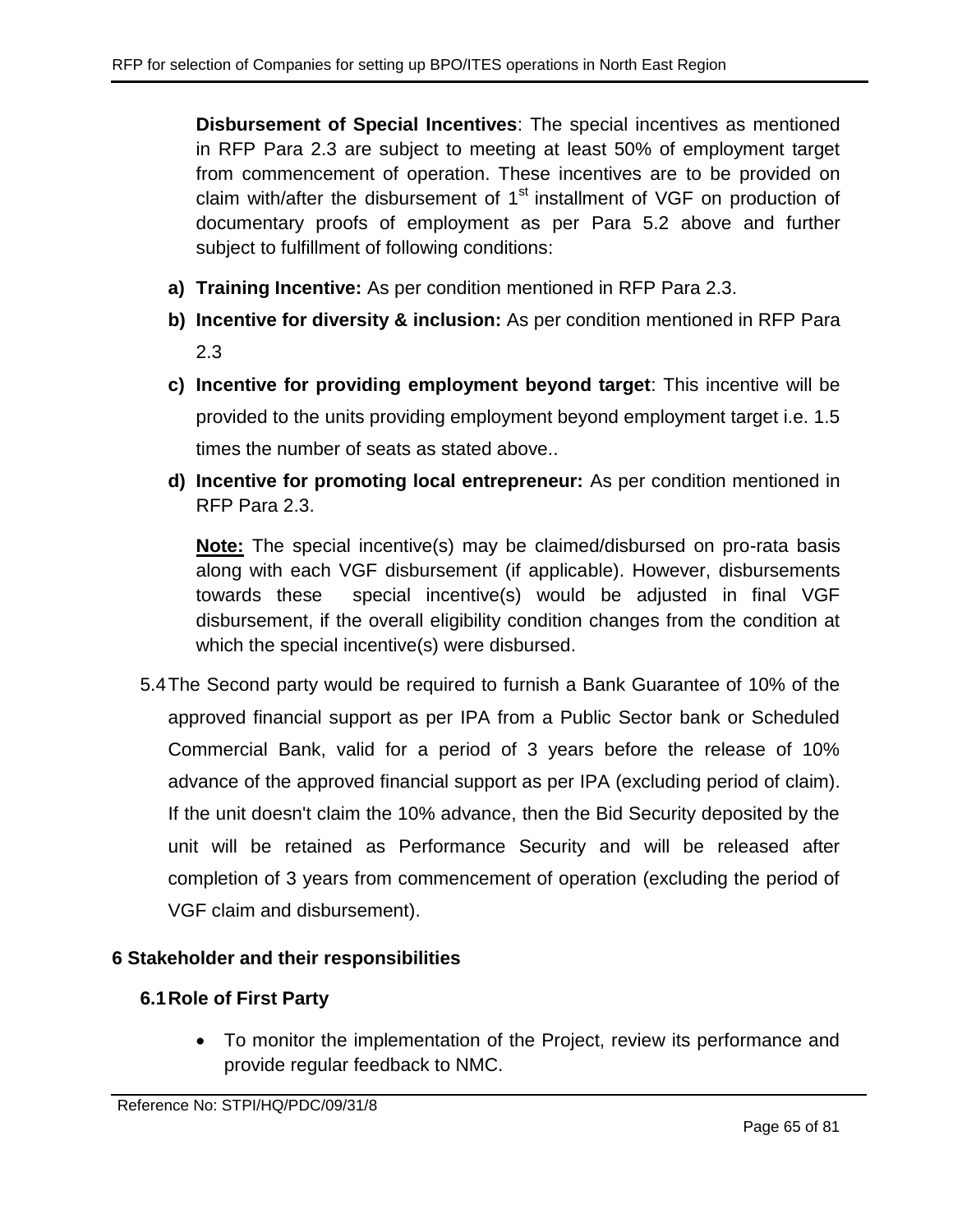- To release appropriate financial support to the eligible companies after verification of the documents and other checks & balances.
- To maintain separate accounts for this scheme and the same be covered under the internal audit of STPI.

### **6.2Role of Second Party: The Second Party shall:**

- Setup BPO/ITES operations in North Eastern Region, at the approved location.
- Generate business from the Open Market.
- Operate & Maintain the facility at least during the entire contract period.
- Absorb all the risk and costs associated with setting up and O&M phases of the BPO operations.
- Encourage employment of local youth of NER for the BPO operations.
- Employ at least 1.5 times the number of seats (employment target), of the total quoted seats.
- Make efforts to employ 3 times the number of seats to fulfill the vision of the scheme.

### **6.3 Responsibility Matrix**

| SI.<br><b>No</b> | <b>Activity</b>                                        | <b>STPI</b> | <b>Successfu</b><br>I Bidder |
|------------------|--------------------------------------------------------|-------------|------------------------------|
| 1.               | Procurement and installation of Capital Equipment      |             | V                            |
|                  | (Hardware, Software etc) that are required for setting |             |                              |
|                  | up of BPO operations.                                  |             |                              |
| 2.               | Recruitment of manpower and Training                   |             | ٦                            |
| 3.               | <b>BPO/ITES</b><br>Confirmation of commencement<br>of  | V           | N                            |
|                  | <b>Operations</b>                                      |             |                              |
|                  |                                                        |             |                              |
| 4.               | Operations and Maintenance of BPO for the entire       |             | V                            |
|                  | agreement period.                                      |             |                              |
| 5.               | Payment towards financial support (3 Installments)     | $\sqrt{ }$  |                              |
|                  |                                                        |             |                              |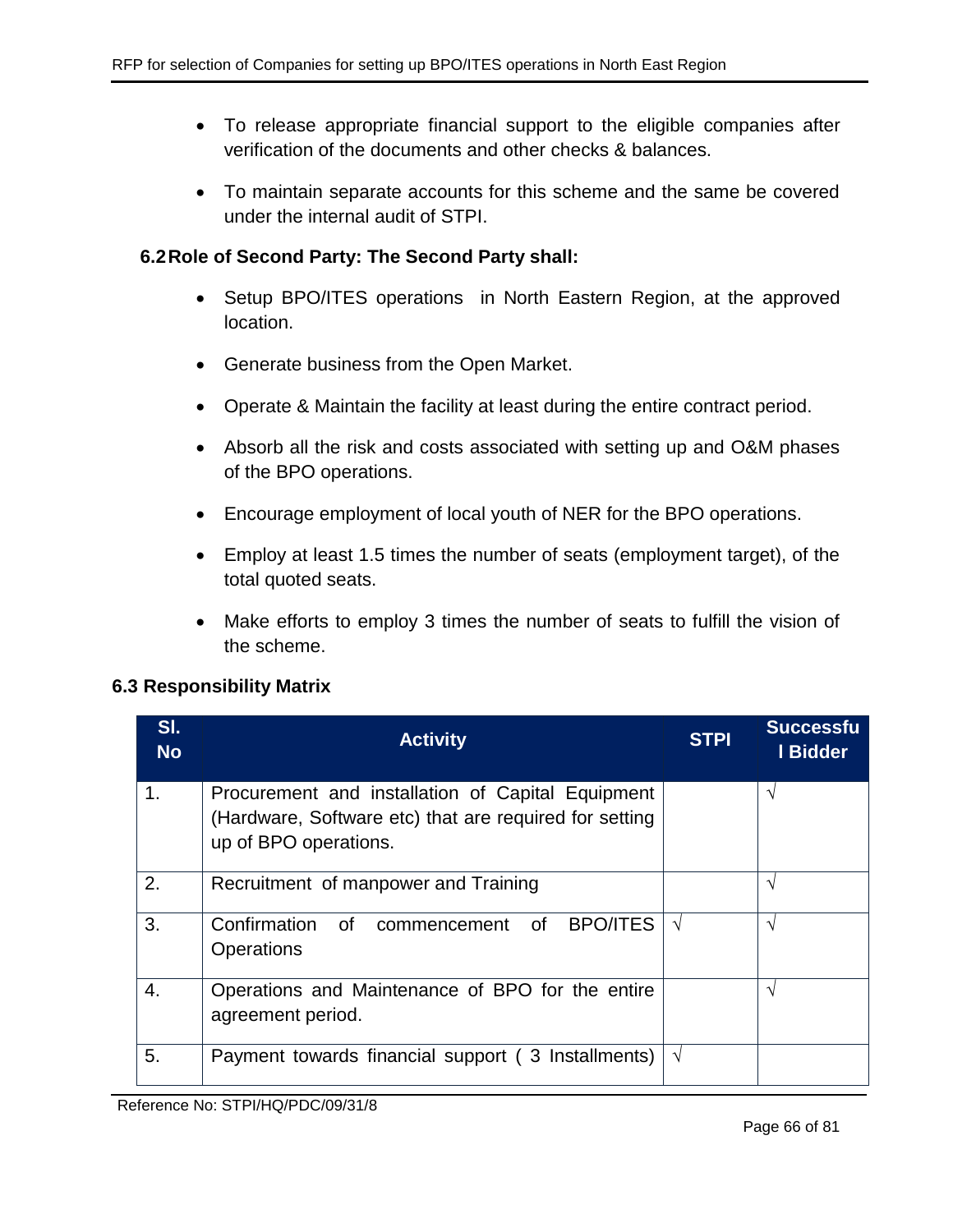| SI.<br><b>No</b> | <b>Activity</b>                                                                                                                                     | <b>STPI</b> | <b>Successfu</b><br>I Bidder |
|------------------|-----------------------------------------------------------------------------------------------------------------------------------------------------|-------------|------------------------------|
|                  | subject to fulfillment of all conditions by<br>the<br>successful bidder                                                                             |             |                              |
| 6.               | Absorb all the risks and costs associated with O & M,<br>Marketing, Sales and Providing Service to the<br>customer for the entire agreement period. |             | ٦                            |
| 7.               | <b>Performance Review</b>                                                                                                                           |             |                              |

## **7. Second Party's Employees (Implementation and Operations Team)**

- 7.1SECOND PARTY at its own expenses shall deploy skilled & experienced professionals in the area of BPO, operations, maintenance etc both during implementation and operations of the BPO. Such skilled resources are necessary for the proper and timely execution and commencement operations of BPO. The overall project works shall be monitored by the experienced project manager designated by the SECOND PARTY.
- 7.2SECOND PARTY is expected to have adequate resources working in tandem with the professionals during implementation of the project for timely completion & commencement of the BPO project.
- 7.3During O&M Period, SECOND PARTY is expected to deploy adequate O&M Team to take care of both Technical and Business operations.
- 7.4The Second Party shall meet all the Operational Expenses.

## **8. Second Party's Co-ordination**

The SECOND PARTY shall work in overall interest of the Project / Work in consultation with FIRST PARTY or its representatives to meet the set objectives of NEBPS).

## **9. Statutory and Other Obligations regarding workmen**

The SECOND PARTY shall comply with all applicable Government Regulations and Enactments pertaining to its employees, workmen and labor and FIRST PARTY shall be indemnified from and against any and all loss arising from SECOND PARTY'S non-compliance with such laws and regulations.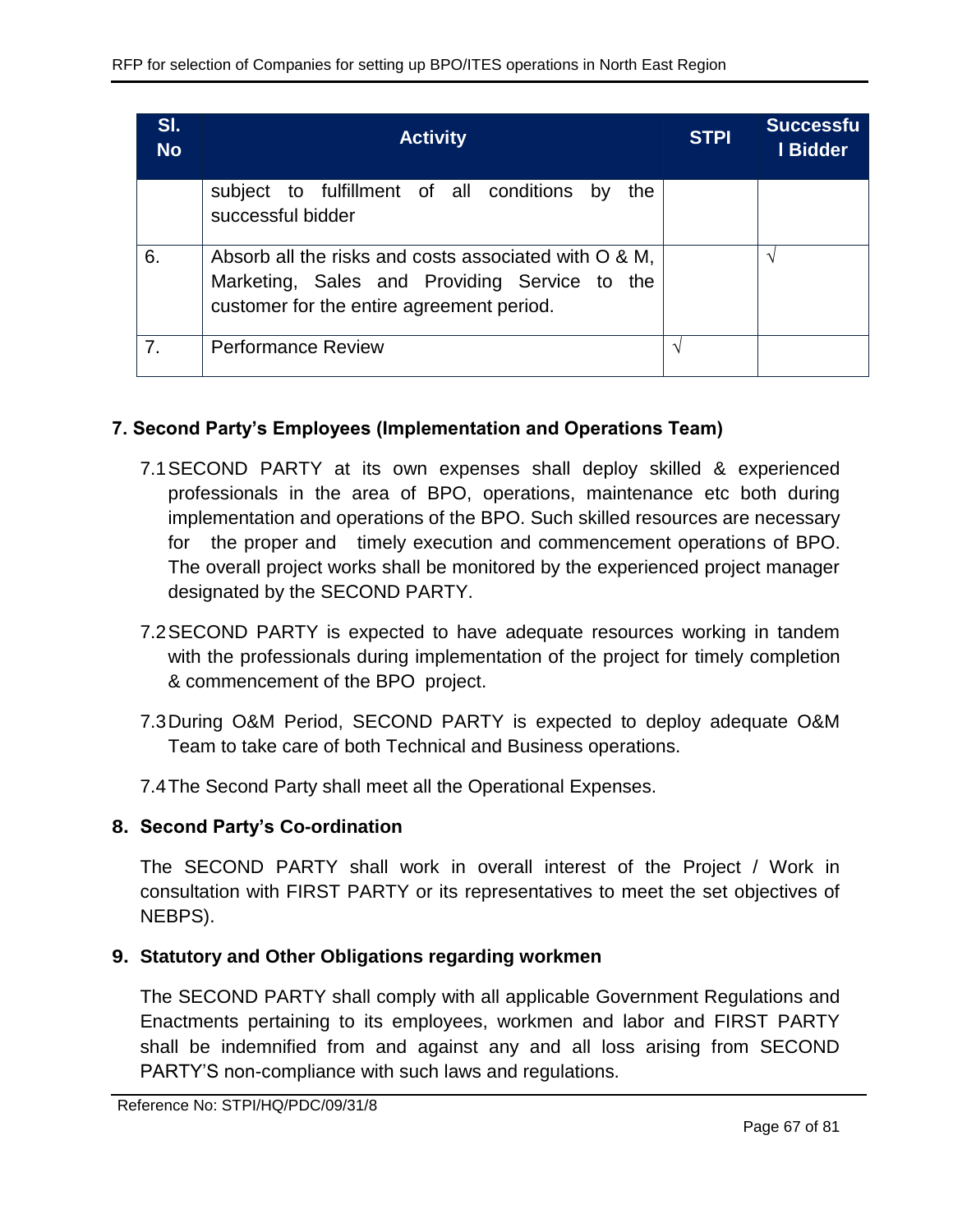### **10 Safety Regulations**

The SECOND PARTY shall be responsible to take all precautions to ensure the safety of the person or property of the User while performing its obligations hereunder.

The SECOND PARTY undertakes to comply with all sorts of safety measures under the applicable law in regards to men and material deployed for the project.

### **11 Confirmation of Commencement of BPO Operations**

SECOND PARTY must demonstrate to the FIRST PARTY the BPO unit Setup and its operations.

The FIRST PARTY reserves the right to randomly inspect the setup and its operations at any time during the Agreement period.

The Second Party should provide necessary documents regarding recruitment of the manpower for BPO.

Submission of documents such as Client list, Client Purchase/Work Orders, Agreement, Business Plan etc as and when required by the First Party.

### **12 Performance and Exit Management**

- 12.1 Upon completion of the contract period or upon termination of the agreement for any reasons, the Second Party shall comply with the following:
	- *a.* In the event of second party not being able to claim Financial support within stipulated timeline from the date of commencement of its operations, the BPO Unit will not be eligible for any support whatsoever and the IPA/Agreement shall be deemed to have been cancelled/ terminated.
	- *b.* In the event of the second party not being able to achieve minimum employment target of 50%, within stipulated timeline for VGF claim from the date of commencement of its operations, the Unit shall not be eligible for any support whatsoever and the IPA/Agreement shall be deemed to have been cancelled/ terminated.
	- c. The second party will be obligated to furnish quarterly performance report, inter-alia, indicating the average monthly employment and GST returns for the Unit. At the stage of release of Bank Guarantee, average employment of last three years will be calculated. In the event of the BPO Unit not meeting the employment target (based on which the financial support was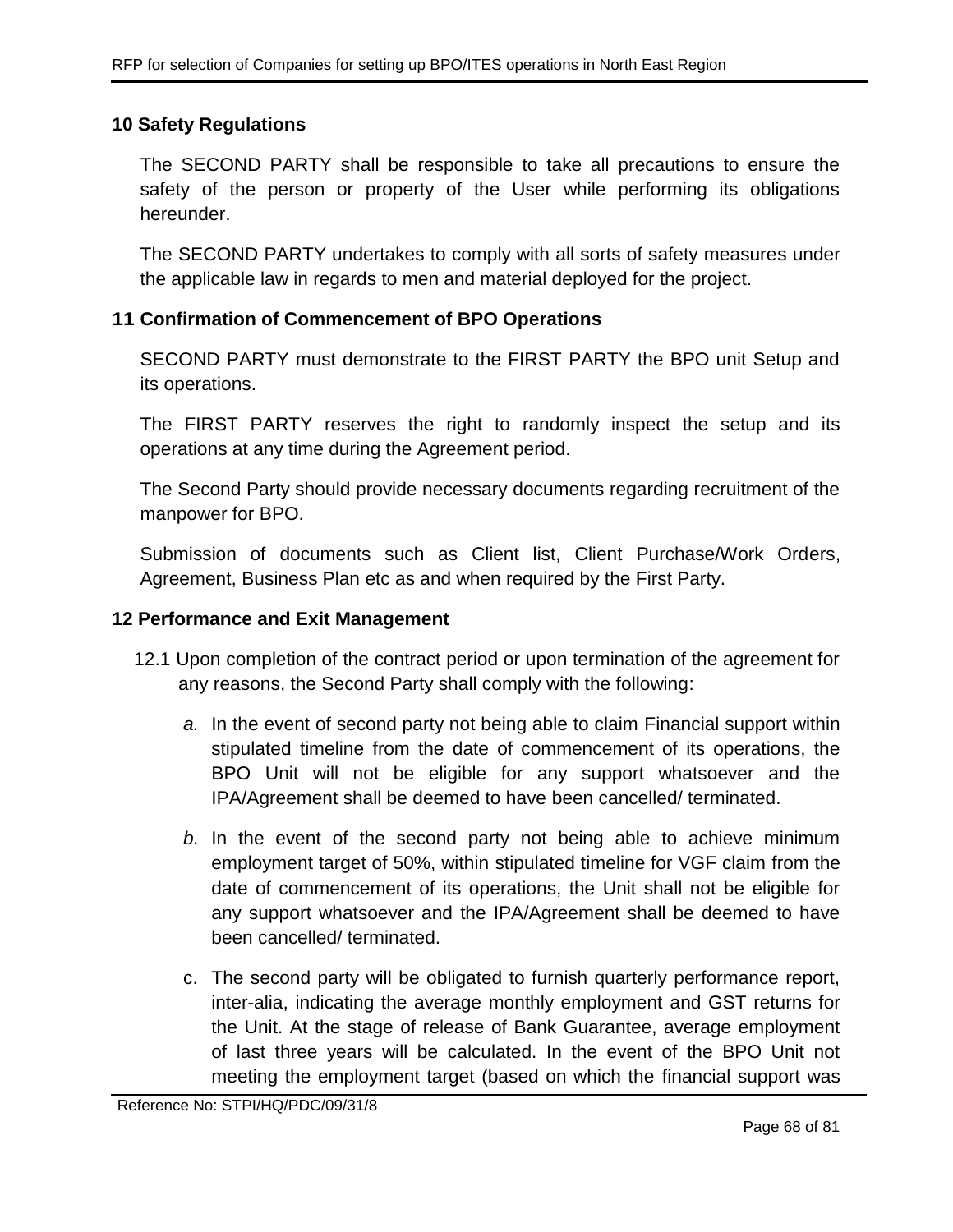released), the STPI would be at liberty to invoke the Bank Guarantee/Performance Security.

- *In case the average employment is less than 50% of the employment target, Performance Bank Guarantee would be invoked by STPI & the Second Party will not be eligible for any refund.*
- 12.2 The Second Party shall be under obligation to furnish any information sought by an authorized representative of MeitY/ STPI, within a reasonable time frame and failure to do so may amount to forfeiture of Bid Security/ Encashment of Bank Guarantee, as the case may be.
- 12.3 The MeitY shall be at liberty to relax any condition, for reasons to be recorded in writing, for achieving the larger objective of this Scheme and removal of difficulties.
- 12.4Time under Force Majeure will not be considered in the *3* years period of operations, subject to the *Second Party produce* evidence of the date of occurrence and the duration of the Force Majeure in an adequate manner by means of documents drawn up by responsible authorities.

## **13. SCOPE OF WORKS**

### **13.1 SETTING UP BPO OPERATIONS**

Second Party shall set up a BPO/ITES operations as per IPA.

The Second Party shall provision the following requirements to meet their business requirements:

- Creation of Interiors
- Technical infrastructure such as Servers, Storage, Printers, Fax, EPABX etc.
- Network Connectivity: Internet, LAN, etc.
- Call Center/BPO Hardware/Software as required
- Support infrastructure: Air-conditioned, UPS as required

## **13.2 DEVELOPMENT OF REQUIRED FACILITY/SUPPORT INFRASTRUCTURE**

Second Party shall provision a fully-functional BPO set up with the following indicative infrastructure in order to perform its activities effectively in the acquired/leased /rented space. **List of admissible items for financial support**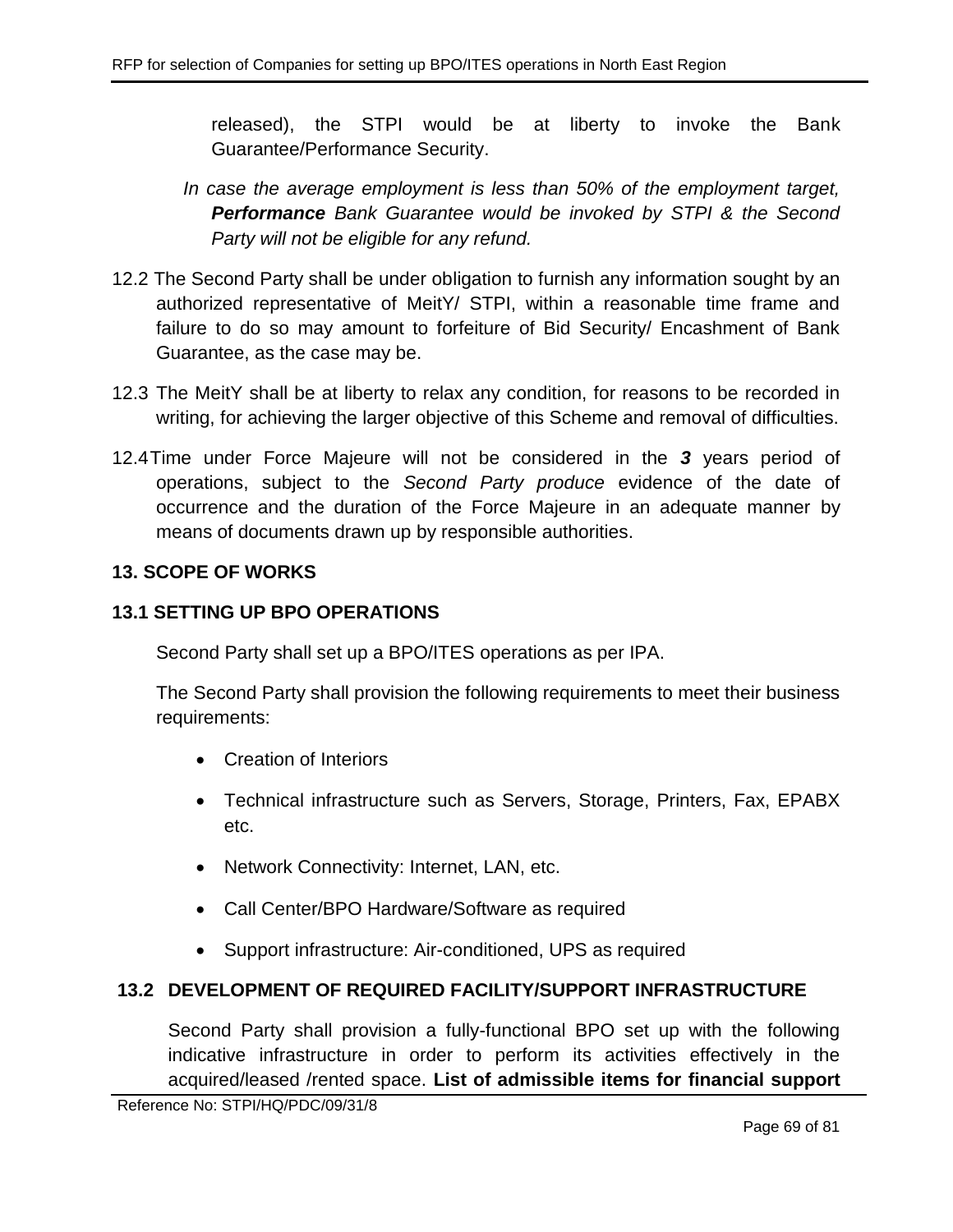## **(Annexure-II) should have been purchased in the name of the** *Second Party***.**

- Air-conditioning (AC), UPS, DG
- Interiors: Portioning, Cabins, Meeting Rooms, Cafeteria, Furniture, etc.
- Electrical Wiring & fittings
- Power back-up facility
- Workstations, Headphones, CRM, IVRS, Dialer etc
- Servers, Networking & Storage equipment as required
- Network Cabling, CCTV
- Any other item i.e. tools, kits and spares as required

### **13.3 RECRUITMENT OF MANPOWER AND TRAINING**

The *Second Party* shall also create, train, manage, motivate and retain the manpower with adequate training as per the business requirements.

### **13.4 OPERATION & MAINTENANCE OF THE FACILITY**

The *Second Party* shall be responsible for Operation & Maintenance of the BPO but not limited to the following:

- Remuneration/Salary: The *Second Party* shall have sufficient funds to meet the remuneration/salary requirements of the manpower.
- Support Infrastructure: The *Second Party* shall renew the AMC regularly for AC, UPS, DG, Building Management System etc. uninterrupted operations of the business.
- Technical Infrastructure: The *Second Party* shall form O&M team consists of Project Manager, Call Center/BPO Expert, System Administrator, Network Administrator, etc.
- The Second Party shall ensure the safety and security for the BPO equipment and the building facilities.

### **13.5 MARKETING OF BPO SERVICES**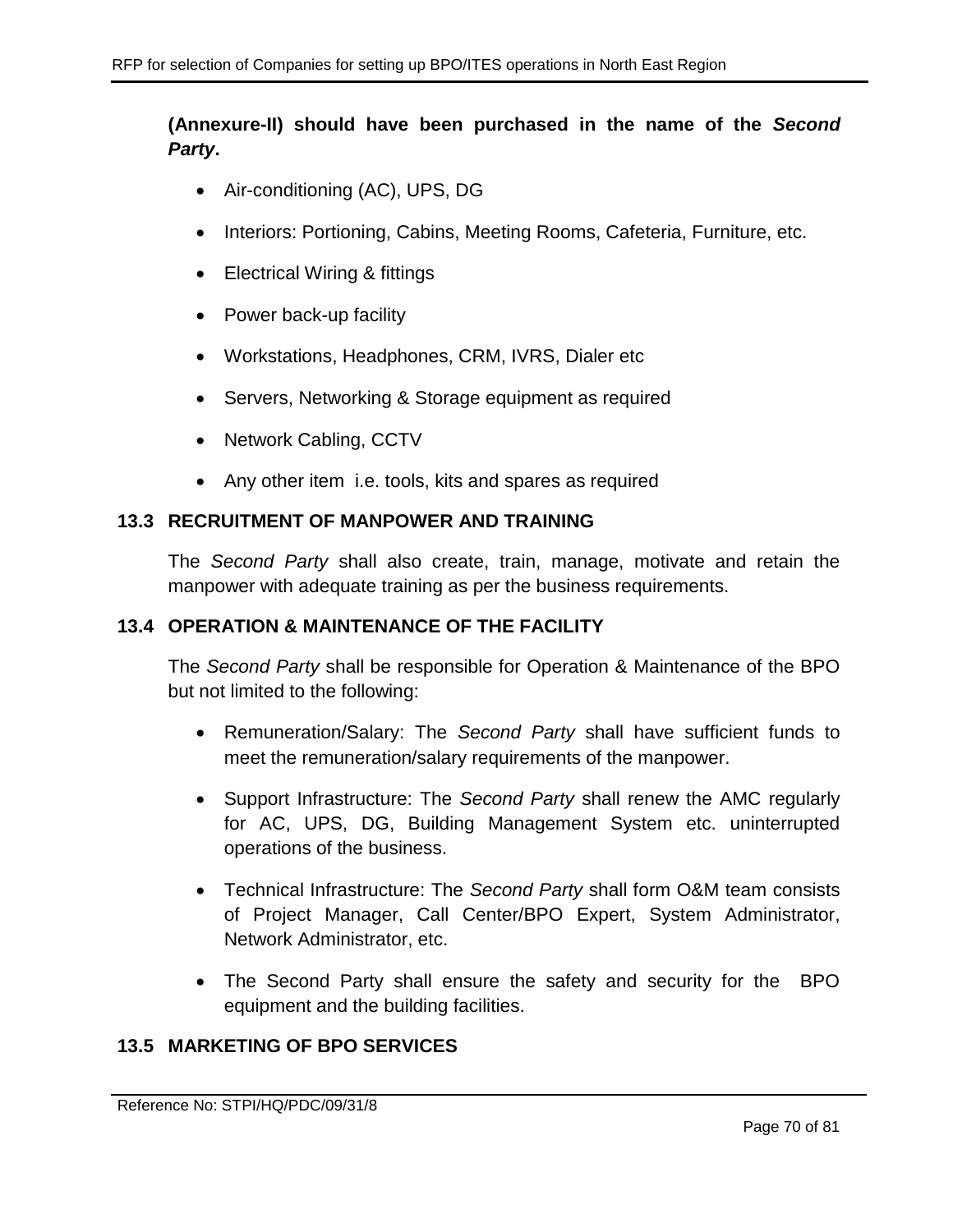The Second Party shall be required to Market their Services for generation of revenues.

#### **13.6 OPTIMAL USAGE OF THE CAPACITY**

The Second Party shall make all the efforts to employ at least 1.5 times the number of seats to achieve the employment Target.

### **13.7 REVIEW AND AUDIT OF OPERATIONS**

- To support and facilitate STPI during its periodical review of the operation.
- To conduct the system audit periodically as per the advice of STPI.
- To extend support and provide all the documentation during statutory audit and the auditors would be appointed by STPI.

#### **13.8 MANAGE RISKS**

- The Second Party shall identify and bear all the risk associated with Implementation and Operations & Maintenance of the BPO for the entire Agreement period at his own expense.
- The Second Party shall identify and bear all the risks involved with Sales, Service Quality and Standards, Revenue collections and sustainability of the operations at his own expense.
- STPI shall not compensate for any losses if any incurred by the Second Party during entire contract period.

#### **14 PROJECT TIMELINES**

The estimated timeline shall be as laid down in **Annexure-I.** The start date of the project shall be from the date of issue of IPA.

#### **15 DELAY AND NON-CONFORMANCE**

The Second Party (BPO Unit) shall be under obligation to commence its BPO operations within 6 months, from the date of issue of In-Principle Approval (IPA) referred above. Failure to do so shall automatically result in forfeiture of the Bid Security and cancellation/termination of this MSA/IPA.

### **16 LIQUIDATED DAMAGES ( PENALTY)**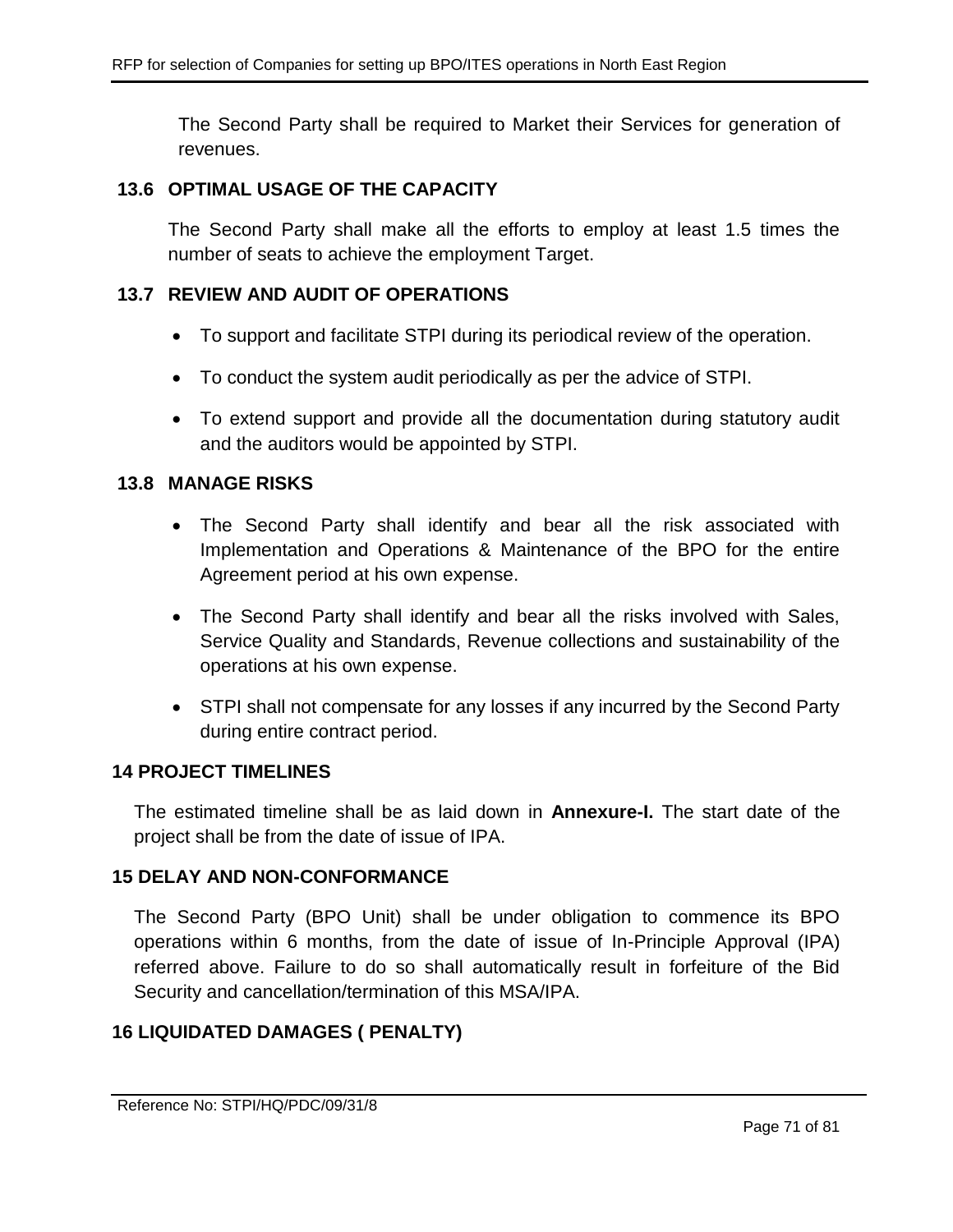If the Second Party fails to meet the Employment Target i.e. average employment of the last *three* years (Based on which the financial support were released), the First Party shall invoke the *Performance* Bank Guarantee.

## **17 FORCE MAJEURE**

STPI may grant an extension of time limit set for the completion of the work, in case the timely completion of the work is delayed by Force Majeure conditions beyond the Second Party's control, subject to what is stated in the following sub paragraphs and the procedures detailed there is being followed. Force Majeure is defined as an event of effect that cannot reasonably be anticipated such as Acts of God (like earthquakes, floods, storms etc.), acts of States, the direct and indirect consequences of wars (declared or undeclared), hostilities, national emergencies, civil commotion and strikes (only those which exceed a duration of ten continuous days) at Second Party's premises. The Second Party's right to an extension of the time limit for completion of the work in above mentioned cases is subject to the below mentioned procedures:

That within 15 days after the occurrence of a case of Force Majeure but before the expiry of the stipulated date of completion, the Second Party informs the STPI in writing that the Second Party considers himself entitled to an extension of the time limit.

That the Second Party produces evidence of the date of occurrence and the duration of the Force Majeure in an adequate manner by means of documents drawn up by the responsible authorities.

That the Second Party proves that the said conditions have actually interfered with the performance of the Agreement.

## **18 ARBITRATION**

All disputes, differences, claims and demands arising under this MSA shall be referred to arbitration of a sole arbitrator to be appointed by the DG, STPI.

The provisions of the Arbitration and Conciliation Act, 1996 and all its amendments till date shall be applicable and the award made there under shall be final and binding upon the parties hereto, subject to legal remedies available under the law.

### **19 JURISDICTION**

The Courts at New Delhi shall have the jurisdiction in case of litigation between the parties.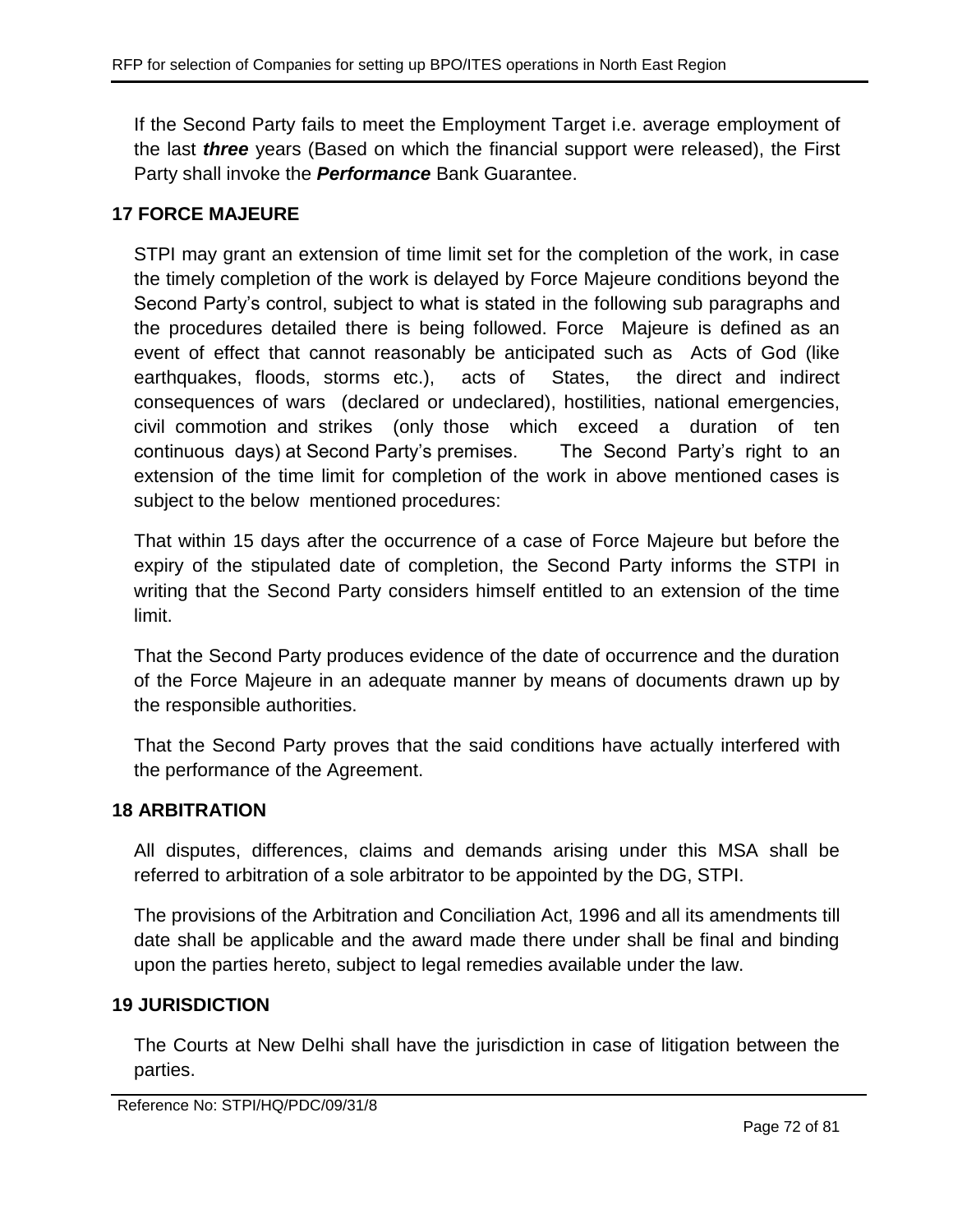### **20 THIRD PARTY CLAIMS**

The Second Party (the "Indemnifying Party") undertakes to indemnify MeitY/ STPI (the "Indemnified Party") from all losses, claims for damages on account of bodily injury, death and damage to real property, tangible/ intangible personal property.

### **21 LIMITATIONS OF LIABILITY**

Notwithstanding any other term contained in this Agreement, the total cumulative liability of each party under the terms of this Agreement shall not exceed the total fees actually received by the Second Party/BPO-ITES unit from the STPI for the services Service that gives rise to such liability during the twelve month period immediately preceding such claim and in no event shall each party be liable to the other party for any indirect, incidental, consequential, special or exemplary damages, nor for any damages as to lost profit, data, goodwill or business, nor for any reliance or cover damages arising out of this Agreement, even if that party was advised about the possibility of the same.

The Second Party/BPO-ITES unit shall not be liable or responsible for any delay or failure to perform or failure of the services or the Deliverable under this Agreement to the extent that such delay or failure has arisen as a result of any delay or failure by STPI or its employees or agents to perform any of its duties and obligations as set out in this Agreement. In the event that the Second Party/BPO-ITES unit is delayed or prevented from performing its obligations due to such failure or delay on the part of STPI, the Second Party/BPO-ITES unit shall be allowed an additional period of time to perform its obligations and unless otherwise agreed the additional period shall be equal to the amount of time for which Second Party/BPO-ITES unit is delayed or prevented from performing its obligations due to such failure or delay on the part of STPI.

#### **22 NON WAIVER**

Waiver of any breach of the provision of, or any default under the contract must be in writing and signed by the Party granting the waiver. No failure or delay on the part of either Party in exercising or any omission to exercise any right or remedy accusing to either Party under the contract shall be a waiver thereof, nor will any partial exercise of any right or remedy particular be a waiver of further exercise of that right or remedy.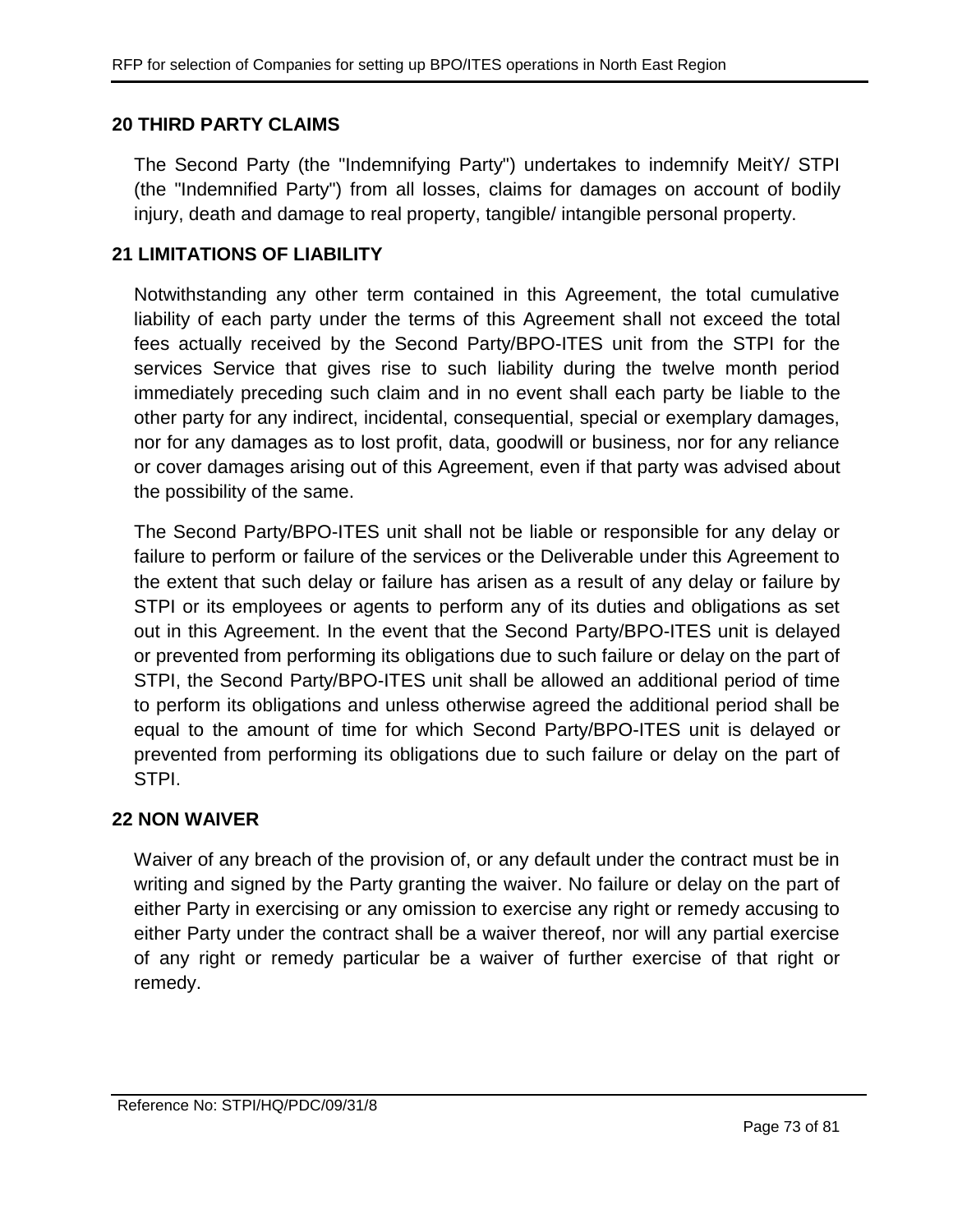EXECUTED under hand in two originals the day and year first before written

# **SIGNED for and on behalf of THE SECOND PARTY**

| <b>BY</b>                                                                                                                              |  |
|----------------------------------------------------------------------------------------------------------------------------------------|--|
|                                                                                                                                        |  |
|                                                                                                                                        |  |
| <b>Company Stamp/Seal</b>                                                                                                              |  |
| <b>Witness</b><br><u> 1980 - Johann Barn, mars eta bainar eta bainar eta baina eta baina eta baina eta baina eta baina eta baina e</u> |  |
|                                                                                                                                        |  |
| SIGNED for and on behalf of THE FIRST PARTY                                                                                            |  |
|                                                                                                                                        |  |
| Signature <b>Example 2018</b> Signature <b>CONSIDERED ACCESS</b>                                                                       |  |
|                                                                                                                                        |  |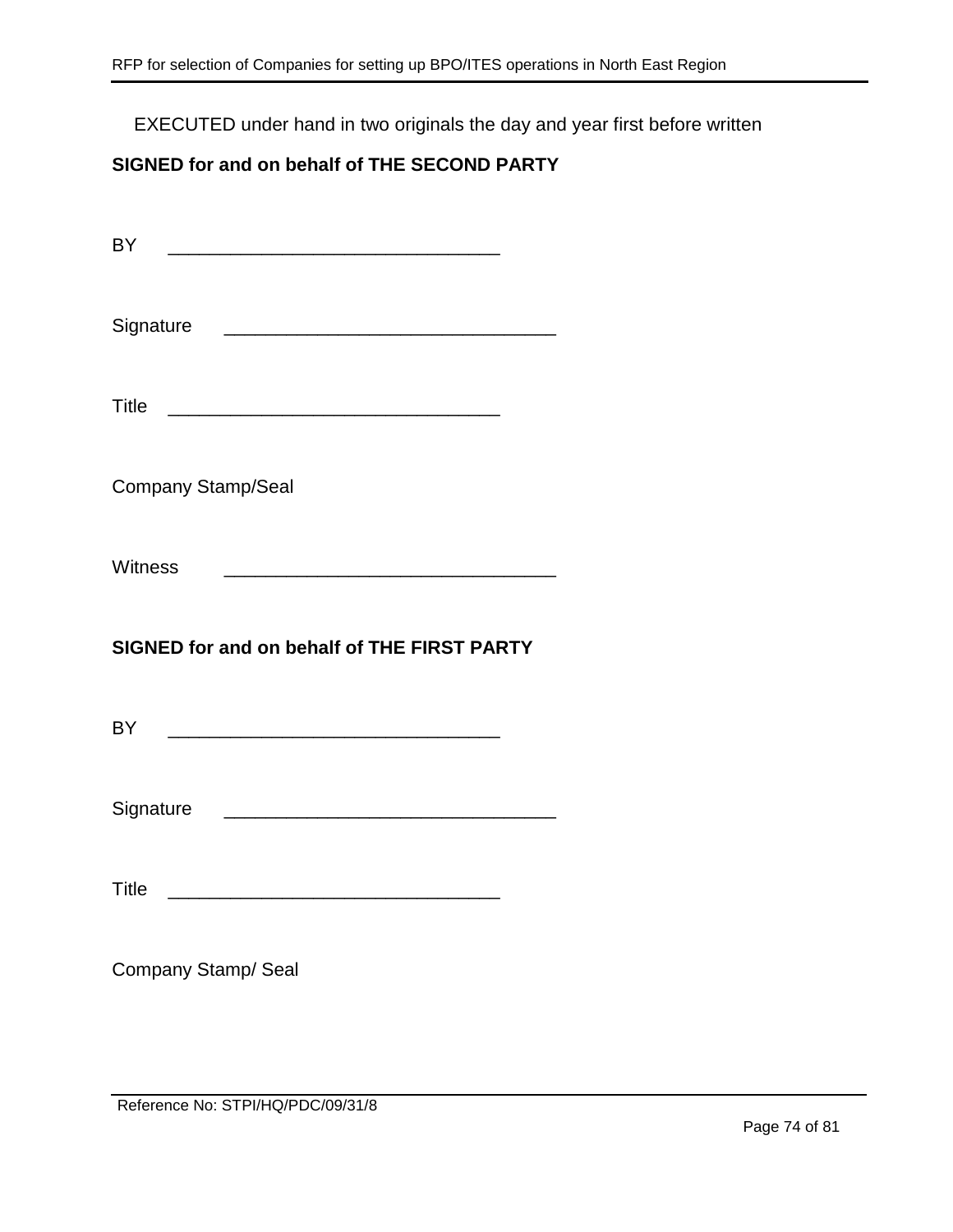| $\overline{\mathsf{SI}.}$ | <b>Activity</b>                             | <b>Time Periods</b>                 |
|---------------------------|---------------------------------------------|-------------------------------------|
| <b>No</b>                 |                                             |                                     |
| 1.                        | Award of In-Principle Approval (IPA) to the | <b>TO</b>                           |
|                           | successful bidder                           |                                     |
| 2.                        | Signing of Master Service Agreement (MSA)   | T1 : TO to T0+02 weeks              |
| $\overline{3}$ .          | Commencement of BPO/ITES operations         | T2: TO to $TO + 06$ months          |
|                           |                                             | T2: TO to $TO + 09$ months          |
|                           |                                             | [with penalty                       |
|                           |                                             | as per para 8.(i) of RFP]           |
| 4.                        | Report to STPI about commencement of        | $T3: T2$ to $T2 + 02$ weeks         |
|                           | operation (COO)                             |                                     |
| $\overline{5}$ .          | Verification of COO by STPI                 | T4: T3 + 02 weeks                   |
| 6.                        | Grant of advance                            | T5: T4 + 04 weeks, after            |
|                           |                                             | furnishing Bank Guarantee for       |
|                           |                                             | 10% of eligible bid amount and      |
|                           |                                             | its verification by STPI.           |
| $\overline{7}$ .          | <b>Release of Bid Security Deposit</b>      | T6: T5                              |
|                           | (BSD)/Earnest Money Deposit (EMD)           |                                     |
| 8.                        | Request for release of VGF1 and special     | $T7: T2 + 1$ year to T2+ 1 year     |
|                           | incentives                                  | and 3 months                        |
| 9.                        | Request for release of VGF2                 | T8 : $T2 + 2$ year to $T2 + 2$ year |
|                           |                                             | and 3 months                        |
| 10.                       | Request for release of VGF3                 | T9 : $T2 + 3$ year to $T2 + 3$ year |
|                           |                                             | and 1 months                        |
| 11.                       | Release of BG                               | On disbursement of VGF3             |

## **ANNEXURE – I: IMPLEMENTATION TIMELINES**

Note:

- The Time line shown above is the maximum allowable time frames for each activity.
- The timelines are as per English calendar days.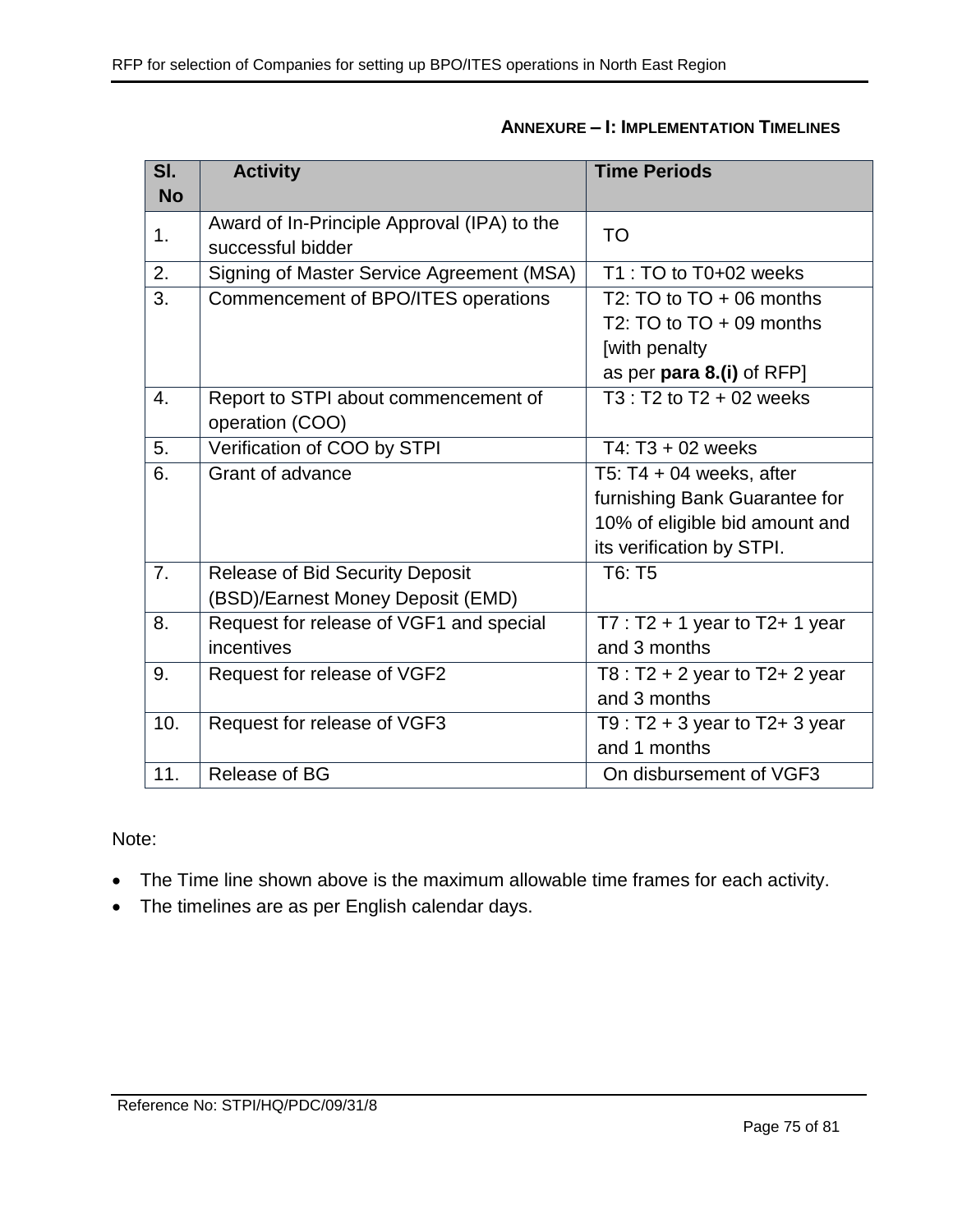| S.No.          | <b>Item Description</b>                                                                                                                                                                |  |  |
|----------------|----------------------------------------------------------------------------------------------------------------------------------------------------------------------------------------|--|--|
| 1              | Servers with OS                                                                                                                                                                        |  |  |
| $\overline{2}$ | Software and Hardware per license cost for BPO/ITES operations                                                                                                                         |  |  |
| 3              | Networking Equipments (Switches, Routers, Firewalls, Voice/Video Conferencing<br>Gateways)                                                                                             |  |  |
| 4              | Workstations (Desktop, Laptop, Tablets, IP phones, Headsets)                                                                                                                           |  |  |
| 5              | Data Storage                                                                                                                                                                           |  |  |
| 6              | <b>Structured Cabling</b>                                                                                                                                                              |  |  |
| 7              | <b>UPS</b>                                                                                                                                                                             |  |  |
| 8              | Printer, Copier, Scanner & Projector                                                                                                                                                   |  |  |
| 9              | Refrigerator & Water Purifier                                                                                                                                                          |  |  |
| 10             | Fire & Security systems                                                                                                                                                                |  |  |
| 11             | <b>Computer Furniture</b>                                                                                                                                                              |  |  |
| 12             | Central Air-conditioning equipment, air-conditioning System                                                                                                                            |  |  |
| 13             | Captive Diesel Generating Set and transformer of capacity commensurate with the actual<br>requirement of the unit, solar power / Non conventional Energy Generation Set<br>(OPTIONAL)* |  |  |
| 14             | <b>Fax Machine</b>                                                                                                                                                                     |  |  |
| 15             | Private automatic branch exchange                                                                                                                                                      |  |  |
| 16             | Data Communication                                                                                                                                                                     |  |  |
| 17             | <b>Premise Rental</b>                                                                                                                                                                  |  |  |
| 18             | <b>Electricity Charges</b>                                                                                                                                                             |  |  |
| 19             | <b>Travelling Allowances for employees</b>                                                                                                                                             |  |  |
| 20             | Research and Innovation                                                                                                                                                                |  |  |
| 21             | Other misc. goods and services not exceeding 5 % of the total cost of above items<br>including canteen setup, tools, kits and spares etc.                                              |  |  |

#### **APPENDIX - J: LIST OF ADMISSIBLE ITEMS FOR FINANCIAL SUPPORT**

\* The Second Party may avail incentive on Generating Set from the State Govt., if needed.

**Note**: Any item not covered above shall be decided by and permitted by IBPS Management Committee (IMC).

Only new items purchased/hired/leased as per above list are admissible under NEBPS.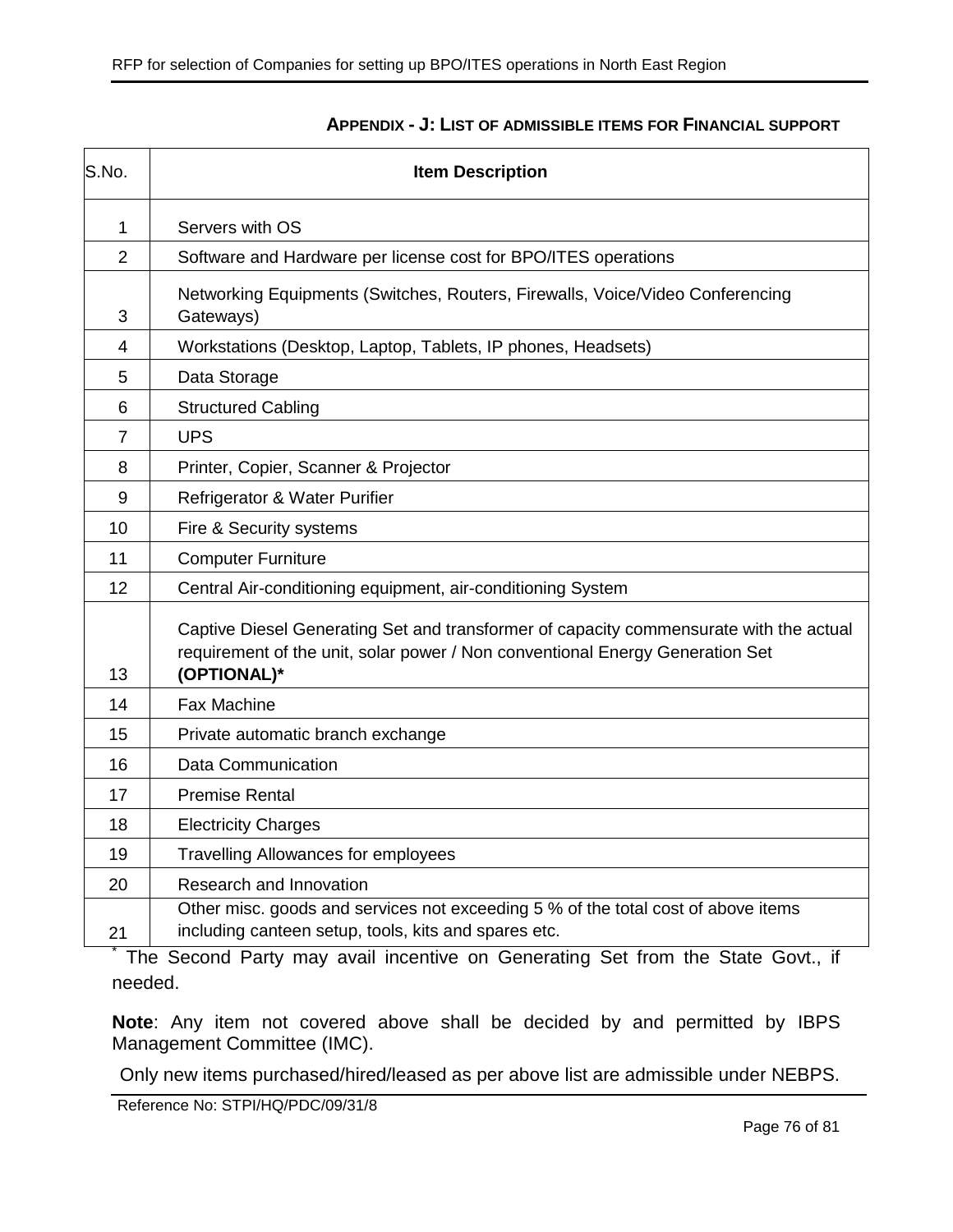### **APPENDIX-K: INSTRUCTIONS FOR ONLINE BID SUBMISSION**

The bidders are required to submit soft copies of their bids electronically on the CPP Portal, using valid Digital Signature Certificates. The instructions given below are meant to assist the bidders in registering on the CPP Portal, prepare their bids in accordance with the requirements and submitting their bids online on the CPP Portal.

More information useful for submitting online bids on the CPP Portal may be obtained at:<https://eprocure.gov.in/eprocure/app> **.**

#### **REGISTRATION**

- 1) Bidders are required to enroll on the e-Procurement module of the Central Public Procurement Portal (URL: [https://eprocure.gov.in/eprocure/app\)](https://eprocure.gov.in/eprocure/app) by clicking on the link "**Online bidder Enrollment**" on the CPP Portal which is free of charge.
- 2) As part of the enrolment process, the bidders will be required to choose a unique username and assign a password for their accounts.
- 3) Bidders are advised to register their valid email address and mobile numbers as part of the registration process. These would be used for any communication from the CPP Portal.
- 4) Upon enrolment, the bidders will be required to register their valid Digital Signature Certificate (Class II or Class III Certificates with signing key usage) issued by any Certifying Authority recognized by CCA India (e.g. Sify / TCS / nCode / eMudhra etc.), with their profile.
- 5) Only one valid DSC should be registered by a bidder. Please note that the bidders are responsible to ensure that they do not lend their DSC's to others which may lead to misuse.
- 6) Bidder then logs in to the site through the secured log-in by entering their user ID / password and the password of the DSC / e-Token.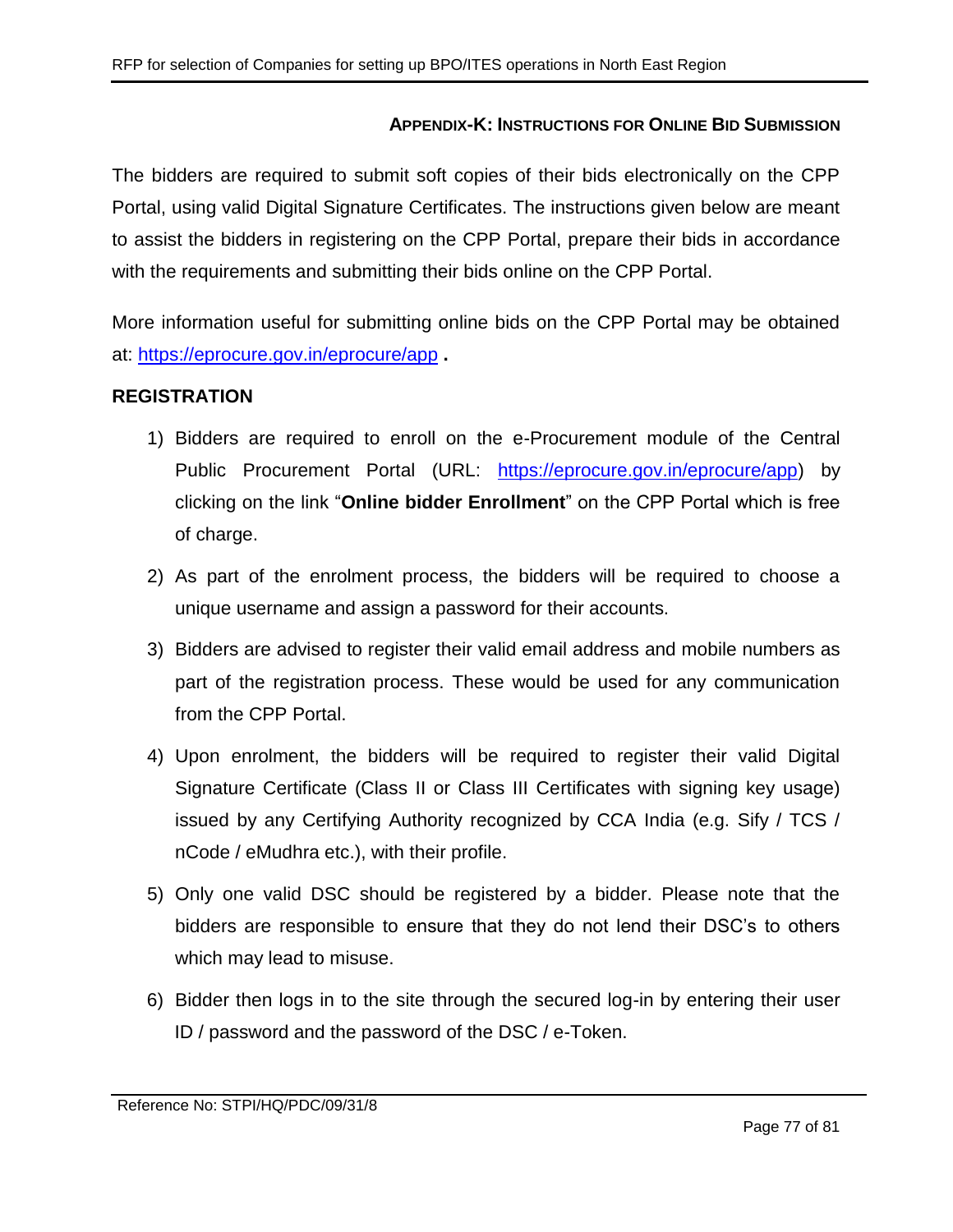### **SEARCHING FOR TENDER DOCUMENTS**

- 1) There are various search options built in the CPP Portal, to facilitate bidders to search active tenders by several parameters. These parameters could include Tender ID, Organization Name, Location, Date, Value, etc. There is also an option of advanced search for tenders, wherein the bidders may combine a number of search parameters such as Organization Name, Form of Contract, Location, Date, Other keywords etc. to search for a tender published on the CPP Portal.
- 2) Once the bidders have selected the tenders they are interested in, they may download the required documents / tender schedules. These tenders can be moved to the respective 'My Tenders' folder. This would enable the CPP Portal to intimate the bidders through SMS / e-mail in case there is any corrigendum issued to the tender document.
- 3) The bidder should make a note of the unique Tender ID assigned to each tender, in case they want to obtain any clarification / help from the Helpdesk.

#### **PREPARATION OF BIDS**

- 1) Bidder should take into account any corrigendum published on the tender document before submitting their bids.
- 2) Please go through the tender advertisement and the tender document carefully to understand the documents required to be submitted as part of the bid. Please note the number of covers in which the bid documents have to be submitted, the number of documents - including the names and content of each of the document that need to be submitted. Any deviations from these may lead to rejection of the bid.
- 3) Bidder, in advance, should get ready the bid documents to be submitted as indicated in the tender document / schedule and generally, they can be in PDF / XLS / RAR / DWF/JPG formats. Bid documents may be scanned with 100 dpi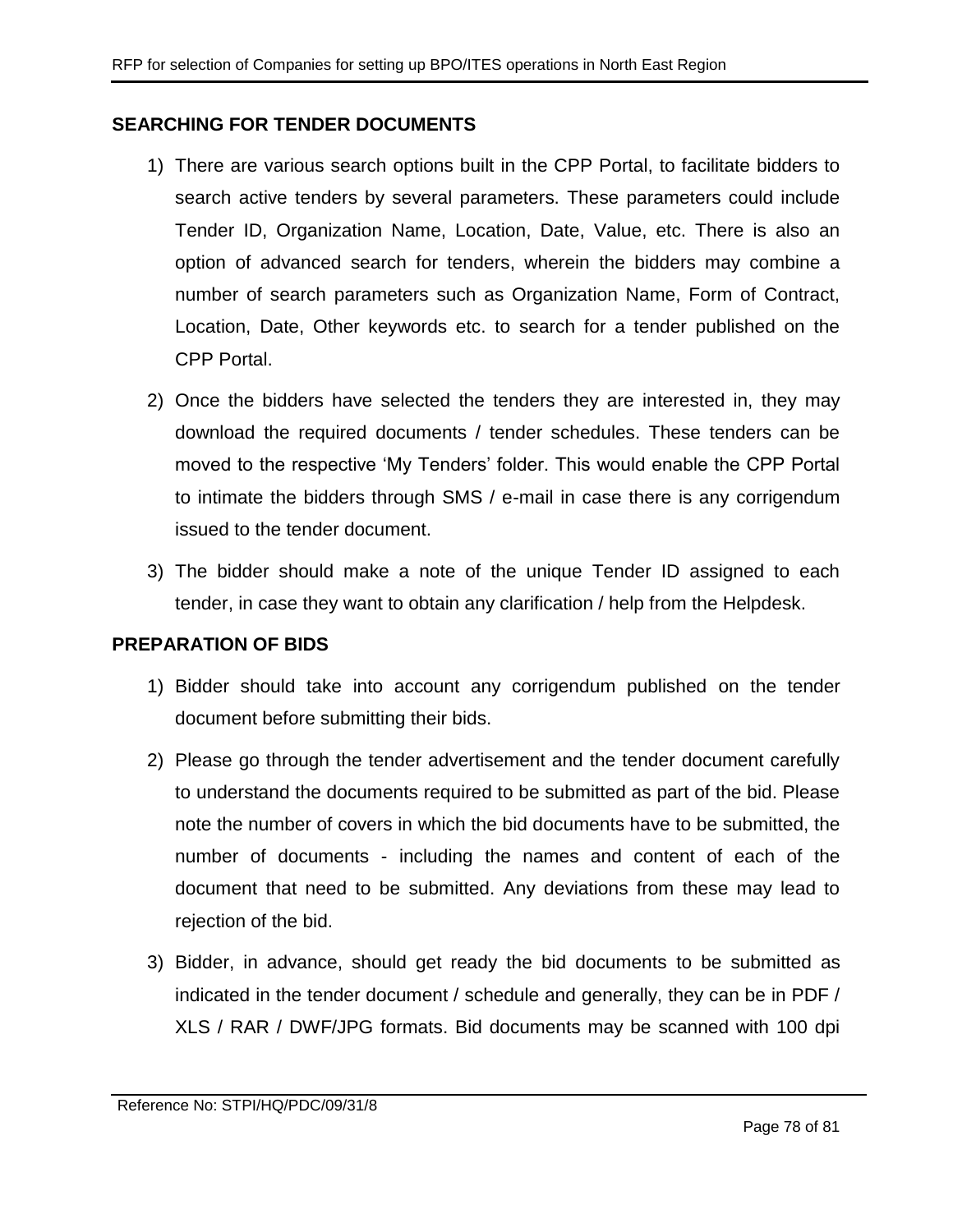with black and white option which helps in reducing size of the scanned document.

4) To avoid the time and effort required in uploading the same set of standard documents which are required to be submitted as a part of every bid, a provision of uploading such standard documents (e.g. PAN card copy, annual reports, auditor certificates etc.) has been provided to the bidders. Bidders can use "My Space" or ''Other Important Documents'' area available to them to upload such documents. These documents may be directly submitted from the "My Space" area while submitting a bid, and need not be uploaded again and again. This will lead to a reduction in the time required for bid submission process.

#### **SUBMISSION OF BIDS**

- 1) Bidder should log into the site well in advance for bid submission so that they can upload the bid in time i.e. on or before the bid submission time. In case of any recurring issues encountered in the site, the bidder should inform STPI by written request /email, latest by 2 PM on the last day of bid submission.
- 2) The bidder has to digitally sign and upload the required bid documents one by one as indicated in the tender document.
- 3) Bidder has to select the payment option as "offline/online" to pay the tender fee / BSD as applicable and enter details of the instrument.
- 4) Bidder should prepare the BSD (Bid security Deposit) as per the instructions specified in the tender document. The original should be posted/couriered/given in person to the concerned official, latest by the last date of bid submission or as specified in the tender documents. The details of the DD/any other accepted instrument, physically sent, should tally with the details available in the scanned copy and the data entered during bid submission time. Otherwise the uploaded bid will be rejected.
- 5) Bidders are requested to note that they should necessarily submit their financial bids in the format provided and no other format is acceptable. If the price bid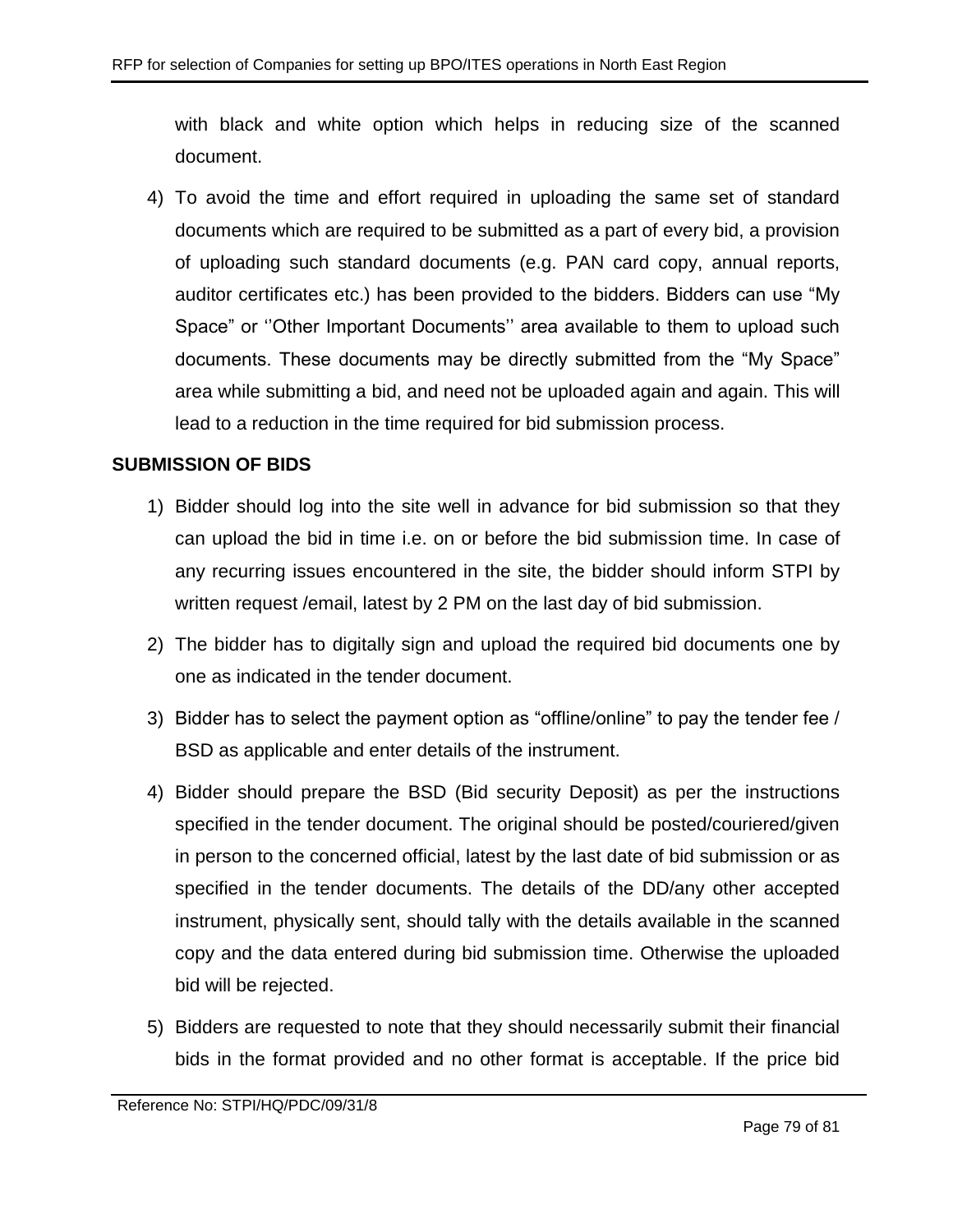has been given as a standard BoQ format with the tender document, then the same is to be downloaded and to be filled by all the bidders. Bidders are required to download the BoQ file, open it and complete the white coloured (unprotected) cells with their respective financial quotes and other details (such as name of the bidder). No other cells should be changed. Once the details have been completed, the bidder should save it and submit it online, without changing the filename. If the BoQ file is found to be modified by the bidder, the bid will be rejected.

- 6) The server time (which is displayed on the bidders' dashboard) will be considered as the standard time for referencing the deadlines for submission of the bids by the bidders, opening of bids etc. The bidders should follow this time during bid submission.
- 7) All the documents being submitted by the bidders would be encrypted using PKI encryption techniques to ensure the secrecy of the data. The data entered cannot be viewed by unauthorized persons until the time of bid opening. The confidentiality of the bids is maintained using the secured Socket Layer 128 bit encryption technology. Data storage encryption of sensitive fields is done. Any bid document that is uploaded to the server is subjected to symmetric encryption using a system generated symmetric key. Further this key is subjected to asymmetric encryption using buyers/bid openers public keys. Overall, the uploaded tender documents become readable only after the tender opening by the authorized bid openers.
- 8) The uploaded tender documents become readable only after the tender opening by the authorized bid openers.
- 9) Upon the successful and timely submission of bids (ie after Clicking "Freeze Bid Submission" in the portal), the portal will give a successful bid submission message & a bid summary will be displayed with the bid no. and the date & time of submission of the bid with all other relevant details.